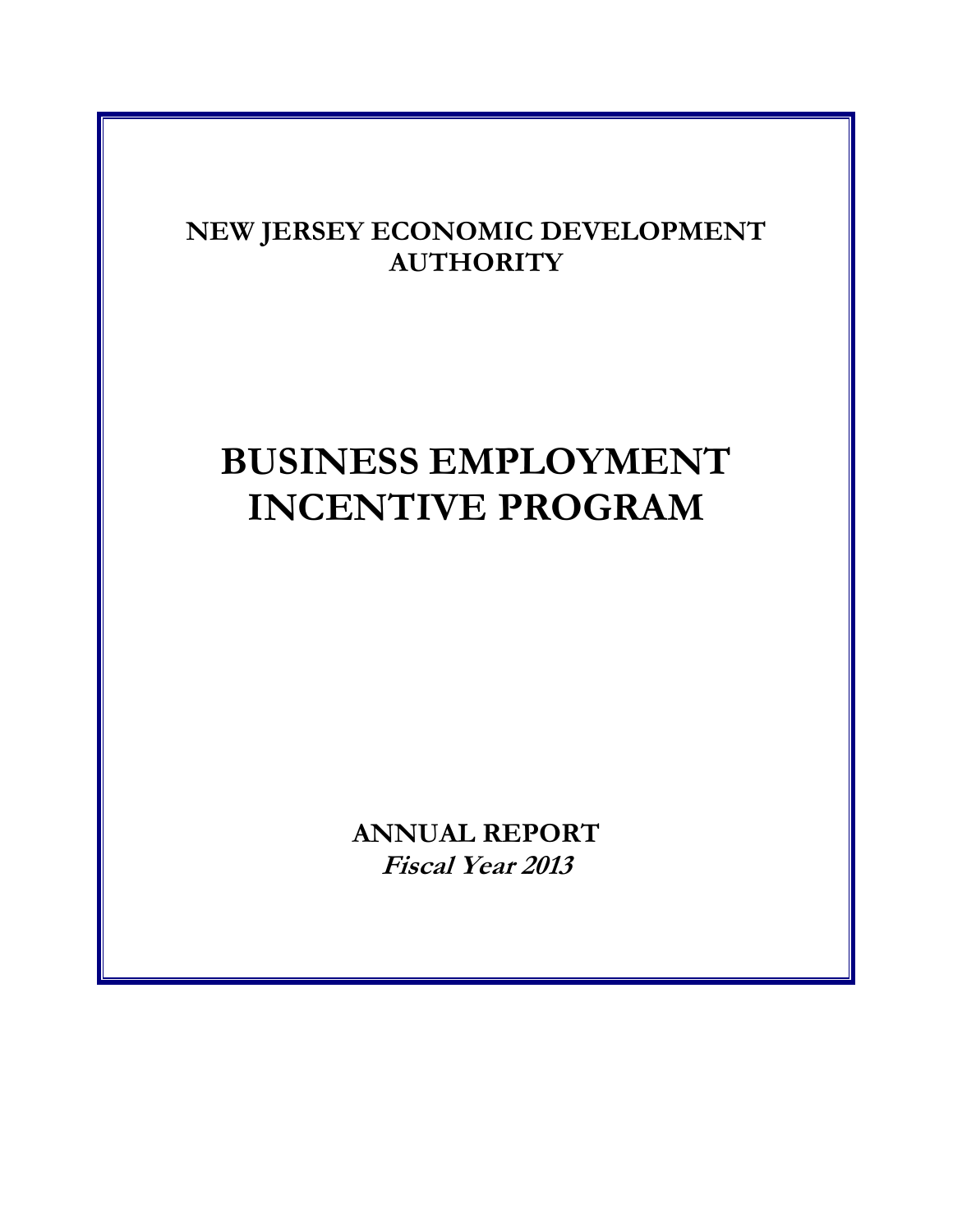## **Business Employment Incentive Program (BEIP) Annual Report FY2013**

In accordance with P.L. 2003, c.166, the New Jersey Economic Development Authority (EDA), submits this report detailing Fiscal Year 2013 activity for the Business Employment Incentive Program (BEIP).

As required by statute, the report includes the following: the number of BEIP agreements entered into by the State during FY2013 with a description of each; number of jobs created under each project; new income tax revenue received from withholdings; the amounts awarded to each project as grants; and, an update on the status of projects under each agreement.

In September of 2013, Governor Chris Christie signed New Jersey Economic Opportunity Act of 2013, P.L. 2013, c. 161. The Act streamlines New Jersey's five existing economic development incentive programs, including BEIP, into two; the Grow New Jersey Assistance (Grow NJ) Program will be the State's main job creation and retention incentive program and the Economic Redevelopment and Growth (ERG) program will be New Jersey's key developer incentive program. In accordance with the Act and effective September 18, 2013, the EDA is no longer accepting applications for assistance under the BEIP program.

All pending applications submitted for approval under this program were acted on by December 31, 2013. Any existing BEIP requiring modification will be addressed through existing rules at NJAC 19:31-10.2. As a result of the enhanced incentive programs available through the Economic Opportunity Act, some BEIP projects will be terminated in order to utilize the new incentive programs.

Pursuant to provisions in the Act, the EDA shall not enter into an incentive agreement with a business that has previously received incentives pursuant to the "Business Retention and Relocation Assistance Act," P.L.1996, c.25 (C.34:1B-112 et seq.), the "Business Employment Incentive Program Act," P.L.1996, c.26 (C.34:1B-124 et seq.), or any other program administered by EDA unless the business has satisfied all of its obligations underlying the previous award of incentives or is compliant with section 4 of P.L.2011, c.149 (C.34:1B-245) which provides that a business terminating an existing incentive agreement in order to participate in an incentive agreement pursuant to the P.L. 2013, 161, shall be subject to recapture calculated to recognize the period of time that the business was in compliance prior to termination.

Since EDA is no longer be accepting BEIP applications, there will be no new activity to report. As a result, this will be the final BEIP annual report that EDA will be issuing. Information regarding existing projects in EDA's portfolio related to the BEIP program will continue to be updated on EDA's website (About Us > Public Information > Incentives Activity Reports.)

## **Overall BEIP Activity**

From the inception of BEIP in 1996 through December 31, 2013, the EDA has executed 499 BEIP agreements valued at nearly \$1.6 billion over the term of the grants and leveraging more than \$12.6 billion in total public/private investment. *To date, BEIP grants have spurred the*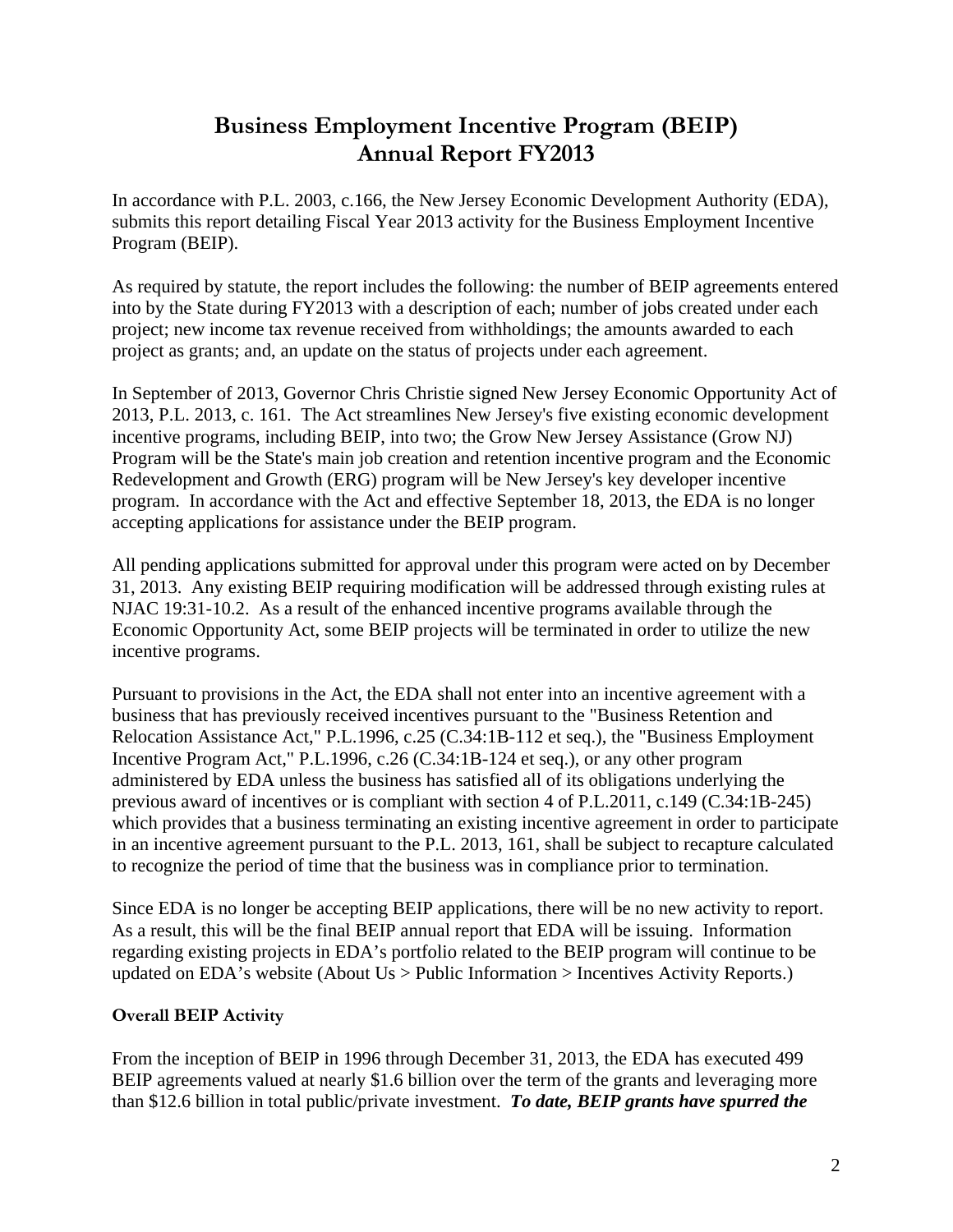*creation of 105,766 actual jobs, surpassing original estimates from the companies at the time of application. Over \$1.5 billion has been disbursed to date for the creation of these jobs.*

## **FY2013 BEIP Activity**

During FY2013, the EDA executed 30 BEIP agreements worth an estimated \$64.2 million over the term of the grants *(Note: Executed projects are those in which the EDA Board has approved the project and an agreement between the company and the EDA has been executed).*

The 30 projects are expected to create approximately 3,355 new jobs over the next two years. During FY2013, businesses representing these 30 projects have reported the actual creation of 833 new jobs. These projects are also anticipated to invest more than \$282 million in private funds in New Jersey.

Attached, as *Exhibit A*, is a list of all the projects which executed a BEIP grant agreement in FY2013, including the date of execution, award percentage, grant term, estimated job creation total, jobs created to date, estimated grant award total, total project investment, project location, originating city/state, and legislative district.

To date, there has been no disbursement to projects that executed in FY2013. *(Note: In many cases, no new withholding tax has yet been reported to the EDA by the company, as the recipient companies are not required to do so until they have reached their minimum job creation threshold).* 

Also, attached, as *Exhibit B*, is a chart reflecting all BEIP grants executed to date since the inception of the program, including the FY2013 projects.

## **Budgetary Impact of BEIP Program**

EDA's annual appropriation for BEIP disbursement in FY2013 was \$175 million.

## **Project Examples**

Below are examples of three of the many businesses assisted through BEIP under the Christie Administration.

## *Bayer HealthCare LLC and Affiliates, Whippany*

EDA executed a BEIP grant with Bayer for \$25 million to locate its East Coast headquarters into a new facility in Whippany. Bayer is a German global conglomerate with its core competencies in healthcare (consumer health, diabetes care, pharmaceuticals, and animal health), crop protection, environmental science/bioscience, and advanced material sciences. It is well-known for its original brand of Aspirin®. This assistance is expected to leverage \$99 million in capital investments and is expected to result in the creation of 500 new jobs.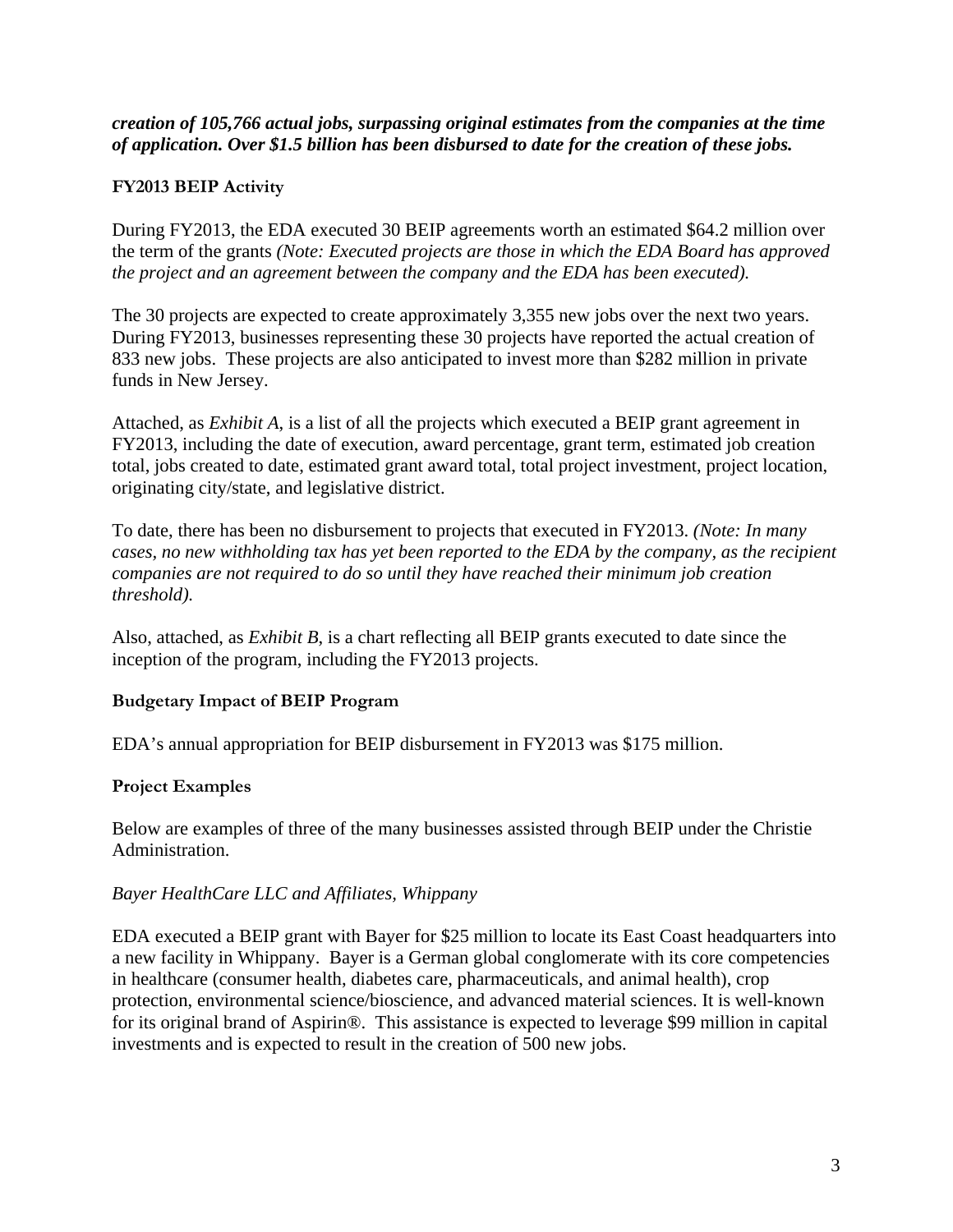## *Dendreon Corporation, Bridgewater*

EDA executed a BEIP grant with Dendreon Corporation Inc for \$4.25 million to support an expansion of the company's operations in Bridgewater. Founded in 1992, Dendreon Corporation is exploring the application of additional active cellular immunotherapy product candidates and small molecules for the potential treatment of a variety of cancers. This assistance is expected to leverage \$4.38 million in capital investments and is expected to result in the creation of 85 new jobs.

## *Intervet Inc., Summit*

EDA executed a BEIP grant with Intervet Inc. for \$3.9 million to establish its U.S. headquarters in Summit. Intervet, also known as Merck Animal Health outside the US and Canada, is a global animal health and research driven company headquartered in the Netherlands. The applicant develops, manufactures and markets a broad range of veterinary medicines and services. This assistance is expected to leverage \$10.9 million in capital investment and is expected to result in the creation of 80 new jobs.

## **BEIP Monthly Updates**

For monthly updates on executed BEIP projects, please visit the EDA's website at http://www.njeda.com/beipactivity.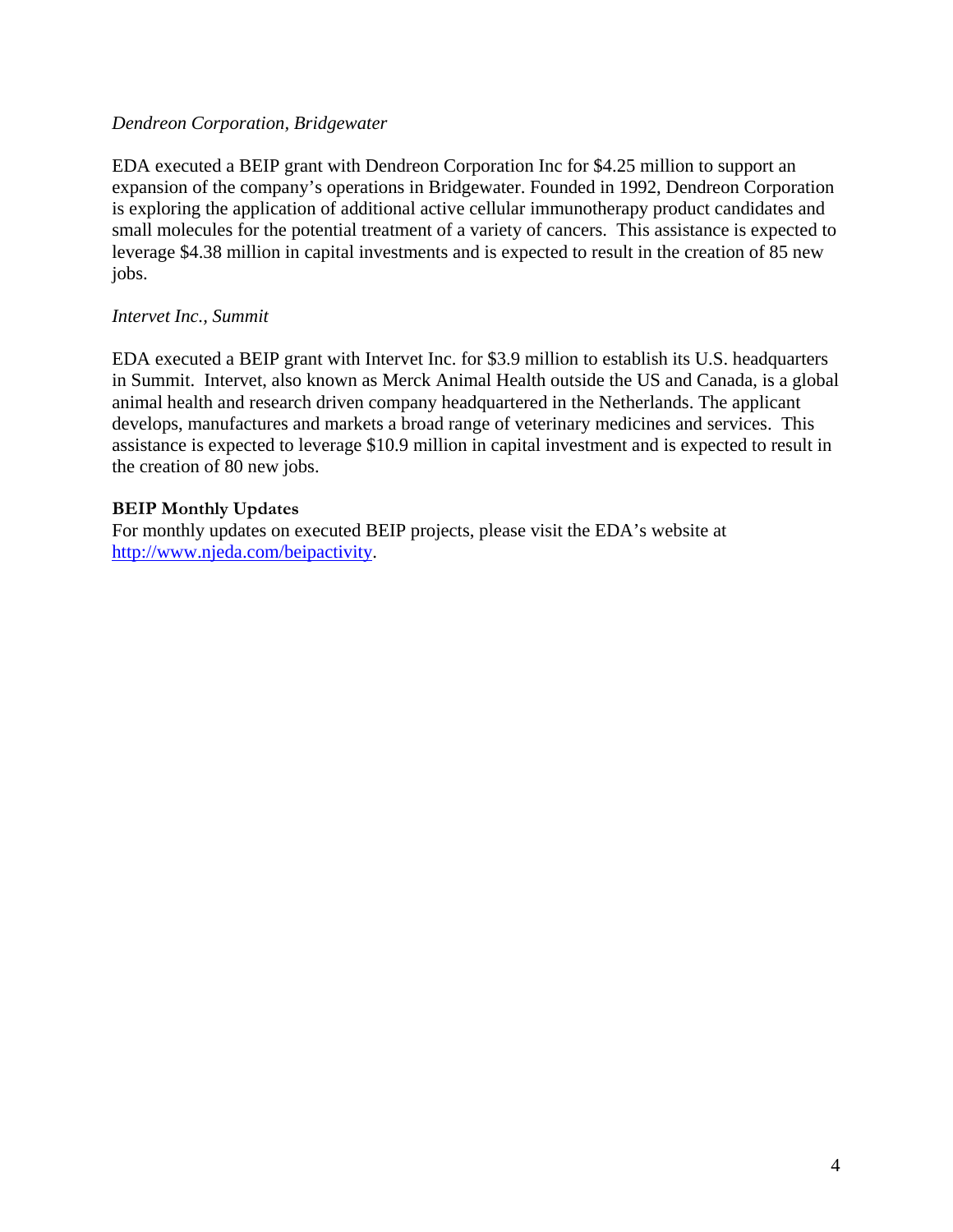#### Exhibit A Executed BEIP Grants FY2013

|                                              |                    |    |                 |                |             |                |                    | Amt              |              |                           |                                              |               |                         |                 |
|----------------------------------------------|--------------------|----|-----------------|----------------|-------------|----------------|--------------------|------------------|--------------|---------------------------|----------------------------------------------|---------------|-------------------------|-----------------|
|                                              |                    |    |                 | <b>Est New</b> | Jobs to     |                | <b>EDA BEIP</b>    | <b>Disbursed</b> |              | <b>Total Project</b>      |                                              |               |                         | Legislative     |
| Company                                      | Exec. Date IPct    |    | Term            | Jobs*          | <b>Date</b> |                | <b>Grant Amt.</b>  | to Date          |              | Investment                | <b>Municipality</b>                          | Countv        | <b>Originating City</b> | <b>District</b> |
| Amneal Pharmaceuticals LLC                   | 7/6/2012           | 60 | 10              | 200            |             | \$             | 600,000 \$         |                  | \$           |                           | 4,000,000 East Hanover Township              | Morris        |                         | 27              |
| Achieve 3000, Inc.                           | 7/19/2012          | 80 | 10              | 25             |             | \$             | 511,000            | \$               | \$           |                           | 850,000 Lakewood Township                    | Ocean         | Lakewood                | 30              |
| IPAK, Inc.                                   | 7/19/2012          | 50 | 10              | 25             |             | \$             | 42,500             | \$               | \$           |                           | 3,425,000 West Deptford Township             | Gloucester    | Pennsauken, NJ          |                 |
| Dendreon Distribution, LLC, Dendreon         |                    |    |                 |                |             |                |                    |                  |              |                           |                                              |               |                         |                 |
| Corporation                                  | 8/1/2012           | 80 | 10              | 85             |             |                | \$4,250,000        | \$               | S.           |                           | 4,381,353 Bridgewater Township               | Somerset      | Seattle, Washington 23  |                 |
| Raritan Americas, Inc.                       | 8/3/2012           | 80 | 10              | 10             |             | \$.            | $216.188$ \$       |                  | $\mathbf{s}$ |                           | 100,000 Franklin Township                    | Somerset      |                         | 17              |
| Glenmore Industries, LLC                     | 8/13/2012          | 55 | 10              | 35             |             | \$             | 693,577            | \$               | \$           |                           | 500.000 Edison Township                      | Middlesex     | Brooklyn, NY            | 18              |
| Sparta Systems, Inc.                         | 9/11/2012          | 75 | 10              | 60             |             |                | \$2,129,675        |                  | S.           |                           | 1,384,000 Hamilton Township                  | Mercer        | Holmdel                 | 14              |
|                                              |                    |    |                 |                |             |                |                    |                  |              |                           |                                              |               |                         |                 |
| Bayer HealthCare LLC and Affiliates          | 9/14/2012          | 80 | 10              | 500            |             |                | \$25,000,000       | \$               |              |                           | \$99,000,000 East Hanover Township           | Morris        | New York & Indiana 27   |                 |
|                                              |                    |    |                 |                |             |                |                    |                  |              |                           |                                              |               |                         |                 |
| Tower Insurance Company of New York          | 9/24/2012          | 80 | 10              | 174            |             |                | 274 \$ 3,738,912   | \$               | $-1$ \$      |                           | 7,500,000 Jersey City                        | Hudson        | New York                | 31-33           |
| Waste Management of New Jersey               |                    |    |                 |                |             |                |                    |                  |              |                           |                                              |               | Langhorne,              |                 |
| Incorporated                                 | 10/1/2012          | 70 | 10              | 60             | 99          | \$             | 399,000            | \$               | -\$          |                           | 484,120 Ewing Township                       | Mercer        | Pennsylvania            | 15              |
| International Vitamin Corporation            | 10/19/2012         | 65 | 10              | 140            | 66          | \$             | 319,200            | s,               | $\mathbf{s}$ |                           | 7.250.000 Freehold Township                  | Monmouth      |                         | 11              |
| <b>ProSight Specialty Management</b>         |                    |    |                 |                |             |                |                    |                  |              |                           |                                              |               |                         |                 |
| Company, Inc.                                | 10/23/2012         | 60 | 10              | 90             |             |                | 29 \$ 1,450,440 \$ |                  | $-1$ \$      |                           | 1.549.466 Morristown Town                    | <b>Morris</b> |                         | 25              |
| Accupac, Inc.                                | 10/24/2012         | 75 | 10              | 250            |             |                | \$1,401,563        |                  | \$           |                           | 2,000,000 Lakewood Township                  | Ocean         |                         | 30              |
| Everite Machine Products Co.                 | 11/7/2012          | 80 | 10              | 100            |             |                | 35 \$ 1,154,320 \$ |                  | l S          |                           | 1,115,000 Pennsauken Township                | Camden        | Philadelphia, PA        | 6               |
|                                              |                    |    |                 |                |             |                |                    |                  |              |                           |                                              |               | Kalamazoo,              |                 |
| Torrent Pharma. Inc.                         | 12/14/2012         | 55 | 10              | 30             |             | \$             | 239,662            | -S               | \$           |                           | 637,000 Bernards Township                    | Somerset      | Michigan                | 21              |
|                                              |                    |    |                 |                |             |                |                    |                  |              |                           |                                              |               | Boxmeer,                |                 |
| Intervet Inc.                                | 1/4/2013           | 45 | 10              | 80             |             |                | \$3,981,600        | \$               |              | \$ 10,900,000 Summit City |                                              | Union         | Netherlands             | 21              |
|                                              |                    |    |                 |                |             |                |                    |                  |              |                           |                                              |               |                         |                 |
| <b>Great Dames Limited Liability Company</b> | 1/25/2013          | 55 | 10              | 56             |             | \$             | 330,022            | \$               | $-1$ \$      |                           | 3,000,000 Logan Township                     | Gloucester    | Philadelphia            | 3               |
| Lonza America, Inc., Lonza Inc., Arch        |                    |    |                 |                |             |                |                    |                  |              |                           |                                              |               |                         |                 |
| Chemicals,                                   | 1/30/2013          | 60 | 10              | 40             | 11S         |                | 691,800            | \$               | \$           |                           | 755,000 Allendale Borough                    | Bergen        |                         | 40              |
| Royal Group LLC, The                         | 2/26/2013          | 75 | 10              | 30             |             | $\mathfrak{L}$ | 213,750 \$         |                  | $\mathbf{s}$ |                           | 305,000 Kearny Town                          | Hudson        | <b>NYC</b>              | 32              |
| PHH Mortgage Corporation                     | 3/5/2013           | 60 | 10              | 300            |             |                | \$2,074,500        | \$               | $\bullet$    |                           | 10,000,000 Mount Laurel Township             | Burlington    |                         |                 |
| Vitamin Shoppe Industries, Inc.              | 3/22/2013          | 60 | 10              | 100            |             |                | 319 \$ 1,402,200   | \$               | S.           |                           | 8,221,000 Secaucus Town                      | Hudson        | North Bergen, NJ        | 32              |
|                                              |                    |    |                 |                |             |                |                    |                  |              |                           |                                              |               | Several NJ              |                 |
| EisnerAmper LLP                              | 4/19/2013          | 80 | 10              | 100            |             |                | \$1,826,000        | \$               | $-5$         |                           | 8,685,000 Woodbridge Township                | Middlesex     | Locations               | 19              |
| Ferring Production Inc., Ferring             |                    |    |                 |                |             |                |                    |                  |              |                           |                                              |               |                         |                 |
| Pharmaceuticals.                             | 4/24/2013          | 70 | 10              | 175            |             |                | \$3,129,875        | \$               |              |                           | \$ 87,000,000 Parsippany-Troy Hills Township | <b>Morris</b> |                         | 26              |
| Spectrum Laboratory Products, Inc.           | 4/30/2013          | 80 | 10              | 30             |             | \$             | 276,600 \$         |                  | \$           |                           | 1,050,000 New Brunswick City                 | Middlesex     | California              | 17              |
| SRS Software of New Jersey, LLC              | 5/17/2013          | 55 | $5\overline{5}$ | 130            |             | \$             | 762.369 \$         |                  | \$           |                           | 560,000 Montvale Borough                     | Bergen        |                         | 39              |
| Caduceus, Inc.                               | $\sqrt{5/20/2013}$ | 80 | 10              | 60             |             | \$             | 658,800            | \$               | \$           |                           | 600,000 Jersey City                          | Hudson        | NYC & Easton, Pa        | $31 - 33$       |
| Locus Energy, LLC                            | 5/23/2013          | 80 | 10              | 20             |             | \$             | 365,200            | \$               | \$           |                           | 18,000 Hoboken City                          | Hudson        | <b>NYC</b>              | 33              |
| Cellco Partnership (d/b/a Verizon            |                    |    |                 |                |             |                |                    |                  |              |                           |                                              |               |                         |                 |
| Wireless)                                    | 6/6/2013           | 80 | 10              | 300            |             |                | \$5,478,000        | -\$              | \$           |                           | 4,000,000 Piscataway                         | Middlesex     |                         | 17              |
| HighRoad Press, LLC                          | 6/20/2013          | 50 | 10              | 60             |             | $\mathfrak{L}$ | 345,750            | \$               | $\mathbf{s}$ |                           | 1,905,000 Moonachie Borough                  | Bergen        | <b>New York City</b>    | 36              |
| Rosenwach Group, Inc.                        | 6/27/2013          | 50 | 10              | 90             |             | s,             | 558,225 \$         |                  |              |                           | \$11,475,000 Franklin Township               | Somerset      | New York                | 17              |
| 30 projects                                  |                    |    |                 | 3,355          |             |                | 833 \$64,240,728   | \$               |              | \$282,649,939             |                                              |               |                         |                 |
|                                              |                    |    |                 |                |             |                |                    |                  |              |                           |                                              |               |                         |                 |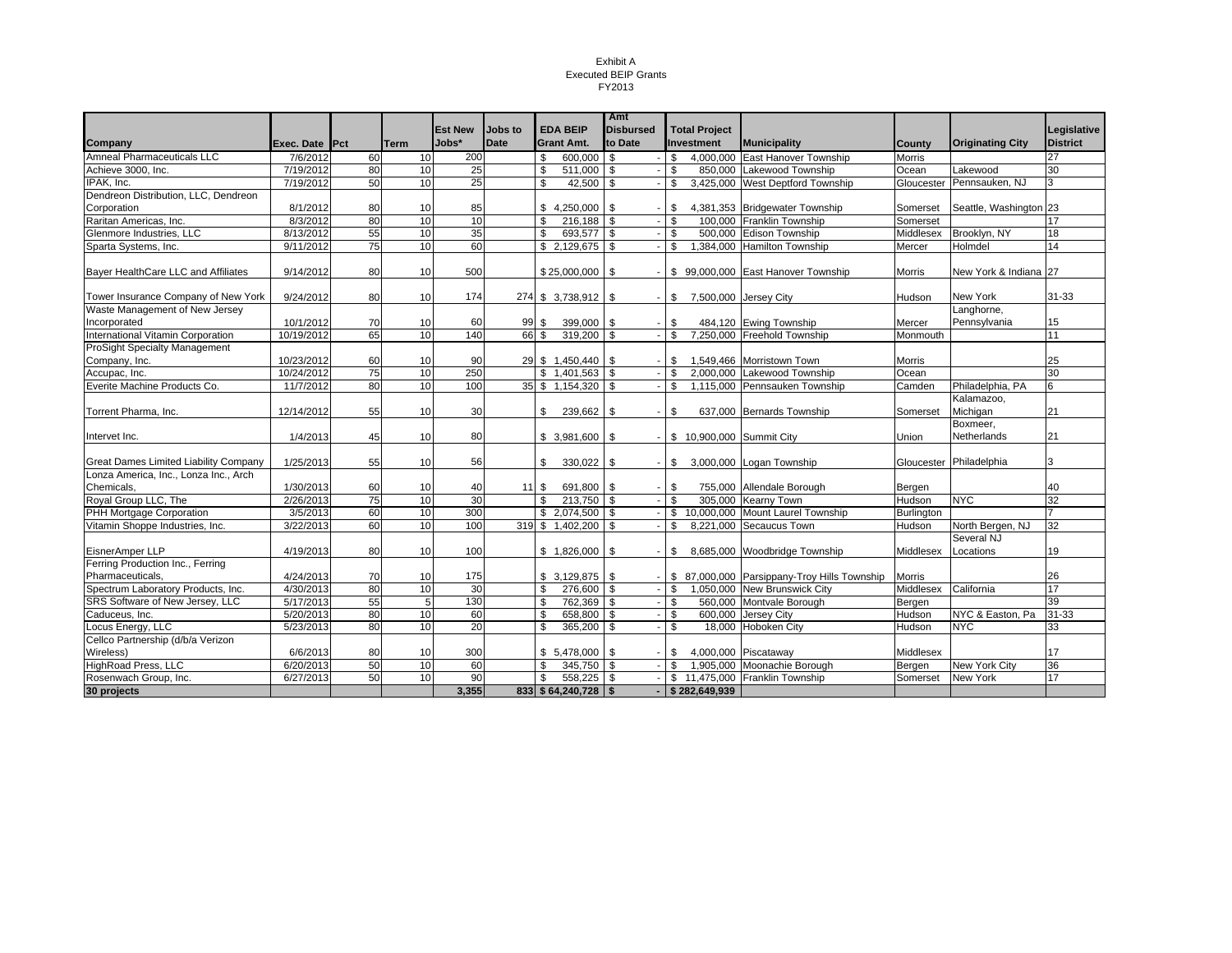|                                     |                |    |             | <b>Est New</b> | <b>Jobs to</b> |          |              |            | <b>EDA BEIP Grant Amt Disbursed   Total Project</b> |            |                     |                                          |                     |                         | Legislative     |
|-------------------------------------|----------------|----|-------------|----------------|----------------|----------|--------------|------------|-----------------------------------------------------|------------|---------------------|------------------------------------------|---------------------|-------------------------|-----------------|
| Company                             | Exec. Date Pct |    | <b>Term</b> | Jobs*          | <b>Date</b>    | Amt.     |              |            | to Date                                             | Investment |                     | <b>Municipality</b>                      | County              | <b>Originating City</b> | <b>District</b> |
| CACI Technologies, Inc.             | 6/19/1997      | 50 | 10          | 75             | 277            | <b>S</b> | 496,080 \$   |            | 1,777,708 \$                                        |            |                     | 2,296,000 Eatontown Borough              | Monmouth            | Virginia                | 11              |
| MSNBC Cable L.L.C.                  | 6/19/1997      | 80 | 10          | 440            | 459 \$         |          | 2,920,000 \$ |            |                                                     |            |                     | 7,779,087 \$ 1,090,000,000 Secaucus Town | Hudson              |                         | 32              |
| Ball Plastic Container Corp.        | 6/19/1997      | 80 | 10          | 115            | 195S           |          | 315,560 \$   |            | 912,071 \$                                          |            |                     | 57,676,000 Delran Township               | Burlington          |                         |                 |
| Coca-Cola Bottling Company of       |                |    |             |                |                |          |              |            |                                                     |            |                     | Parsippany-Troy Hills                    |                     |                         |                 |
| New York, Inc., The                 | 6/19/1997      | 50 | 5           | 180            | 454            | \$       | 210,000      | <b>S</b>   | 78,442 \$                                           |            | 103,484,711         | Township                                 | Morris              | New York                | 26              |
| <b>Pricewaterhouse Coopers</b>      | 6/24/1997      | 60 | 10          | 80             | 916            | \$       | 5,293,600    | \$         | 4,330,973                                           | \$         | 20,600,000          | Jersey City                              | Hudson              | New York                | 31-32-33        |
| Sanofi-Aventis U.S. LLC and         |                |    |             |                |                |          |              |            |                                                     |            |                     |                                          |                     | MI, OH, France,         |                 |
| Sanofi-Aventis U.S. In              | 6/24/1997      | 60 | 10          | 440            | 555 \$         |          | 2,784,000 \$ |            | 13,741,247 \$                                       |            |                     | 98,000,000 Bridgewater Township          | Somerset            | Germany                 | 16              |
|                                     |                |    |             |                |                |          |              |            |                                                     |            |                     |                                          |                     |                         |                 |
| Nebraska Distribution Center, LLC   | 6/24/1997      | 50 | 5           | 100            | 159 \$         |          | 36,000       | \$         | 68,076 \$                                           |            |                     | 1,350,000 Newark City                    | Essex               | New York                | 27-28-29        |
| Starborn Industries, Inc.           | 6/25/1997      | 50 | 8           | 25             |                | 32S      | $33,330$ \$  |            | 141,777 \$                                          |            |                     | 1,025,000 Woodbridge Township            | Middlesex           | Brooklyn, NY            | 19              |
|                                     |                |    |             |                |                |          |              |            |                                                     |            |                     |                                          |                     | TN,AL,IL,MA,MI,PA,IN    |                 |
| BOC Group, Inc. The                 | 6/25/1997      | 60 | 10          | 185            | 156 \$         |          | 673,400      | <b>S</b>   | $105, 142$ \$                                       |            |                     | 7,345,000 Lebanon Borough                | Hunterdon           | VA.                     | 23              |
| Roosevelt Paper Company             | 6/27/1997      | 70 | 10          | 197            | 142            | -\$      | 67,914       | l \$       | 803,732                                             | \$         |                     | 15,000,000 Mount Laurel Township         | Burlington          | Philadelphia, PA        | 8               |
| Great Atlantic & Pacific Tea Co.    |                |    |             |                |                |          |              |            |                                                     |            |                     |                                          |                     |                         |                 |
| Inc.                                | 6/27/1997      | 60 | 10          | 72             |                | $90$ \$  | 128,736      | <b>S</b>   | 74,047 \$                                           |            |                     | 5,137,894 Paterson City                  | Passaic             | MA, NY and NJ           | 35              |
| Emcore Corp.                        | 6/30/1997      | 80 | 10          | 200            |                | 80 \$    | 1,041,600 \$ |            | $5,731$ \$                                          |            |                     | 22,599,000 Franklin Township             | Somerset            |                         | 17              |
| <b>Omnipoint Communications</b>     |                |    |             |                |                |          |              |            |                                                     |            |                     |                                          |                     |                         |                 |
| Services, Inc.                      | 6/30/1997      | 80 | 5           | 133            |                | \$       | 389,424      | $\sqrt{3}$ | 231,828 \$                                          |            | 345,000 Various     |                                          | Various             | Cedar Knolls            |                 |
| Noark Associates, LLC               | 7/1/1997       | 80 | 10          | 170            | 175            | \$       | 178,160      | <b>S</b>   | 28,224 \$                                           |            |                     | 1,290,000 Trenton City                   | Mercer              | Philadelphia, PA        | 15              |
| <b>Tech Data Corporation</b>        | 7/3/1997       | 50 | 10          | 126            | 144            | \$       | 721,920      | \$         | 552,300 \$                                          |            | 15,800,000          | Logan Township                           | Gloucester          | Paulsboro               | 3               |
|                                     |                |    |             |                |                |          |              |            |                                                     |            |                     |                                          |                     |                         |                 |
| Covance, Inc.                       | 7/3/1997       | 80 | 10          | 200            | 920            | \$       | 974,400      | -\$        | 1,408,166                                           | - \$       |                     | 34,000,000 West Windsor Township         | Mercer              | West Windsor, NJ        | 14              |
| <b>Bristol-Myers Squibb Company</b> | 8/22/1997      | 80 | 10          | 500            | 2256           | \$       | 4,200,000    | \$         | 31,607,617 \$                                       |            |                     | 197,200,000 Hopewell Borough             | Mercer              | Seattle, Washington     | 15              |
| Goldman Sachs Execution &           |                |    |             |                |                |          |              |            |                                                     |            |                     |                                          |                     |                         |                 |
|                                     |                |    |             |                |                |          |              |            |                                                     |            |                     |                                          |                     |                         |                 |
| Clearing L.P.                       | 8/22/1997      | 80 | 10          | 95             | 94             | \$       | 917,320      | $\sqrt{3}$ | 20,567,021 \$                                       |            |                     | 13,100,000 Jersey City                   | Hudson              | New York City, NY       | 31-32-33        |
| Infocrossing, Inc.                  | 8/22/1997      | 40 | 10          | 101            | 91             | \$       | 425,250      | -\$        | 1,207,206 \$                                        |            |                     | 14,600,000 Leonia Borough                | Bergen              | New York City, NY       | 37              |
| RPS, Inc.                           | 8/22/1997      | 80 | 10          | 71             | 402            | \$       | 151,088      | \$         | 1,063,329 \$                                        |            |                     | 64,000,000 Woodbridge Township           | Middlesex           |                         | 19              |
| Washington Group International      |                |    |             |                |                |          |              |            |                                                     |            |                     |                                          |                     | Phila, PA, NYC, NY,     |                 |
| Power, The                          | 8/22/1997      | 50 | 10          | 400            | 585            | \$       | 7,424,000    | <b>S</b>   | 5,388,836                                           | l \$       |                     | 35,800,000 West Windsor Township         | Mercer              | Lyndhurst, N            | 14              |
| Blinds to Go, Inc.                  | 8/25/1997      | 60 | 10          | 198            | 190 \$         |          | 872,000 \$   |            | 623,305 \$                                          |            |                     | 21,000,000 Lakewood Township             | Ocean               |                         | 30              |
| Datek Online Brokerage Services     |                |    |             |                |                |          |              |            |                                                     |            |                     |                                          |                     |                         |                 |
| Corp.                               | 8/25/1997      | 60 | 10          | 275            | 223            | \$       | 1,328,250    | - \$       | 159,986                                             | \$         |                     | 2,200,000 Woodbridge Township            | Middlesex           | New York City           | 19              |
| Rose Art Industries, Inc.           | 9/25/1997      | 80 | 6           | 460            | 159            | \$       | 286,176      | \$         | 7,692                                               | \$         |                     | 2,200,000 Wood-Ridge Borough             | Bergen              | Brooklyn, NY            | 36              |
| Sprint Spectrum L.P.                | 10/1/1997      | 50 | 10          | 95             | 321            | \$       | 329,650      | \$         | 2,890,286 \$                                        |            | 27,448,439 Various  |                                          | Bergen              | New Jersey              |                 |
| Barnes & Noble, Inc.                | 10/7/1997      | 40 | 10          | 402            | 2072           | \$       | 337,680      | $\sqrt{3}$ | 1,517,594 \$                                        |            | 11,000,000          | Jamesburg Borough                        | Middlesex           |                         | 14              |
| Garrison Printing Co. Inc.          | 10/7/1997      | 60 | 10          | 28             | 34             | \$       | 26,598       | \$         | 263,378 \$                                          |            |                     | 1,518,000 Pennsauken Township            | Camden              | Philadelphia, PA        |                 |
| Vantage Custom Classics, Inc.       | 10/23/1997     | 50 | 10          | 45             | 45             | \$       | 462,672      | -\$        | 247,911 \$                                          |            |                     | 10,400,000 Woodbridge Township           | Middlesex           |                         | 19              |
|                                     |                |    |             |                |                |          |              |            |                                                     |            |                     | Parsippany-Troy Hills                    |                     |                         |                 |
| <b>Dialogic Corporation</b>         | 10/31/1997     | 50 | 6           | 400            | 302S           |          | 861,600      | l \$       | 226,465                                             | \$         | 12,000,000 Township |                                          | Morris              |                         | 26              |
|                                     |                |    |             |                |                |          |              |            |                                                     |            |                     |                                          |                     | Woodcliff Lake and      |                 |
| Medco Health Solutions, Inc.        | 11/7/1997      | 80 | 10          | 317            | 1206 \$        |          | 2,556,288    | l \$       | $36,236,176$ \$                                     |            |                     | 77,600,000 Franklin Lakes Borough        | Bergen              | Montvale, N             | 40              |
| Continental Airlines Inc.           | 11/19/1997     | 50 | 10          | 45             | 249            | \$       | 753,900 \$   |            | $1,135,200$ \$                                      |            |                     | 30,870,500 Newark City                   | Essex               |                         | 27-28-29        |
| AT&T Inc.                           | 12/2/1997      | 60 | 10          | 185            | 528            | \$       | 1,313,940    | <b>S</b>   | $5,758,737$ \$                                      |            | 302,000,000         | Middletown Township                      | Monmouth            |                         | 13              |
| PHH Mortgage Corp.                  | 12/9/1997      | 80 | 10          | 1000           | 1481           | \$       | 2,840,000    | l \$       | 2,065,458 \$                                        |            | 48,200,000          | Mount Laurel Township                    | Burlington          | Mt. Laurel              | 8               |
| <b>KPMG LLP</b>                     | 12/23/1997     | 80 | 10          | 275            | 578            | \$       | 2,684,000    | l \$       | 9,856,930                                           | - \$       |                     | 7,400,000 Woodcliff Lake Borough         | Bergen              | New York, TX, IL, GA    | 39              |
|                                     |                |    |             |                |                |          |              |            |                                                     |            |                     |                                          |                     | Kalamazoo, MI and       |                 |
| Pharmacia & Upjohn Company          | 2/2/1998       | 70 | 10          | 460            | 376 \$         |          | 12,500,000   | l \$       | 39,098,413 \$                                       |            |                     | 9,100,000 Bridgewater Township           | Somerset            | Windsor, Uni            | 16              |
| I. 2000, Inc.                       | 3/4/1998       | 40 | 10          | 416            | 546            | \$       | 350,000 \$   |            | $922,238$ \$                                        |            |                     | 3,550,000 Secaucus Town                  | Hudson              | New York                | 32              |
| Bank of New York, The               | 3/6/1998       | 80 | 10          | 241            | 308            | \$       | 1,245,488    | <b>S</b>   | $5,821,521$ \$                                      |            |                     | 5,368,000 Maywood Borough                |                     | Harrison, NY            | 38              |
| Meritex LLC                         | 3/23/1998      | 50 | 10          | 150            | 174S           |          | 218,250      | \$         | $248,168$ \$                                        |            | 8,200,000 Various   |                                          | Bergen<br>Middlesex | New York                |                 |
| Toys "R" Us, Inc. & Toys "R" Us-    |                |    |             |                |                |          |              |            |                                                     |            |                     |                                          |                     |                         |                 |
|                                     |                |    |             |                |                |          |              |            |                                                     |            |                     |                                          |                     | Rochelle Park,          |                 |
| Delaware, Inc.                      | 3/23/1998      | 75 | 10          | 200            | 373            | \$       | 814,500      | \$         | 7,950,927 \$                                        |            |                     | 76,500,000 Wayne Township                | Passaic             | Paramus, Parsip         | 34              |
| Snowbird Corporation                | 3/23/1998      | 70 | 10          | 104            | 114S           |          | 586,440 \$   |            | $505,385$ \$                                        |            |                     | 4.580.000 Jersey City                    | Hudson              | NYC, New York           | 31-32-33        |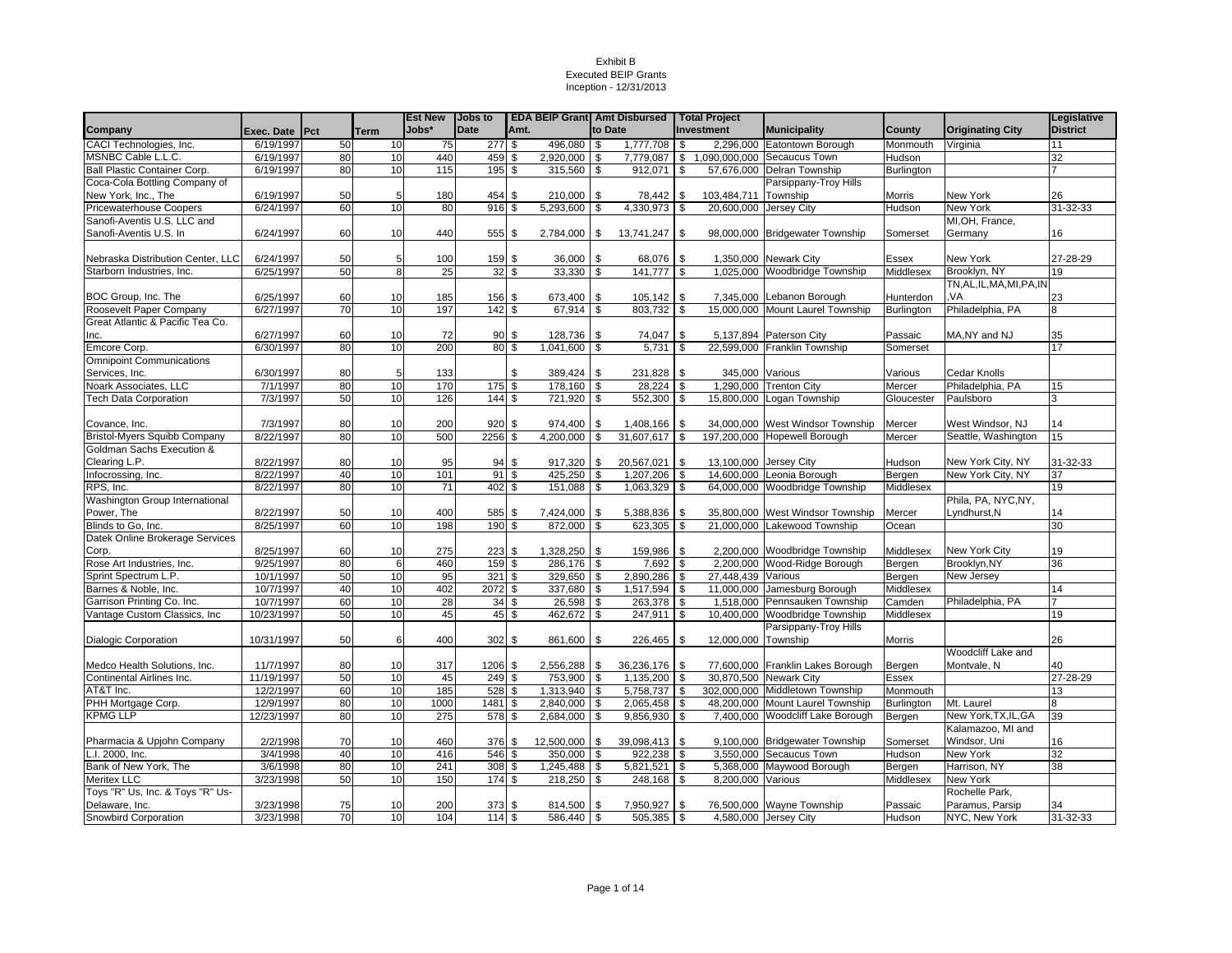|                                       |                        |                       |                | <b>Est New</b> | Jobs to     |                          | <b>EDA BEIP Grant Amt Disbursed</b> |                         |                           |      | Total Project                       |                                 |                     |                         | Legislative     |
|---------------------------------------|------------------------|-----------------------|----------------|----------------|-------------|--------------------------|-------------------------------------|-------------------------|---------------------------|------|-------------------------------------|---------------------------------|---------------------|-------------------------|-----------------|
| Company                               | Exec. Date Pct         |                       | Term           | Jobs*          | <b>Date</b> | Amt.                     |                                     | to Date                 |                           |      | <b>Investment</b>                   | <b>Municipality</b>             | County              | <b>Originating City</b> | <b>District</b> |
| Zen & Art of Client Server            |                        |                       |                |                |             |                          |                                     |                         |                           |      |                                     |                                 |                     |                         |                 |
| Computing, Inc.                       | 3/23/1998              | 70                    | 10             | 155            | 1111        | \$                       | 1,507,800 \$                        |                         | 117,520                   | \$   |                                     | 500,000 Woodbridge Township     | Middlesex           | New York, NY            | 19              |
| McKinsey & Company, Inc. United       |                        |                       |                |                |             |                          |                                     |                         |                           |      |                                     |                                 |                     |                         |                 |
| <b>States</b>                         | 4/28/1998              | 80                    | 10             | 75             | 128         | \$                       | 987,000                             | <b>S</b>                | 9,053,419                 | \$   | 13,760,000                          | Florham Park Borough            | Morris              | Bedminster, NJ          | 26              |
| LNT Services, Inc.                    | 4/30/1998              | 80                    | 10             | 200            | 523         | \$                       | 869,120                             | l \$                    | 3,339,673                 | \$   |                                     | 15,100,000 Logan Township       | Gloucester          |                         |                 |
| XO Communications Services,           |                        |                       |                |                |             |                          |                                     |                         |                           |      |                                     |                                 |                     |                         |                 |
| LLC / XO Services, Inc                | 6/23/1998              | 50                    | 10             | 110            | 136         | \$                       | 645,700                             | l \$                    | 2,374,577 \$              |      |                                     | 6,000,000 Paramus Borough       | Bergen              |                         | 38              |
| <b>Bind Rite/Union Graphics LLC</b>   | 7/29/1998              | 40                    | 10             | 100            | 163         | $\boldsymbol{\theta}$    | $199,600$ \$                        |                         | $1,324,023$ \$            |      |                                     | 9,000,000 Carlstadt Borough     | Bergen              | Linden, NJ              | 36              |
|                                       |                        |                       |                |                |             |                          |                                     |                         |                           |      |                                     |                                 |                     |                         |                 |
| Verizon Connected Solutions, Inc.     | 8/13/1998              | 50                    | 10             | 571            | 647         | \$                       | 799,400 \$                          |                         | 367,107                   | \$   |                                     | 8,210,576 Union Township        | Union               |                         | 20              |
|                                       |                        |                       |                |                |             |                          |                                     |                         |                           |      |                                     |                                 |                     |                         |                 |
| Silver Line Building Products LLC     | 8/27/1998              | 40                    | 10             | 150            | 117         | \$                       | 84,000 \$                           |                         | 585,159 \$                |      | 1,400,000                           | Middlesex Borough               | Middlesex           |                         | 22              |
|                                       |                        |                       |                |                |             |                          |                                     |                         |                           |      |                                     |                                 |                     |                         |                 |
| V & S Amboy Galvanizing, L.L.C.       | 8/27/1998              | 50                    | 10             | 32             | 45          | \$                       | 71,400 \$                           |                         | 101,714                   | \$   |                                     | 4,050,000 Perth Amboy City      | Middlesex           |                         | 19              |
| Lord Abbett & Co.                     | 9/3/1998               | 80                    | 10             | 250            | 703         | \$                       | 15,500,000                          | \$                      | 70,679,638 \$             |      | 87,663,000 Jersey City              |                                 | Hudson              | New York, NY            | $31 - 32 - 33$  |
| ConocoPhillips Company                | 10/29/1998             | 60                    | 10             | 75             | 75          | $\overline{\mathbf{3}}$  | 417,600                             | $\overline{\mathbf{s}}$ | 436,507                   | s,   | 250,000,000                         | <b>Linden City</b>              | Union               |                         | 22              |
|                                       |                        |                       |                |                |             |                          |                                     |                         |                           |      |                                     |                                 |                     | New York and Los        |                 |
| Hanjin Shipping Company, Ltd.         | 11/5/1998              | 50                    | 5              | 175            | 176         | \$                       | 225,000                             | -\$                     | 239,394                   | \$   | 29,998,500                          | Paramus Borough                 | Bergen              | Angeles                 | 38              |
| Astor Chocolate Corp.                 | 12/1/1998              | 50                    | 10             | 47             | 124         | \$                       | 98.000                              | \$                      | 286,813                   | \$   | 100.000                             | Lakewood Township               | Ocean               |                         | 30              |
| Summit Import Corp.                   | 12/1/1998              | 60                    | 10             | 66             | 67          | \$                       | 168,000                             | <b>S</b>                | 214,005 \$                |      | 9,999,261                           | Jersey City                     | Hudson              | New York City, NY       | 31-32-33        |
| U.S. Trust Technology and             |                        |                       |                |                |             |                          |                                     |                         |                           |      |                                     |                                 |                     |                         |                 |
| Support Services, Inc.                | 12/18/1998             | 80                    | 10             | 300            | 59          | \$                       | 3,948,000 \$                        |                         | 9,613,981                 | \$   | 14,329,000                          | Jersey City                     | Hudson              | New York                | 31-32-33        |
|                                       |                        |                       |                |                |             |                          |                                     |                         |                           |      |                                     |                                 |                     |                         |                 |
| Public Health Reasearch Institute     | 12/18/1998             | 70                    | 10             | 120            | 101         | \$                       | 861,600                             | - \$                    | 519,034                   | \$   | 68,000,000                          | <b>Newark City</b>              | Essex               | New York                | 27-28-29        |
|                                       |                        |                       |                |                |             |                          |                                     |                         |                           |      |                                     |                                 |                     | Orangeburg, New         |                 |
| United Canvas & Sling, Inc.           | 1/28/1999              | 50                    | 10             | 50             | 50          | \$                       | 157,760                             | -\$                     | 47,368                    | \$   | 400,000                             | <b>Kearny Town</b>              | Hudson              | York                    | 32              |
| Merck & Co., Inc.                     | 1/29/1999              | 80                    | 10             | 89             | 626         | \$                       | 874.000                             | \$                      | 2,690,809                 | -\$  | 67.000.000                          | Roseland Borough                | <b>Essex</b>        |                         | 21              |
| Chem Network Processing               |                        |                       |                |                |             |                          |                                     |                         |                           |      |                                     |                                 |                     |                         |                 |
| Services, Inc.                        | 2/3/1999               | 80                    | 10             | 120            | 201         | \$                       | 772,800                             | l \$                    | 1,778,672                 | \$   |                                     | 17,200,000 Franklin Township    | Somerset            |                         | 17              |
| Forest Laboratories, Inc. and         |                        |                       |                |                |             |                          |                                     |                         |                           |      |                                     |                                 |                     |                         |                 |
| Forest Research                       | 3/2/1999               | 70                    | 10             | 35             | 50          | $\sqrt{3}$               | 360,150 \$                          |                         | 1,913,439 \$              |      |                                     | 1,350,000 Jersey City           | Hudson              | New York                | 31-32-33        |
| <b>Financial Sciences Corporation</b> | 3/2/1999               | $\overline{70}$       | 8              | 56             | 22          | \$                       | 689,293                             | \$                      | 129,822                   | l \$ |                                     | 2,970,000 Jersey City           | Hudson              | New York                | 31-32-33        |
| Isaac Hazan & Co., Inc.               | 3/2/1999               | 60                    | 10             | 160            | 64          | $\boldsymbol{\theta}$    | $436,800$ \ \$                      |                         | $102,018$ \$              |      | 885,000                             | Secaucus Town                   | Hudson              | New York                | 32              |
| Knight Equity Markets, L.P.           | 3/24/1999              | 60                    | 10             | 31             | 30          | \$                       | $2,165,000$ \$                      |                         | 7,094,228 \$              |      | 21,000,000                          | Jersey City                     | Hudson              |                         | 31-32-33        |
| ifeCell Corporation                   | 3/26/1999              | 55                    | 10             | 146            | 397         | \$                       | 1,058,400                           | \$                      | 5,808,972 \$              |      | 18,600,000                          | <b>Branchburg Township</b>      | Somerset            | Texas                   | 16              |
| Imperial Bag & Paper Company,         |                        |                       |                |                |             |                          |                                     |                         |                           |      |                                     |                                 |                     |                         |                 |
| LLC.                                  | 3/26/1999              | 60                    | 10             | 76             | 162         | \$                       | 750,000 \$                          |                         | 1,623,078 \$              |      |                                     | 4,900,000 Bayonne City          | Hudson              | Bronx, New York         | 31              |
| TD Ameritrade, Inc.                   | 4/29/1999              | 80                    | 10             | 300            | 499         | \$                       | 1.092.000                           | <b>S</b>                | 12,849,897 \$             |      | 73,450,000                          | <b>Jersey City</b>              | Hudson              |                         | 31-32-33        |
| National Discount Brokers             | 4/29/1999              | 80                    | 10             | 350            | 568         | \$                       | 2,009,000                           | $\sqrt{3}$              | 731,658 \$                |      | 3,500,000                           | Jersey City                     | Hudson              | New York                | $31 - 32 - 33$  |
| Mastertaste, Inc.                     | 5/27/1999              | 80                    | 10             | 85             | 84          | \$                       | 441,360                             | - \$                    | 1,194,785                 | \$   | 5,200,000                           | <b>Clark Township</b>           | Union               | Long Island City, NY    | 22              |
| <b>Connecticut General Life</b>       |                        |                       |                |                |             |                          |                                     |                         |                           |      |                                     |                                 |                     |                         |                 |
| Insurance/CIGNA Healthcar             | 5/28/1999              | 70<br>80              | 10<br>10       | 225            | 176         | \$                       | 2,676,704                           | - \$                    | $6,344,178$ \$            |      | 13,177,000                          | Jersey City                     | Hudson              | New York City, NY       | 31-32-33        |
| ImClone Systems Corporation           | 6/25/1999              |                       |                | 102            | 94          | $\overline{\mathcal{S}}$ | 625,260                             | \$                      | 2,598,182                 | \$   |                                     | 40,700,000 Branchburg Township  | Somerset            |                         | 16              |
| Siemens Healthcare Diagnostics        |                        |                       |                |                |             |                          |                                     |                         |                           |      |                                     |                                 |                     |                         |                 |
| Inc.                                  | 6/25/1999<br>6/25/1999 | 50<br>$\overline{70}$ | 10<br>10       | 118<br>250     | 236<br>276  | \$<br>\$                 | 362,260 \$<br>14,004,000            | \$                      | 1,749,173 \$<br>1,474,288 | \$   | 10,195,000<br>45,000,000 Piscataway | Mount Olive Township            | Morris<br>Middlesex |                         | 24<br>17        |
| Telcordia Technologies, Inc.          |                        | 80                    | 10             | 1060           | 1043        | \$                       |                                     | $\sqrt{3}$              |                           | ا \$ |                                     |                                 |                     | New York                | $31 - 32 - 33$  |
| Insurance Services Offices, Inc.      | 7/29/1999              |                       |                |                |             |                          | 11,768,730                          |                         | 59,155,743                |      | 30,600,000 Jersey City              |                                 | Hudson              |                         |                 |
| Multilink Technology Corporation      | 7/29/1999              | 40                    | 9              | 75             | 80          | \$                       | 292,269                             | \$                      | 294,088                   | \$   |                                     | <b>Franklin Township</b>        | Somerset            | Santa Monica, CA        | 17              |
| Walden Lang Inc.                      | 7/29/1999              | 50                    | 6 <sup>1</sup> | 55             | 42          | \$                       | 27,804                              | \$                      | 17,272                    | \$   | 825,000<br>200.000                  | Jersey City                     | Hudson              | New York                | 31-32-33        |
| Medco Health Solutions of             |                        |                       |                |                |             |                          |                                     |                         |                           |      |                                     |                                 |                     |                         |                 |
| Willingboro, LLC                      | 8/26/1999              | 70                    | 10             | 815            | 1045        | \$                       | 2,975,312 \$                        |                         | 6,636,461                 | \$   |                                     | 85,000,000 Willingboro Township | <b>Burlington</b>   |                         |                 |
|                                       |                        |                       |                |                |             |                          |                                     |                         |                           |      |                                     | Parsippany-Troy Hills           |                     |                         |                 |
|                                       | 9/30/1999              | 50                    | 10             | 75             | 123S        |                          | 294,960 \$                          |                         | 2,663,077                 | \$   | 1,303,875 Township                  |                                 | <b>Morris</b>       | Virginia                | 26              |
| Jackson Hewitt Tax Service, Inc       |                        |                       |                |                |             |                          |                                     |                         |                           |      |                                     |                                 |                     |                         |                 |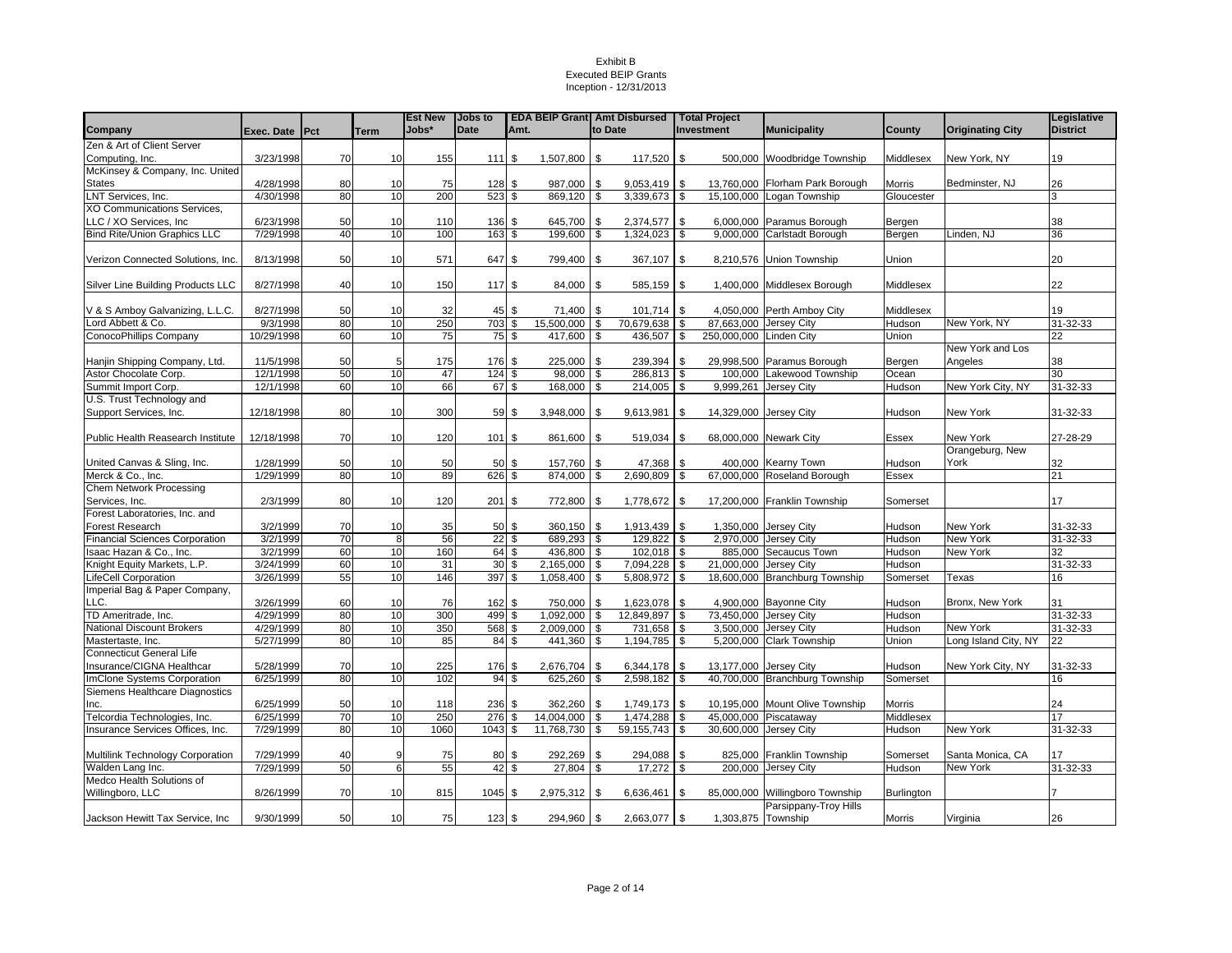|                                  |                 |    |                | <b>Est New</b> | <b>Jobs to</b> |                         | <b>EDA BEIP Grant</b> Amt Disbursed Total Project |                         |                 |            |                         |                                            |               |                                | Legislative     |
|----------------------------------|-----------------|----|----------------|----------------|----------------|-------------------------|---------------------------------------------------|-------------------------|-----------------|------------|-------------------------|--------------------------------------------|---------------|--------------------------------|-----------------|
| Company                          | Exec. Date IPct |    | Term           | Jobs*          | <b>Date</b>    | Amt.                    |                                                   | to Date                 |                 |            | Investment              | <b>Municipality</b>                        | County        | <b>Originating City</b>        | <b>District</b> |
| NBC Universal Media LLC: CNBC    |                 |    |                |                |                |                         |                                                   |                         |                 |            |                         |                                            |               |                                |                 |
| LLC: CNBC.com LLC                | 9/30/1999       | 80 | 10             | 160            | 919            | \$                      | 4,611,840                                         | \$                      | $4,445,904$ \\$ |            |                         | 80,500,000 Englewood Cliffs Borough Bergen |               |                                | 37              |
| Sanofi-Aventis U.S. LLC and      |                 |    |                |                |                |                         |                                                   |                         |                 |            |                         |                                            |               |                                |                 |
| Sanofi-Aventis U.S. In           | 10/29/1999      | 80 | 10             | 1400           | 1604           | \$                      | 21,795,200                                        | \$                      | 59,020,022 \$   |            |                         | 59,000,000 Bridgewater Township            | Somerset      |                                | 16              |
| DS Distribution Inc., and DS     |                 |    |                |                |                |                         |                                                   |                         |                 |            |                         |                                            |               |                                |                 |
| Pharmacy, Inc.                   | 11/30/1999      | 60 | 10             | 151            | 485            | \$                      | 1,370,480                                         | \$                      | 927,905 \$      |            |                         | 30,000,000 Logan Township                  | Gloucester    |                                | 3               |
| Patriot Manufacturing, Inc.      | 1/3/2000        | 50 | 10             | 159            | 206            | \$                      | 201,600                                           | \$                      | 149,191         | l \$       |                         | 7,122,000 Hammonton Township               | Atlantic      | Hammonton, NJ                  | 8               |
| Royal Wine Corporation           | 1/3/2000        | 50 | 10             | 78             | 134            | \$                      | 411,600                                           | \$                      | 638,703 \$      |            |                         | 13,350,000 Bayonne City                    | Hudson        | Brooklyn, NY                   | 31              |
| Bank of New York, The            | 1/10/2000       | 60 | 10             | 124            | 65             | \$                      | 274,780                                           | \$                      | 825,593 \$      |            |                         | 6,816,989 Lodi Borough                     | Bergen        | <b>New York</b>                | 38              |
| Direct Fulfillment, LP           | 1/27/2000       | 40 | 10             | 120            | 90             | \$                      | 675,680                                           | \$                      | 400,196 \$      |            |                         | 5.500,000 Upper Freehold Township Monmouth |               |                                | 30              |
| Morgan Stanley Dean Witter Trust |                 |    |                |                |                |                         |                                                   |                         |                 |            |                         |                                            |               |                                |                 |
| FSB and Morgan                   | 1/27/2000       | 70 | 10             | 288            | 976            | \$                      | 2,314,360                                         | \$                      | 4,472,662       | l \$       |                         | 5,878,737 Jersey City                      | Hudson        | New York                       | 31-32-33        |
| Cardinal Health 110, Inc.        | 2/8/2000        | 70 | 10             | 125            | 199            | \$                      | 320,250                                           | \$                      | 1,081,635 \$    |            | 15,752,571              | Logan Township                             | Gloucester    | Allentown, PA                  |                 |
| Catalent Pharma Solutions, LLC   | 2/8/2000        | 70 | 10             | 205            | 408            | \$                      | 2,219,950                                         | \$                      | 7,001,210 \$    |            |                         | 57,735,000 Franklin Township               | Somerset      |                                | 17              |
| BJ's Wholesale Club, Inc.        | 2/28/2000       | 50 | 10             | 225            | 255            | \$                      | 453,550                                           | \$                      | 245,102         | $\sqrt{3}$ |                         | 27,562,500 Burlington Township             | Burlington    | Pennsylvania                   |                 |
| Merck & Co. Inc.                 | 2/28/2000       | 70 | 10             | 323            | 657            | \$                      | 3,948,650                                         | \$                      | 17,182,733      | <b>S</b>   |                         | 205,000,000 Kenilworth Borough             | Union         |                                | 20              |
| IDT Corporation, Affiliates and  |                 |    |                |                |                |                         |                                                   |                         |                 |            |                         |                                            |               |                                |                 |
| Subsidiaries                     | 2/29/2000       | 80 | 10             | 150            | 302            | \$                      | 483,600                                           | \$                      | 12,506,831      | <b>S</b>   | 116,360,000 Newark City |                                            | Essex         |                                | 27-28-29        |
| Merrill Lynch & Co., Inc.        | 3/6/2000        | 80 | 10             | 900            | 419            | \$                      | 31,096,800                                        | \$                      | 18,930,173      | <b>S</b>   | 45,000,000 Jersey City  |                                            | Hudson        | New York                       | 31-32-33        |
| Colgate-Palmolive Company        | 3/31/2000       | 60 | 10             | 126            | 178            | \$                      | 1,471,176                                         | \$                      | 2,056,490       | \$         |                         | 44,221,000 Morristown Town                 | Morris        |                                | 25              |
| Best Trimming, Inc and 7th       |                 |    |                |                |                |                         |                                                   |                         |                 |            |                         |                                            |               |                                |                 |
| Avenue Trim, Inc.                | 3/31/2000       | 60 | 10             | 40             | 58             | \$                      | 33,600                                            | \$                      | $12,116$ \$     |            |                         | 80,000 Jersey City                         | Hudson        | New York City                  | 31-33           |
| U.S. FoodService, Inc./Alliant   |                 |    |                |                |                |                         |                                                   |                         |                 |            |                         |                                            |               |                                |                 |
| Foodservice, Inc.                | 4/3/2000        | 80 | 10             | 80             | 238            | \$                      | 193,200                                           | \$                      | 1,358,502       | -\$        |                         | 15,281,000 Woolwich Township               | Gloucester    | Philadelphia, PA               |                 |
| John Wiley & Sons, Inc.          | 4/28/2000       | 80 | 10             | 800            | 1159           | \$.                     | 7.347.200                                         | \$                      | 29,211,222      | -S         |                         | 46.017.000 Hoboken City                    | Hudson        | New York                       | 33              |
|                                  |                 |    |                |                |                |                         |                                                   |                         |                 |            |                         |                                            |               | New York &                     |                 |
| Journal of Commerce, The         | 4/28/2000       | 60 | 10             | 83             | 63             | \$                      | 389,590                                           | \$                      | 5,869           | l \$       |                         | 2.030.000 Newark City                      | <b>Essex</b>  | Phillipsburg                   | 27-28-29        |
| Continental Airlines, Inc.       | 5/26/2000       | 50 | 10             | 37             | 29             | s,                      | 1,339,190                                         | \$                      | 302,646         | - \$       | 825,000,000 Newark City |                                            | Essex         |                                | 27-28-29        |
| JPMorgan Chase Bank              | 6/28/2000       | 80 | 10             | 1000           | 1567           | \$                      | 20,958,000                                        | \$                      | 46,344,915      | l \$       | 561,000,000 Jersey City |                                            | Hudson        | New York City                  | $31 - 32 - 33$  |
| Knight Equity Markets, L.P.      | 6/30/2000       | 65 | 10             | 56             | 321            | \$                      | 5,323,200                                         | \$                      | 27,134,296      | <b>S</b>   | 100,000,000             | Jersey City                                | Hudson        |                                | 31-32-33        |
| Cape May Foods, LLC              | 8/23/2000       | 55 | 10             | 28             | 80             | \$                      | 152,796                                           | \$                      | 131,477         | \$         |                         | 7,737,500 Millville City                   |               | Cumberland Nanticoke, Maryland |                 |
| Sumitomo Mitsui Trust Bank       |                 |    |                |                |                |                         |                                                   |                         |                 |            |                         |                                            |               |                                |                 |
| (U.S.A.) Limited                 | 8/23/2000       | 65 | 10             | 150            | 385            | \$                      | 1,702,840                                         | \$                      | 3,485,279 \$    |            |                         | 5,000,000 Jersey City                      | Hudson        | New York                       | 31-32-33        |
| Standard Data Corporation d/b/a  |                 |    |                |                |                |                         |                                                   |                         |                 |            |                         |                                            |               |                                |                 |
| SDC Data, Inc.                   | 9/15/2000       | 65 | 10             | 26             | 27             | \$                      | 505,830                                           | \$                      | 223,219 \$      |            |                         | 185,000 Jersey City                        | Hudson        | <b>New York</b>                | 31-32-33        |
| Morgan Stanley Dean Witter Trust |                 |    |                |                |                |                         |                                                   |                         |                 |            |                         |                                            |               |                                |                 |
| FSB and Morgan                   | 10/2/2000       | 45 | 10             | 75             | 74             | \$                      | 7,984,800                                         | \$                      | 614,806         | l \$       |                         | 2,000,000 Morris Township                  | Morris        | <b>New York</b>                | 25              |
| <b>Comcast Business</b>          |                 |    |                |                |                |                         |                                                   |                         |                 |            |                         |                                            |               |                                |                 |
| Communications, LLC et. al.      | 10/10/2000      | 70 | 10             | 460            | 1214           | \$                      | 6,534,530                                         | \$                      | 5,419,898 \$    |            |                         | 40,125,000 Moorestown Township             | Burlington    | Philadelphia, PA               | 8               |
| <b>Bayer HealthCare</b>          |                 |    |                |                |                |                         |                                                   |                         |                 |            |                         |                                            |               |                                |                 |
| Pharmaceuticals, Inc.            | 10/27/2000      | 60 | 10             | 85             | 86             | \$                      | 1,115,880                                         | \$                      | 7,293,399 \$    |            |                         | 11,320,000 Montville Township              | <b>Morris</b> |                                | 26              |
| Radianz Americas, Inc            | 10/27/2000      | 60 | 10             | 133            | 84             | \$                      | 2,285,150                                         | \$                      | 2,965,530       | \$         |                         | 100,000,000 Nutley Township                | Essex         |                                | 36              |
| Daniel F. Young, Inc.            | 10/27/2000      | 50 | 10             | 36             | 41             | \$                      | 366,754                                           | \$                      | 70,311          | \$         | 600.000                 | <b>Jersey City</b>                         | Hudson        | <b>New York</b>                | 31-32-33        |
| Morgan Stanley Dean Witter Trust |                 |    |                |                |                |                         |                                                   |                         |                 |            |                         |                                            |               |                                |                 |
| FSB and Morgan                   | 10/27/2000      | 45 | $\overline{7}$ | 78             | 97             | \$                      | 886,140                                           | \$                      | 989,922         | -\$        |                         | 950,000 Princeton Borough                  | Mercer        | New York, Geneva               | 15              |
| Matthew Bender & Company         | 12/5/2000       | 70 | 10             | 205            | 116            | $\overline{\mathbf{s}}$ | 1,987,124                                         | $\overline{\mathbf{s}}$ | 2,776,222       | \$         | 35,200,000 Newark City  |                                            | <b>Essex</b>  | New York, NY                   | 27-28-29        |
| Forest Laboratories, Inc. and    |                 |    |                |                |                |                         |                                                   |                         |                 |            |                         |                                            |               |                                |                 |
| Forest Research                  | 12/27/2000      | 70 | 10             | 105            | 698            | \$                      | 990,780                                           | \$                      | 9,247,444       | <b>S</b>   | 10,608,000 Jersey City  |                                            | Hudson        | New York                       | 31-32-33        |
| Omni Baking Company              | 12/27/2000      | 55 | 10             | 44             | 210            | \$                      | 40,656                                            | \$                      | 419,434         | \$         |                         | 8,157,200 Vineland City                    |               | Cumberland Pennsauken, N.J     |                 |
|                                  |                 |    |                |                |                |                         |                                                   |                         |                 |            |                         |                                            |               |                                |                 |
| United HealthCare Services, Inc. | 1/10/2001       | 80 | 10             | 229            | 284            | \$                      | 2,094,180                                         | \$                      | 5,309,068       | l \$       |                         | 8,880,780 Bernards Township                | Somerset      |                                | 16              |
| <b>MCR Direct Mail, LLC</b>      | 1/25/2001       | 50 | 10             | 115            | 128            | \$                      | 136,850                                           | \$                      | 301,322         | ∣\$.       |                         | 2.230.000 Woolwich Township                | Gloucester    |                                | 3               |
|                                  |                 |    |                |                |                |                         |                                                   |                         |                 |            |                         | Parsippany-Troy Hills                      |               |                                |                 |
| Nycomed USA Inc.                 | 1/25/2001       | 55 | 10             | 75             | 46 \$          |                         | 882,431                                           | \$                      | $1,162,250$ \$  |            |                         | 465,000 Township                           | Morris        | New York                       | 26              |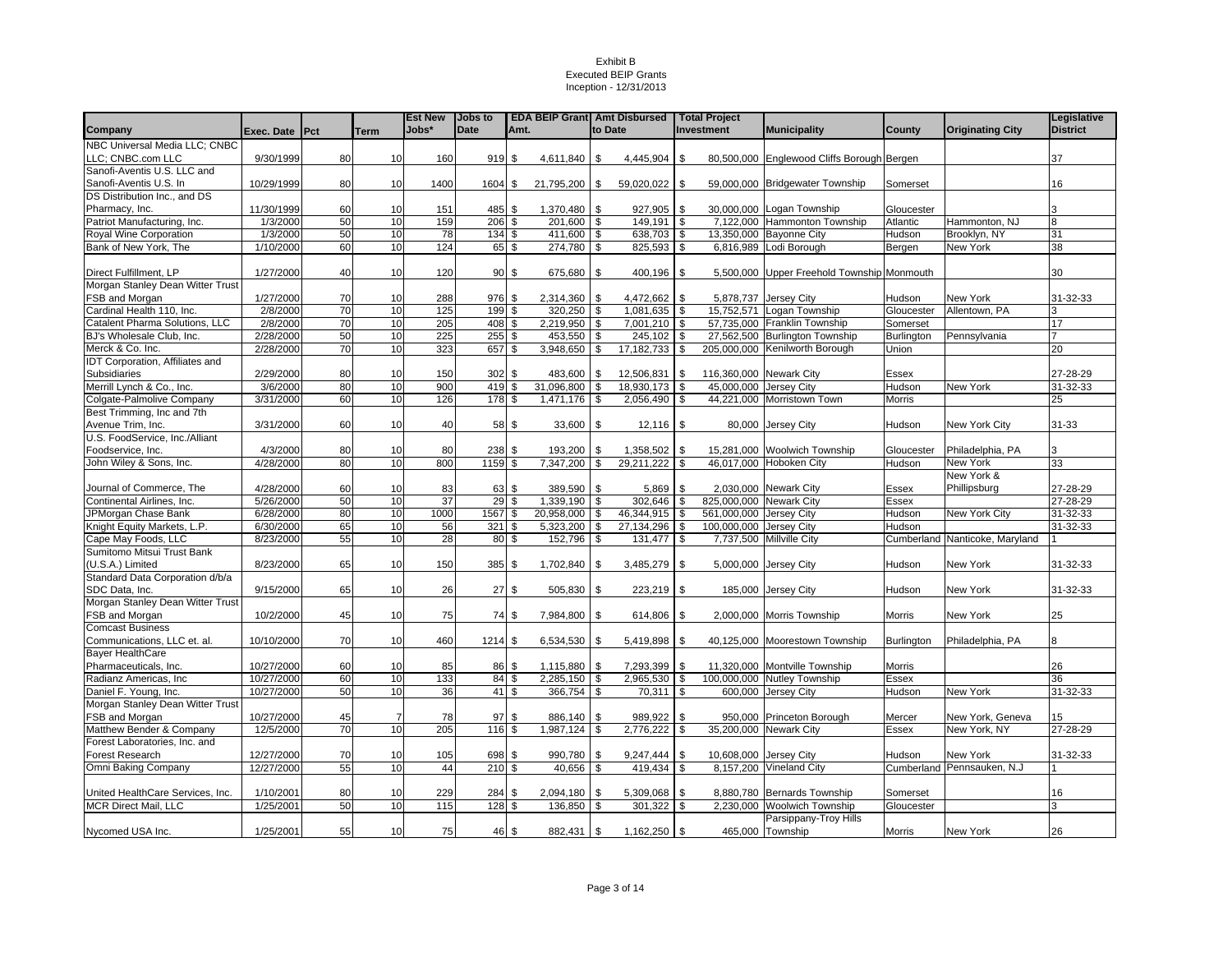|                                                            |                      |          |                 | <b>Est New</b> | <b>Jobs to</b>  |                 |                           |          | <b>EDA BEIP Grant Amt Disbursed</b> |          | Total Project                 |                                               |                    |                                   | Legislative     |
|------------------------------------------------------------|----------------------|----------|-----------------|----------------|-----------------|-----------------|---------------------------|----------|-------------------------------------|----------|-------------------------------|-----------------------------------------------|--------------------|-----------------------------------|-----------------|
| Company                                                    | Exec. Date Pct       |          | Term            | Jobs*          | <b>Date</b>     | Amt.            |                           |          | to Date                             |          | <b>Investment</b>             | <b>Municipality</b>                           | County             | <b>Originating City</b>           | <b>District</b> |
|                                                            |                      |          |                 |                |                 |                 |                           |          |                                     |          |                               |                                               |                    |                                   |                 |
| Multiplex, Inc.                                            | 1/29/2001            | 65       | 10              | 430            | 107             | \$              | $2,285,773$ \$            |          | $62,160$ \$                         |          |                               | 66,000,000 South Plainfield Borough Middlesex |                    |                                   | 18              |
|                                                            |                      |          |                 |                |                 |                 |                           |          |                                     |          |                               | Parsippany-Troy Hills                         |                    |                                   |                 |
| Avis Budget Car Rental, LLC<br>Reliance Medical Group, LLC | 3/1/2001<br>3/1/2001 | 70<br>60 | 10<br>10        | 300<br>75      | 450<br>107      | \$<br>\$        | $2,029,650$ \$<br>789,440 | \$       | 14,584,076<br>1,221,864             | \$<br>\$ | 1,500,000 Township<br>789,440 | <b>Bernards Township</b>                      | Morris<br>Somerset | Garden City NY<br>Bridgewater, NJ | 26<br>16        |
|                                                            |                      |          |                 |                |                 |                 |                           |          |                                     |          |                               |                                               |                    |                                   |                 |
| New Century Transportation, Inc.                           | 3/28/2001            | 60       | 10              | 75             | 509             | \$              | 606,600 \$                |          | 2,965,979                           | \$       |                               | 20,650,000 Westampton Township                | Burlington         | Glassboro                         |                 |
| Pharmacia Corporation, Affiliates                          |                      |          |                 |                |                 |                 |                           |          |                                     |          |                               |                                               |                    | Michigan, Illinois,               |                 |
| and Subsidiaries                                           | 3/28/2001            | 80       | 10              | 500            | 935             | \$              | 8,752,000 \$              |          | 850,761                             | \$       | 30,000,000                    | <b>Bedminster Township</b>                    | Somerset           | Missouri                          | 16              |
| Exelis, Inc.                                               | 5/23/2001            | 65       | 10              | 130            | 362             | \$              | 1,475,792                 | \$       | 4,719,787                           | l \$     | 8,484,500                     | <b>Clifton City</b>                           | Passaic            |                                   | 34              |
|                                                            |                      |          |                 |                |                 |                 |                           |          |                                     |          |                               |                                               |                    |                                   |                 |
| National Financial Services, LLC                           | 5/23/2001            | 60       | 10              | 110            | 356             | \$              | 1,606,770                 | l \$     | 9,226,169                           | l \$     |                               | 3,734,500 Jersey City                         | Hudson             |                                   | 31-32-33        |
| <b>WebMD Corporation</b>                                   | 5/23/2001            | 60       | 10              | 100            | 76              | \$              | 2,974,277                 | - \$     | 483,204 \$                          |          |                               | 1,000,000 Elmwood Park Borough                | Bergen             |                                   | 38              |
| Volkswagen of America, Inc.                                | 5/23/2001            | 55       | 10              | 89             |                 | 77 \$           | 489,060 \$                |          | 260,873 \$                          |          |                               | 8,000,000 Cranbury Township                   | Middlesex          | Cranbury, NJ                      | 14              |
| <b>AIG SunAmerica Asset</b>                                | 6/26/2001            | 65       | 10              | 147            | 103             | \$              | 1,928,640 \$              |          | 5,882,100 \$                        |          |                               |                                               |                    |                                   | 31-32-33        |
| Management Corp.                                           |                      |          |                 |                |                 |                 |                           |          |                                     |          | 11,400,000 Jersey City        |                                               | Hudson             | New York                          |                 |
| Ready Pac Florence Partnership                             | 7/24/2001            | 70       | 10              | 291            | 393             | \$              | 537,070                   | l \$     | $525,710$ \$                        |          | 11,600,000                    | Florence Township                             | Burlington         |                                   |                 |
| Comcast of New Jersey II, LLC                              | 7/25/2001            | 65       | 10              | 250            | 500             | $\sqrt{3}$      | $511,875$ \$              |          | 1,547,432 \$                        |          |                               | 6,600,000 Voorhees Township                   | Camden             | Several NJ Locations              |                 |
| Firmenich Incorporated                                     | 7/26/2001            | 50       | 10              | 90             | 228S            |                 | 353,025                   | <b>S</b> | 1,929,991 \$                        |          |                               | 65,000,000 Plainsboro Township                | Middlesex          |                                   | 14              |
| AT Systems Atlantic, Inc.                                  | 9/27/2001            | 40       | 10              | 80             | $\overline{77}$ | \$              | 100,800                   | \$       | 165,180                             | <b>S</b> | 3,175,000                     | Edison Township                               | Middlesex          |                                   | 18              |
| ImClone Systems Corporation                                | 10/29/2001           | 70       | 10              | 300            | 153             | \$              | 2,755,200 \$              |          | 2,517,773 \$                        |          |                               | 226,805,648 Branchburg Township               | Somerset           |                                   | 16              |
|                                                            |                      |          |                 |                |                 |                 |                           |          |                                     |          |                               | South Brunswick                               |                    |                                   |                 |
| Dow Jones & Company, Inc.                                  | 11/8/2001            | 65       | 10              | 155            | 494             | \$              | 1,960,595                 | <b>S</b> | 7,717,796                           | \$       | 3,750,000 Township            |                                               | Middlesex          | New York                          | 14              |
| DB Services New Jersey, Inc.                               | 11/30/2001           | 65       | 10              | 80             | 78              | \$              | 1,464,000                 | \$       | 3,603,528                           | \$       | 20,015,000                    | <b>Jersey City</b>                            | Hudson             |                                   | 31-33           |
| TradeWeb Markets LLC &                                     |                      |          |                 |                |                 |                 |                           |          |                                     |          |                               |                                               |                    |                                   |                 |
| TradeWeb Holdings, LLC                                     | 11/30/2001           | 70       | 10              | 80             | 147             | \$              | 1,863,120 \$              |          | 15,485,008                          | -\$      |                               | 8,300,000 Jersey City                         | Hudson             | New York City                     | 31-32-33        |
| American Home Assurance                                    |                      |          |                 |                |                 |                 |                           |          |                                     |          |                               | <b>Berkeley Heights</b>                       |                    | New York,                         |                 |
| Company and Related                                        | 12/27/2001           | 80       | 10              | 589            | 1115S           |                 | 4,638,000 \$              |          | 9,915,170 \$                        |          | 24,730,000 Township           |                                               | Union              | Pennsylvania                      | 21              |
| A.C. Moore Arts, Inc/ A.C. Moore<br>Arts & Crafts, I       | 12/28/2001           | 50       | 10              | 76             | 114             | \$              | 153,140 \$                |          | 435,197                             | <b>S</b> |                               | 35,615,000 Berlin Borough                     | Camden             |                                   | 8               |
| Cadent, Inc.                                               | 12/28/2001           | 50       | 10              | 100            | 119             | \$              | 142,500 \$                |          | 224,646                             | \$       |                               | 6,700,000 To be determined                    |                    |                                   |                 |
| <b>Instinet Group</b>                                      |                      |          |                 |                |                 |                 |                           |          |                                     |          |                               |                                               |                    |                                   |                 |
| Incorporated/Instinet Group LLC                            | 12/28/2001           | 80       | 10              | 300            | 233             | \$              | $3,712,800$ \$            |          | 542,856 \$                          |          | 14,000,000 Jersey City        |                                               | Hudson             | New York City                     | 31-32-33        |
| John Turano & Sons, Inc.                                   | 12/28/2001           | 50       | 10              | 83             | $\overline{77}$ | \$              | 261,300                   | <b>S</b> | 69,187 \$                           |          |                               | 10,400,000 Edison Township                    | Middlesex          | Brooklyn, NY                      | 18              |
| Morgan Stanley D.W. a/k/a Dean                             |                      |          |                 |                |                 |                 |                           |          |                                     |          |                               |                                               |                    |                                   |                 |
| Witter                                                     | 12/28/2001           | 65       | 10              | 99             | 227             | \$              | 1,553,331                 | \$       | 1,277,927                           | \$       |                               | 1,945,000 Jersey City                         | Hudson             | New York City                     | 31-32-33        |
| Mizuho Securities USA Inc                                  | 1/31/2002            | 65       | 10              | 34             | 22              | \$              | 1,350,000                 | - \$     | 4,846,592                           | - \$     | 8,750,000                     | Hoboken City                                  | Hudson             | New York City, NY                 | 33              |
| <b>UBS Financial Services Inc., UBS</b>                    |                      |          |                 |                |                 |                 |                           |          |                                     |          |                               |                                               |                    |                                   |                 |
| Services USA LLC                                           | 1/31/2002            | 80       | 10              | 1450           | 1641            | \$              | 28,238,750                | l \$     | 4,843,192                           | \$       | 167.845.417                   | Various                                       | Hudson             | New York                          |                 |
| JPMorgan Chase Bank                                        | 1/31/2002            | 60       | 10              | 433            | 273             | \$              | 2,209,865                 | - \$     | $1,255,043$ \$                      |          | 71,850,000                    | Carlstadt Borough                             | Bergen             | New York                          | 36              |
| Marsh & McLennan Companies,                                |                      |          |                 |                |                 |                 |                           |          |                                     |          |                               |                                               |                    |                                   |                 |
| Inc.                                                       | 3/1/2002             | 80       | 10              | 800            | 683             | \$              | 12,451,200 \$             |          | 27, 153, 105 \$                     |          | 159,000,000                   | <b>Hoboken City</b>                           | Hudson             | New York, NY                      | 33              |
| Chubb Corporation, The                                     | 3/8/2002             | 65       | 10              | 250            | 1640            | \$              | 1,569,750                 | \$       | 9,479,234                           | \$       | 398,092,000                   | <b>Readington Township</b>                    | Hunterdon          |                                   | 23              |
| Wyndham Worldwide Corporation                              | 3/20/2002            | 50       | 8               | 114            | 127             | \$              | 1,360,000 \$              |          | $1,411,758$ \$                      |          |                               | Parsippany-Troy Hills<br>200,000 Township     | <b>Morris</b>      | Phoenix, Arizona                  | 26              |
|                                                            |                      |          |                 |                |                 |                 |                           |          |                                     |          |                               |                                               |                    |                                   |                 |
| Duro Bag Manufacturing Co., Inc.                           | 3/27/2002            | 75       | 7               | 180            | 247             | \$              | 355,446                   | <b>S</b> | 933,298 \$                          |          |                               | 3,000,000 Elizabeth City                      | Union              |                                   | 20              |
| Mizuho Bank, Limited                                       | 3/27/2002            | 80       | 10              | 236            | 305             | s,              | 1,745,820                 | \$       | $5,062,099$ \$                      |          | 21,000,000 Jersey City        |                                               | Hudson             |                                   | 31-32-33        |
| ICAP North America Inc.                                    | 4/2/2002             | 80       | 10              | 250            | 883             | \$              | 8,300,000 \$              |          | 147,537,325 \$                      |          | 69,700,000 Jersey City        |                                               | Hudson             | New York City, NY                 | 31-32-33        |
| Mercedes-Benz USA, LLC                                     | 4/19/2002            | 50       | 10 <sup>1</sup> | 92             | 87              | \$              | 505,725                   | <b>S</b> | 342,890 \$                          |          |                               | 77,400,000 Washington Township                | Mercer             | Hanover, Maryland                 | 30              |
| Verizon New Jersey Inc. &                                  |                      |          |                 |                |                 |                 |                           |          |                                     |          |                               |                                               |                    |                                   |                 |
| Verizon Services Corp.                                     | 4/19/2002            | 65       | 10              | 110            | 183             | \$              | 1,687,500 \$              |          | 732,267 \$                          |          | 67,500,000                    | <b>Hamilton Township</b>                      | Mercer             | several NJ locations              | 14              |
|                                                            |                      |          |                 |                |                 |                 |                           |          |                                     |          |                               | Parsippany-Troy Hills                         |                    |                                   |                 |
| Travelport Inc.                                            | 4/22/2002            | 55       | 10              | 75             |                 | $36\frac{ }{ }$ | 528,000 \$                |          | 2,187,426 \$                        |          | 1,351,000 Township            |                                               | Morris             | Illinois                          | 26              |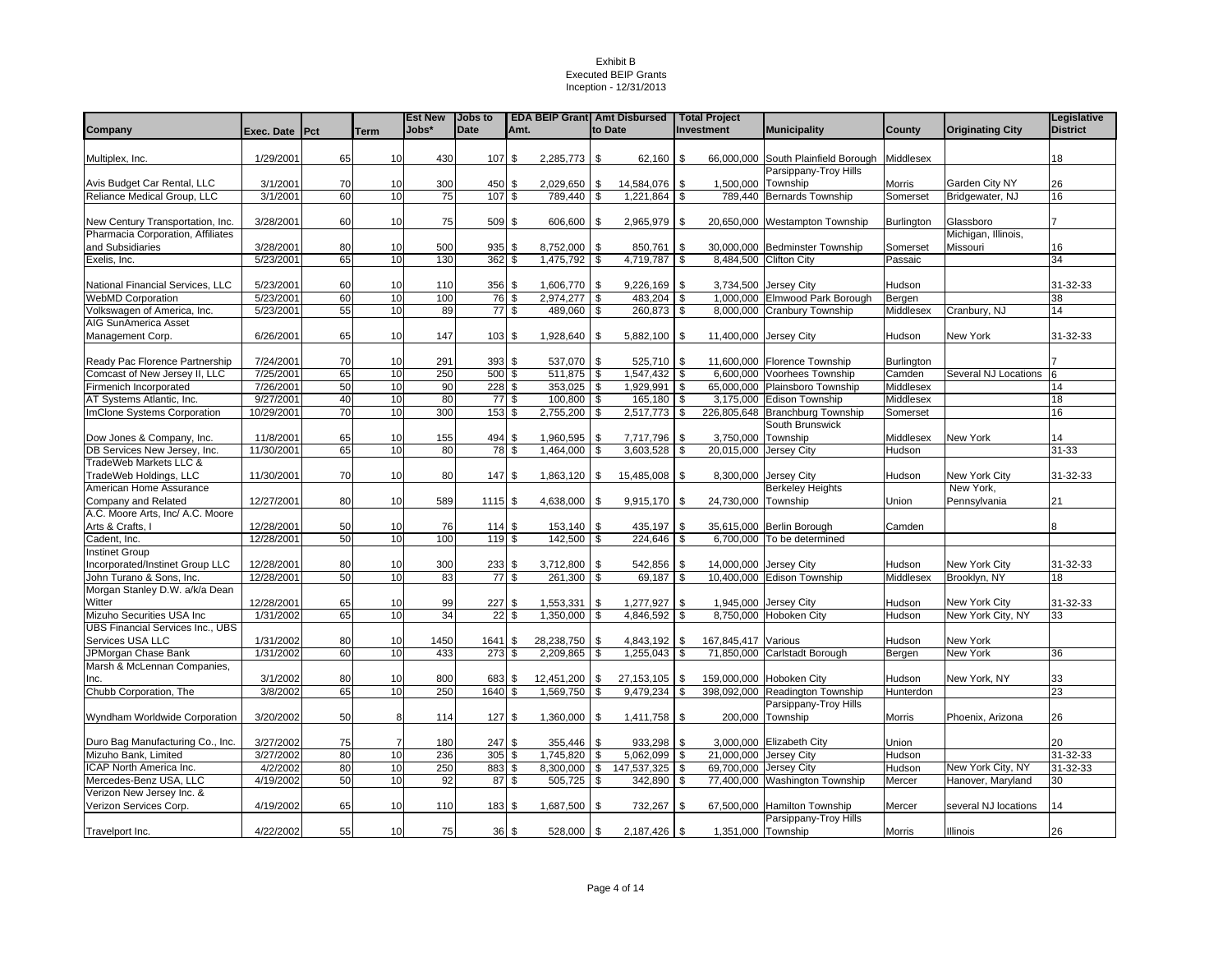|                                      |                |    |                | <b>Est New</b> | <b>Jobs to</b> |                  |                        |      | <b>EDA BEIP Grant Amt Disbursed   Total Project</b> |            |                         |                                  |                   |                                | Legislative     |
|--------------------------------------|----------------|----|----------------|----------------|----------------|------------------|------------------------|------|-----------------------------------------------------|------------|-------------------------|----------------------------------|-------------------|--------------------------------|-----------------|
| Company                              | Exec. Date Pct |    | Term           | Jobs*          | <b>Date</b>    | Amt.             |                        |      | to Date                                             |            | Investment              | <b>Municipality</b>              | County            | <b>Originating City</b>        | <b>District</b> |
| Vitamin Shoppe Industries, Inc.      | 4/24/2002      | 65 | 10             | 100            |                | \$               | 398,445                | \$   | 1,859,054                                           | $\sqrt{3}$ |                         | 13,200,000 North Bergen Township | Hudson            |                                | 32              |
| Pearson Education, Inc. and          |                |    |                |                |                |                  |                        |      |                                                     |            |                         |                                  |                   | Orangeburg, New                |                 |
| Affiliates                           | 5/22/2002      | 55 | 10             | 197            | 715 \$         |                  | 580,230 \$             |      | 1,291,252 \$                                        |            |                         | 8,366,666 Cranbury Township      | Middlesex         | York                           | 14              |
|                                      |                |    |                |                |                |                  |                        |      |                                                     |            |                         | Parsippany-Troy Hills            |                   |                                |                 |
| NRT LLC                              | 5/30/2002      | 50 | 10             | 115            | 133            | \$               | 720,075                | \$   | 2,014,817 \$                                        |            | 2,900,000 Township      |                                  | Morris            | Viejo, CA                      | 26              |
| Echosphere LLC                       | 6/7/2002       | 65 | 10             | 424            | 333            | \$               | 1,319,060              | \$   | 1,481,646                                           | \$         |                         | 4.868.093 Montville Township     | <b>Morris</b>     |                                | 26              |
| Goldman Sachs Group, Inc. or         |                |    |                |                |                |                  |                        |      |                                                     |            |                         |                                  |                   |                                |                 |
| nominee                              | 6/14/2002      | 80 | 10             | 2000           |                |                  |                        |      | 3827 \$ 164,336,000 \$ 115,738,164                  | \$         | 595,000,000 Jersey City |                                  | Hudson            | New York                       | 31-32-33        |
| Goldman Sachs Group, Inc. or         |                |    |                |                |                |                  |                        |      |                                                     |            |                         |                                  |                   |                                |                 |
| าominee                              | 6/14/2002      | 80 | 10             | 300            | 4153 \$        |                  | 2,271,450 \$           |      |                                                     | \$         | 306,000,000 Jersey City |                                  | Hudson            |                                | 31-32-33        |
| Goldman Sachs Group, Inc. or         |                |    |                |                |                |                  |                        |      |                                                     |            |                         |                                  |                   |                                |                 |
| nominee                              | 6/14/2002      | 65 | 10             | 75             | 11             | \$               | $1,621,913$ \$         |      |                                                     | \$         |                         | 2,000,000 Jersey City            | Hudson            |                                | 31-32-33        |
|                                      |                |    |                |                |                |                  |                        |      |                                                     |            |                         |                                  |                   |                                |                 |
| <b>NVR Building Products Company</b> | 6/17/2002      | 50 | 10             | 110            |                | $32 \text{ }$ \$ | 288,145 \$             |      | 93,690                                              | \$         |                         | 2,000,000 Delanco Township       | Burlington        |                                |                 |
| ABN AMRO Incorporated                | 6/26/2002      | 70 | 8              | 380            | 445            | \$               | 1,211,800              | \$   | 7,116,499                                           | \$         | 20,000,000 Jersey City  |                                  | Hudson            | New York                       | 31-32-33        |
| Credit Agricole Corporate &          |                |    |                |                |                |                  |                        |      |                                                     |            |                         |                                  |                   |                                |                 |
| <b>Investment Bank</b>               | 7/24/2002      | 65 | 8              | 61             |                | 89 \$            | 721,760 \$             |      | 1,545,622                                           | \$         |                         | 6,600,000 Woodbridge Township    | Middlesex         | New York                       | 19              |
| First Brokers Holdings Inc.          | 8/28/2002      | 70 | 10             | 80             | 89             | \$               | $\overline{5,300,120}$ | \$   | 22,410,594                                          | \$         |                         | 2,500,000 Jersey City            | Hudson            | New York                       | 31-32-33        |
| TSA Stores, Inc.                     | 8/28/2002      | 55 | 10             | 200            | 95             | \$               | 531,960                | \$   | 289,617                                             | \$         |                         | 11,000,000 Burlington City       | <b>Burlington</b> | Georgia/California             |                 |
| Capture Resource, Inc.               | 8/28/2002      | 70 | $\overline{7}$ | 200            |                | 36S              | 233,240                | \$   | 1,462                                               | \$         |                         | 365,000 Millville City           | Cumberland        |                                |                 |
|                                      |                |    |                |                |                |                  |                        |      |                                                     |            |                         |                                  |                   |                                |                 |
| Ansell Healthcare Products, LLC      | 11/4/2002      | 55 | 10             | 75             | 140 \$         |                  | 720,480 \$             |      | 1,878,872 \$                                        |            |                         | 825,000 Red Bank Borough         | Monmouth          | Ohio                           | 12              |
| <b>Burlington Coat Factory</b>       |                |    |                |                |                |                  |                        |      |                                                     |            |                         | <b>Edgewater Park</b>            |                   |                                |                 |
| <b>Warehouse Corporation</b>         | 11/7/2002      | 45 | 10             | 221            | 763 \$         |                  | 669,550 \$             |      | 175,576                                             | \$         | 24,050,000 Township     |                                  | Burlington        |                                |                 |
| Lehman Brothers, Inc.                | 11/12/2002     | 80 | 10             | 700            | 439            | \$               | 11,540,900             | \$   | 1,591,943                                           | \$         | 60,000,000 Jersey City  |                                  | Hudson            | New York City                  | 31-32-33        |
|                                      |                |    |                |                |                |                  |                        |      |                                                     |            |                         | South Brunswick                  |                   |                                |                 |
| Sandoz Inc.                          | 11/12/2002     | 70 | 10             | 153            |                | 87 \$            | 1,866,487 \$           |      | 4,270                                               | \$         | 20,500,000 Township     |                                  | Middlesex         |                                | 14              |
| American Home Assurance              |                |    |                |                |                |                  |                        |      |                                                     |            |                         |                                  |                   |                                |                 |
| Company and Affiliates               | 12/11/2002     | 70 | 10             | 281            | 313S           |                  | 8,563,500              | \$   | 6,820,795                                           | \$         | 12,000,000 Jersey City  |                                  | Hudson            | New York                       | 31-32-33        |
| Atco Rubber Products, Inc.           | 12/17/2002     | 55 | 10             | 30             | 42             | \$               | 100,555                | \$   | 49,625                                              | \$         |                         | 2,425,000 Vineland City          |                   | Cumberland Baltimore, Maryland |                 |
| Euromarket Designs, Inc. d/b/a       |                |    |                |                |                |                  |                        |      |                                                     |            |                         |                                  |                   |                                |                 |
| Crate & Barrel                       | 4/16/2003      | 60 | 10             | 127            | 189 \$         |                  | 307,292 \$             |      | 324,198 \$                                          |            |                         | 8,400,000 Cranbury Township      | Middlesex         | Illinois                       | 14              |
| Verizon New Jersey Inc. &            |                |    |                |                |                |                  |                        |      |                                                     |            |                         |                                  |                   |                                |                 |
| Verizon Services Corp.               | 6/3/2003       | 65 | 10             | 160            |                | $23 \text{ } $$  | $556,010$ \$           |      | 154,289 \$                                          |            |                         | 18,900,000 Ewing Township        | Mercer            |                                | 15              |
| Tyco International LTD, Inc./Tyco    |                |    |                |                |                |                  |                        |      |                                                     |            |                         |                                  |                   |                                |                 |
| International                        | 6/12/2003      | 70 | 10             | 300            | 270 \$         |                  | 13,230,000 \$          |      | 18,142,566 \$                                       |            |                         | 14,500,000 West Windsor Township | Mercer            | New York                       | 14              |
| Barr Laboratories, Inc. and          |                |    |                |                |                |                  |                        |      |                                                     |            |                         |                                  |                   |                                |                 |
| Subsidiaries                         | 8/11/2003      | 60 | 10             | 150            | 116 \$         |                  | 1,969,200 \$           |      | $9,206,843$ \$                                      |            |                         | 7,600,000 Woodcliff Lake Borough | Bergen            | New York                       | 39              |
| Valeant Pharmaceuticals North        |                |    |                |                |                |                  |                        |      |                                                     |            |                         |                                  |                   |                                |                 |
| America LLC and                      | 9/8/2003       | 60 | 10             | 200            | 159 \$         |                  | $4,325,100$ \$         |      | $1,131,486$ \$                                      |            |                         | 12,750,000 Bridgewater Township  | Somerset          | North Carolina                 | 16              |
| Oticon Inc.                          | 11/20/2003     | 55 | 10             | 80             | 261            | \$               | 269,720                | \$   | 418,345                                             | \$         |                         | 6,950,000 Franklin Township      | Somerset          |                                | 17              |
| Brandywine Senior Care, Inc.         | 12/29/2003     | 60 | 10             | 50             |                | 32S              | 480,000                | \$   | 214,642                                             | \$         |                         | 150,000 Mount Laurel Township    | Burlington        | Pennsylvania                   | 8               |
|                                      |                |    |                |                |                |                  |                        |      |                                                     |            |                         | South Brunswick                  |                   |                                |                 |
| Taro Pharmaceuticals U.S.A., Inc.    | 2/6/2004       | 50 | 10             | 26             | 34             | \$               | 1,287,195              | \$   | 73,472                                              | \$         | 38,200,000              | Township                         | Middlesex         | New York                       | 14              |
| Solix, Inc.                          | 2/10/2004      | 65 | $\overline{7}$ | 105            | 212            | \$               | 482,160                | \$   | 1,090,192                                           | \$         |                         | 6,400,000 Hanover Township       | Morris            |                                | 26              |
|                                      |                |    |                |                |                |                  |                        |      |                                                     |            |                         |                                  |                   |                                |                 |
| L-3 Communications,                  |                |    |                |                |                |                  |                        |      |                                                     |            |                         |                                  |                   |                                |                 |
| <b>Communications Systems - East</b> | 2/19/2004      | 75 | 10             | 50             | 197 \$         |                  | 654,750                | - \$ | 3,254,947                                           | <b>\$</b>  |                         | 1,319,000 Camden City            | Camden            | Maryland                       |                 |
| Apex Xpress, Inc.                    | 3/8/2004       | 80 | 10             | 57             | 32             | \$               | 476,976                | \$   | 426,204                                             | \$         |                         | 550,000 Jersey City              | Hudson            | <b>New York</b>                | 31-32-33        |
| Barnes & Noble College               |                |    |                |                |                |                  |                        |      |                                                     |            |                         |                                  |                   |                                |                 |
| Booksellers, LLC                     | 3/12/2004      | 65 | 10             | 180            | 287 \$         |                  | 1,342,800 \$           |      | 6,850,426                                           | \$         |                         | 2,100,000 Bernards Township      | Somerset          | New York                       | 16              |
| Mechoshade Systems, Inc.             | 4/28/2004      | 60 | 10             | 104            | 203            | \$               | 268,223                | \$   | 299,446                                             | \$         |                         | 1,030,000 Edison Township        | Middlesex         | <b>New York</b>                | 18              |
| <b>Trimline Medical Products</b>     |                |    |                |                |                |                  |                        |      |                                                     |            |                         |                                  |                   |                                |                 |
| Corporation                          | 5/6/2004       | 40 | 10             | 30             | 117S           |                  | $37,800$ \$            |      | 59,367 \$                                           |            |                         | 555,000 Branchburg Township      | Somerset          |                                | 16              |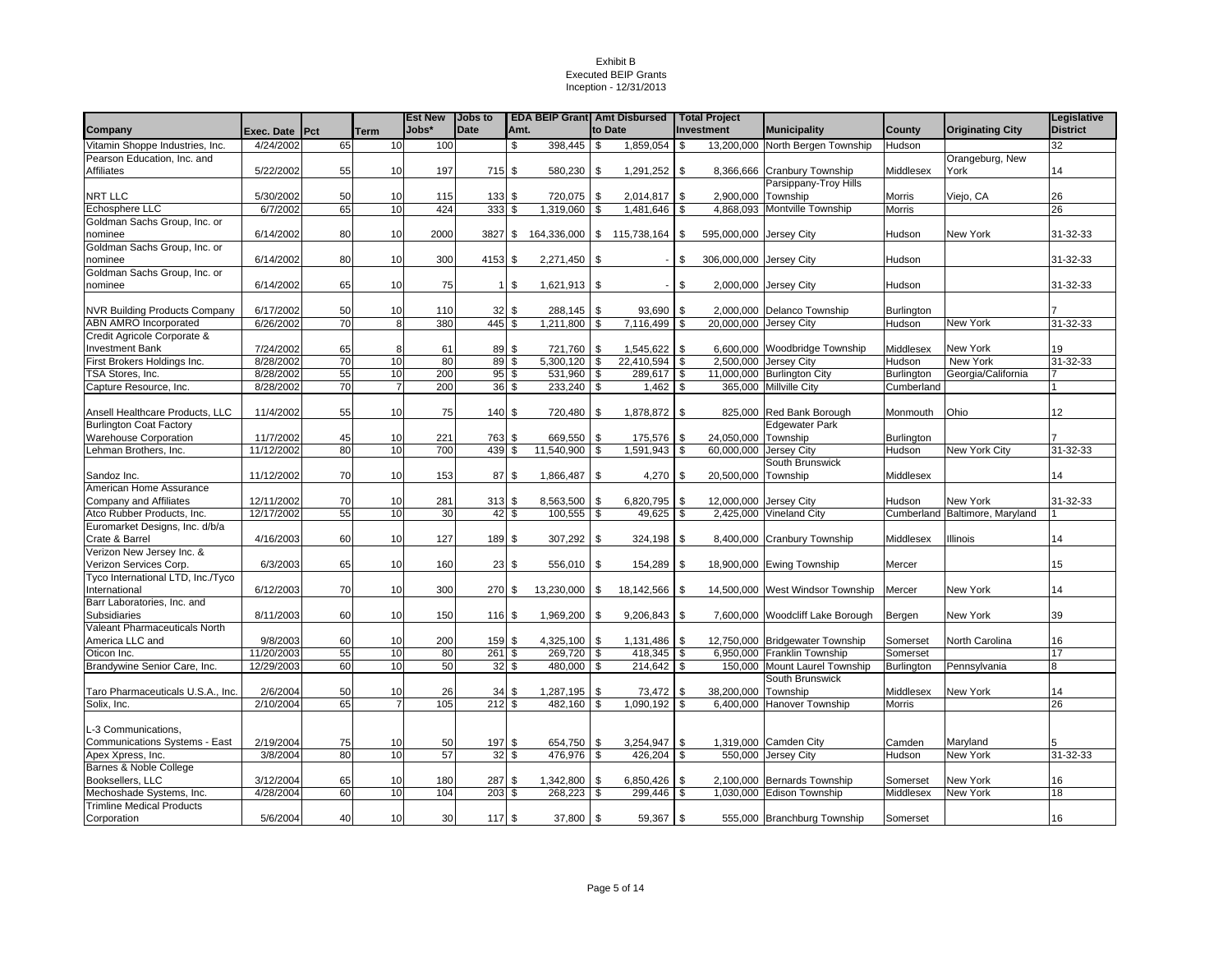|                                     |                |    |                | <b>Est New</b> | <b>Jobs to</b>           |      |            |                    |               | <b>EDA BEIP Grant</b> Amt Disbursed Total Project |                                 |                   |                               | Legislative     |
|-------------------------------------|----------------|----|----------------|----------------|--------------------------|------|------------|--------------------|---------------|---------------------------------------------------|---------------------------------|-------------------|-------------------------------|-----------------|
| Company                             | Exec. Date Pct |    | <b>Term</b>    | Jobs*          | <b>Date</b>              | Amt. |            | to Date            |               | Investment                                        | <b>Municipality</b>             | County            | <b>Originating City</b>       | <b>District</b> |
| <b>Best Manufacturing Group LLC</b> |                |    |                |                |                          |      |            |                    |               |                                                   |                                 |                   |                               |                 |
| and affiliates                      | 5/8/2004       | 80 | 10             | 57             | 82                       | \$   | 705,432    | \$                 | 80.497        | <b>S</b>                                          | 1,000,000 Jersey City           | Hudson            | <b>New York</b>               | 31-32-33        |
| Refcon, Inc.                        | 5/19/2004      | 40 | 10             | 70             | 37S                      |      | 439,320    | \$                 | 104,474 \$    |                                                   | 380.000 Norwood Borough         | Bergen            | New York                      | 39              |
| NRG, Energy, Inc.                   | 6/8/2004       | 80 | 10             | 150            | 380 \$                   |      | 7,560,600  | \$                 | 12,219,588    | 37,200,000 Various<br>l \$                        |                                 | Mercer            | Minnesota                     |                 |
| Berg East Imports, Inc.             | 6/14/2004      | 45 | 10             | 35             | 26                       | \$   | 49,613     | \$                 | 29,886        | 3,650,000<br>l \$                                 | Barrington Borough              | Camden            |                               |                 |
| Woolco Foods, Inc.                  | 6/21/2004      | 75 | 10             | 35             | $52$ \$                  |      | 143,325    | \$                 | 836,897       | 825,000<br><b>S</b>                               | Jersey City                     | Hudson            | <b>New York</b>               | 31-32-33        |
| Barclays Capital Services, Inc.     | 7/14/2004      | 65 | 10             | 205            | 529                      | \$   | 3,185,416  | \$                 | 10,621,041    | <b>S</b>                                          | 40,500,000 Hanover Township     | Morris            | <b>New York</b>               | 26              |
| Picasso Lighting Inc. d/b/a         |                |    |                |                |                          |      |            |                    |               |                                                   |                                 |                   |                               |                 |
| <b>Bernard Pecaso</b>               | 7/14/2004      | 55 | 10             | 50             | 26S                      |      | 45,738     | \$                 | 77,321        | \$                                                | 3,690,000 Hillside Township     | Union             | New York                      | 29              |
| Fortis Bank SA/NV                   | 8/12/2004      | 80 | 10             | 60             | 99                       | \$   | 1,311,360  | \$                 | 3,838,957     | $\sqrt{3}$                                        | 19,100,000 Jersey City          | Hudson            | New York                      | 31-32-33        |
|                                     |                |    |                |                |                          |      |            |                    |               |                                                   |                                 |                   |                               |                 |
| marketRx, a Cognizant Company       | 8/13/2004      | 70 | 10             | 40             | 47 \$                    |      | 183,792    | \$                 | 334,496       | \$                                                | 573,840 Bridgewater Township    | Somerset          |                               | 16              |
| Component Technology, Inc.          | 8/24/2004      | 55 | $\overline{7}$ | 50             | 49 \$                    |      | 60,637     | \$                 | $61,833$ \$   |                                                   | 1,400,000 Millville City        | Cumberland        |                               |                 |
| McLane New Jersey, Inc./McLane      |                |    |                |                |                          |      |            |                    |               |                                                   | Upper Penns Neck                |                   |                               |                 |
| Company, Inc.                       | 9/14/2004      | 60 | 10             | 320            | 346                      | \$   | 704,640    | \$                 | 983,225       | 29.500.000<br>\$                                  | Township                        | Salem             | Texas                         |                 |
| VaxInnate Corporation               | 9/23/2004      | 55 | 7              | 16             | 54S                      |      | 384,265    | \$                 | 407,680       | 2,000,000<br>l \$                                 | <b>Cranbury Township</b>        | Middlesex         | Connecticut                   | 14              |
| azard Freres & Co., LLC             | 10/21/2004     | 80 | 6              | 25             | $23$ \$                  |      | 672,000    | $\mathbf{s}$       | $556,043$ \$  | 750,000                                           | Jersey City                     | Hudson            | New York                      | 31-32-33        |
| AAA Mid-Atlantic, Inc.              | 12/27/2004     | 50 | 10             | 90             | 96                       | \$   | 785,925    | \$                 | 481,180       | 10,500,000<br>l \$                                | Mount Laurel Township           | Burlington        | Pennsylvania                  | 8               |
| Medical Diagnostic Laboratories,    |                |    |                |                |                          |      |            |                    |               |                                                   |                                 |                   |                               |                 |
| <b>LLC</b>                          | 12/27/2004     | 55 | 10             | 75             | 206 \$                   |      | 201,702    | \$                 | 358,709       | <b>S</b>                                          | 9,200,000 Hamilton Township     | Mercer            | <b>Mount Laurel</b>           | 14              |
| Medidata Solutions, Inc.            | 12/27/2004     | 55 | 10             | 60             | 131S                     |      | 642,010    | $\mathbf{\hat{s}}$ | 893,652       | 1,150,000<br>$\sqrt{3}$                           | <b>Edison Township</b>          | Middlesex         | Manhattan, NY                 | 18              |
| PVH Corp.                           | 12/28/2004     | 55 | 10             | 27             |                          | \$   | 263,000    | \$                 | $392,919$ \$  |                                                   | 3,000,000 Bridgewater Township  | Somerset          | Maine                         | 16              |
| Zimmer Trabecular Metal             |                |    |                |                |                          |      |            |                    |               |                                                   |                                 |                   |                               |                 |
| Technology, Inc.                    | 12/28/2004     | 55 | 10             | 38             | $21 \overline{\text{S}}$ |      | 283,437    | \$                 | 111,777       | <b>S</b>                                          | 2,680,000 Hanover Township      | Morris            |                               | 26              |
|                                     |                |    |                |                |                          |      |            |                    |               |                                                   |                                 |                   |                               |                 |
| Corporate Synergies Group, LLC      | 12/29/2004     | 75 | 10             | 108            | 118 \$                   |      | 3,984,640  | \$                 | 1,099,704     | l \$                                              | 3,500,929 Mount Laurel Township | Burlington        | Mt. Laurel                    | 8               |
| Tribeca Oven. Inc.                  | 2/4/2005       | 45 | 10             | 100            | 252                      | \$   | 122,500    | \$                 | 443,945 \$    |                                                   | 800.000 Carlstadt Borough       | Bergen            | Brooklyn, NY                  | 36              |
| Merlin Industries, Inc.             | 3/11/2005      | 45 | 10             | 76             | $1111$                   | - \$ | 58,500     | \$                 | 62,697        | <b>S</b>                                          | 3,500,000 Hamilton Township     | Mercer            | Trenton                       | 14              |
| Antenna Software, Inc.              | 3/31/2005      | 80 | 10             | 20             | 51                       | \$   | 437,120    | \$                 | 482,629       | l \$                                              | 850,000 Jersey City             | Hudson            | New York City                 | 31-32-33        |
| DIRECT GROUP, LLC and MCR           |                |    |                |                |                          |      |            |                    |               |                                                   |                                 |                   |                               |                 |
| DIRECT MAIL, LLC                    | 4/1/2005       | 75 | 10             | 630            | 159                      | \$   | 1,904,175  | \$                 | 515,359       | <b>S</b>                                          | 3,125,000 Logan Township        | Gloucester        |                               |                 |
| <b>SG Americas Operational</b>      |                |    |                |                |                          |      |            |                    |               |                                                   |                                 |                   |                               |                 |
| Services Inc. / SG America          | 4/22/2005      | 80 | 10             | 350            | 348                      | \$   | 10,088,400 | \$                 | 6,876,769     | l \$                                              | 14,101,200 Jersey City          | Hudson            | <b>NY</b>                     | 31-32-33        |
|                                     |                |    |                |                |                          |      |            |                    |               |                                                   |                                 |                   |                               |                 |
| American Bank Note                  |                |    |                |                |                          |      |            |                    |               |                                                   |                                 |                   | New York,                     |                 |
| Holographics, Inc.                  | 4/22/2005      | 55 | 10             | 103            | 74 \$                    |      | 863,940    | \$                 | 1,005,876     | <b>\$</b>                                         | 10,000,000 Washington Township  | Mercer            | Pennsylvania & Mass. 30       |                 |
| Dava Pharmaceuticals, Inc.          | 4/25/2005      | 70 | 10             | 40             | 36                       | \$   | 931,560    | \$                 | 385,538       | l \$                                              | 170,000 Fort Lee Borough        | Bergen            | New York                      | 38              |
| <b>Government Employees</b>         |                |    |                |                |                          |      |            |                    |               |                                                   |                                 |                   |                               |                 |
| <b>Insurance Company</b>            | 5/25/2005      | 50 | 3              | 150            | 133                      | \$   | 706,050    | \$                 | 191,762       | l \$                                              | 1,500,000 Evesham Township      | <b>Burlington</b> | <b>New York</b>               |                 |
| <b>Celgene Corporation</b>          | 5/26/2005      | 80 | 10             | 600            | 1562                     | \$   | 6,086,250  | \$                 | 12,579,479 \$ |                                                   | 35,000,000 Summit City          | Union             |                               | 21              |
| MRS Associates, Inc. ("MRS" or      |                |    |                |                |                          |      |            |                    |               |                                                   |                                 |                   |                               |                 |
| the "Company")                      | 5/26/2005      | 55 | 10             | 200            | 109 \$                   |      | 443,300    | -\$                | 19,724        | l \$                                              | 400,000 Cherry Hill Township    | Camden            |                               |                 |
| Home Decor Products, Inc.           | 5/27/2005      | 40 | 10             | 48             |                          | \$   | 150,624    | \$                 | 53,851        | <b>S</b>                                          | 1,600,000 Sparta Township       | <b>Sussex</b>     | Edison, NJ                    | 24              |
|                                     |                |    |                |                |                          |      |            |                    |               |                                                   |                                 |                   |                               |                 |
| Amdocs, Inc.                        | 6/9/2005       | 80 | 10             | 11             | 25                       | \$   | 933,900    | \$                 | 277,094       | 1,500,000<br>\$                                   | <b>Jersey City</b>              | Hudson            | CA, MA, NY & Ontario 31-32-33 |                 |
| Sony Music Entertainment Inc.       | 6/20/2005      | 70 | 10             | 304            | 190                      | \$   | 2,867,480  | \$                 | 1,644,341     | 5,000,000<br>$\sqrt{3}$                           | Lyndhurst Township              | Bergen            | <b>New York</b>               | 36              |
|                                     |                |    |                |                |                          |      |            |                    |               |                                                   | Parsippany-Troy Hills           |                   |                               |                 |
| NPS Pharmaceuticals, Inc.           | 6/23/2005      | 55 | 10             | 100            | 99                       | \$   | 4,371,200  | \$                 | 1,414,596     | l \$                                              | 2,000,000 Township              | Morris            |                               | 26              |
| <b>Tullett Prebon Americas</b>      |                |    |                |                |                          |      |            |                    |               |                                                   |                                 |                   |                               |                 |
| Corporation                         | 7/7/2005       | 80 | 10             | 105            | 111S                     |      | 7,958,864  | \$                 | 9,291,951     | $\sqrt{3}$                                        | 25,908,450 Jersey City          | Hudson            | <b>NY</b>                     | 31-32-33        |
| Zimmer Trabecular Metal             |                |    |                |                |                          |      |            |                    |               |                                                   | Parsippany-Troy Hills           |                   | Allendale,                    |                 |
| Technology, Inc.                    | 7/21/2005      | 55 | 10             | 37             | 94S                      |      | 408,675    | \$                 | 109,524       | l \$                                              | 17,787,000 Township             | Morris            | NJ/Livingston, NJ             | 26              |
| Infragistics, Inc.                  | 7/25/2005      | 50 | 10             | 12             | 74S                      |      | 69,150     | \$                 | 319,657       | <b>S</b>                                          | 609,456 Cranbury Township       | Middlesex         |                               | 14              |
| ACS State Healthcare, LLC and       |                |    |                |                |                          |      |            |                    |               |                                                   |                                 |                   |                               |                 |
| <b>ACS Enterprise</b>               | 7/26/2005      | 80 | $\overline{7}$ | 225            | 259S                     |      | 1,089,760  | \$                 | 737,530       | l \$                                              | 8,515,000 Hamilton Township     | Mercer            |                               | 14              |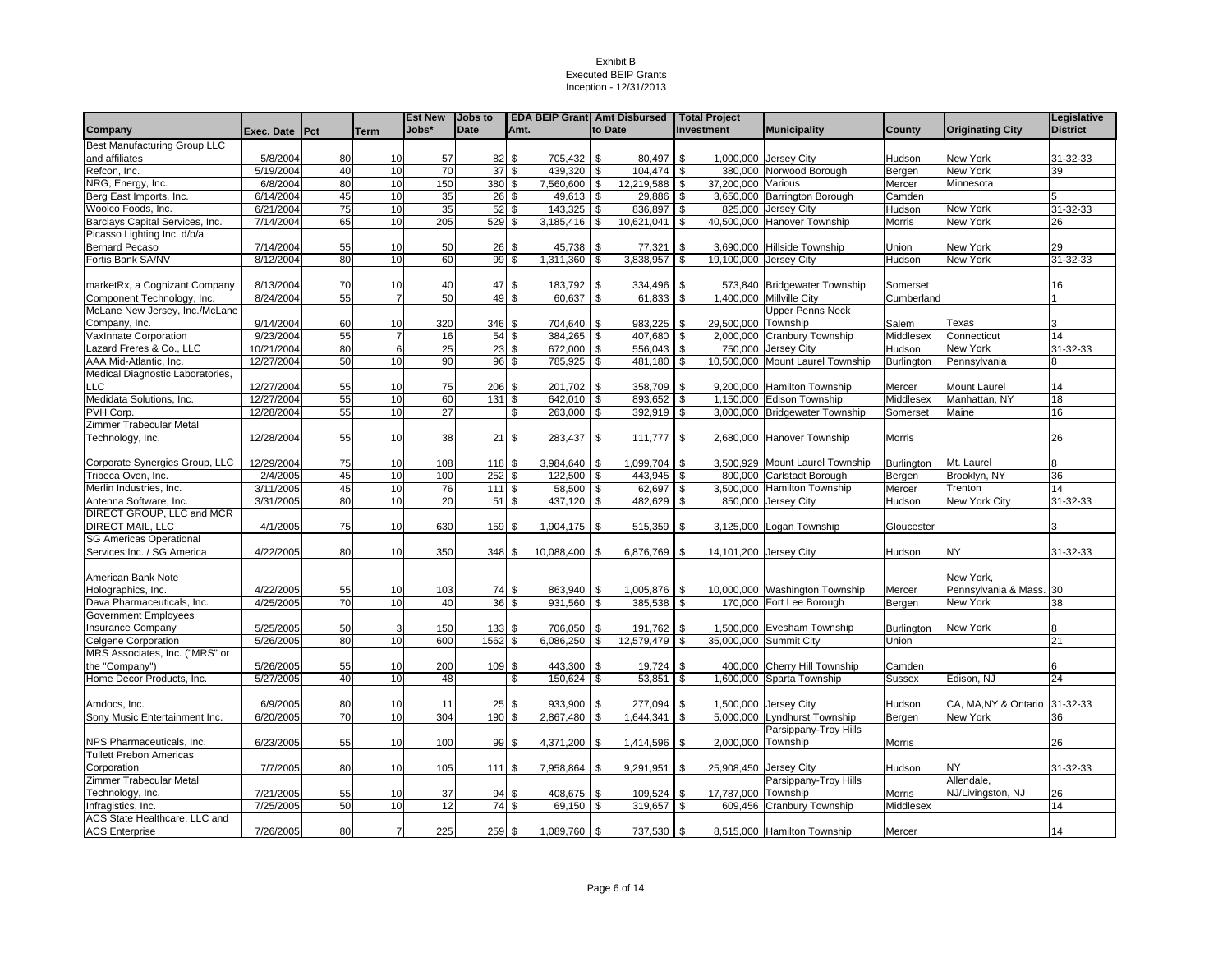|                                    |                |    |             | <b>Est New</b> | <b>Jobs</b> to |                               |              |            | <b>EDA BEIP Grant Amt Disbursed Total Project</b> |      |                        |                                   |              |                         | Legislative     |
|------------------------------------|----------------|----|-------------|----------------|----------------|-------------------------------|--------------|------------|---------------------------------------------------|------|------------------------|-----------------------------------|--------------|-------------------------|-----------------|
| Company                            | Exec. Date Pct |    | <b>Term</b> | Jobs*          | <b>Date</b>    | Amt.                          |              |            | to Date                                           |      | <b>Investment</b>      | <b>Municipality</b>               | County       | <b>Originating City</b> | <b>District</b> |
| Medico Graphic Services, Inc.      | 8/22/2005      | 70 | 10          | 34             | 20S            |                               | 75,361       | <b>S</b>   | $40.416$ \$                                       |      |                        | 100,000 Jersey City               | Hudson       | New York                | 31-32-33        |
| Metrologic Instruments, Inc.       | 9/12/2005      | 45 | 10          | 42             |                | 74 \$                         | 75,600       | \$         | $2,744$ \$                                        |      |                        | 62,500 Gloucester City            | Camden       |                         |                 |
| <b>BRIDOR USA</b>                  | 9/13/2005      | 75 | 10          | 33             |                | $30\sqrt{3}$                  | 190,650      | l \$       | 57,673                                            | \$   |                        | 17,500,000 Vineland City          | Cumberland   |                         |                 |
| Citigroup Global Markets, Inc. and |                |    |             |                |                |                               |              |            |                                                   |      |                        |                                   |              |                         |                 |
| Citibank, N.A.                     | 9/14/2005      | 80 | 10          | 2150           | 767            | <b>S</b>                      | 57,224,400   | \$         | 25,905,967                                        | \$   |                        | 80,000,000 Warren Township        | Somerset     | New York                | 21              |
| Victory Worldwide Transportation,  |                |    |             |                |                |                               |              |            |                                                   |      |                        | South Brunswick                   |              |                         |                 |
| Inc.                               | 9/15/2005      | 50 | 10          | 43             | $25 \,$ \$     |                               | 257,140      | \$         | 10,583                                            | \$   | 2,673,800 Township     |                                   | Middlesex    | New York                | 14              |
| Bamboo Abbott Inc. d/b/a Prestige  |                |    |             |                |                |                               |              |            |                                                   |      |                        |                                   |              |                         |                 |
| <b>Window Fashions</b>             | 9/23/2005      | 50 | 10          | 250            | 164            | <b>S</b>                      | 257,813      | l \$       | 29,786                                            | - \$ |                        | 692,000 Perth Amboy City          | Middlesex    | Edison, NJ              | 19              |
| <b>Harte-Hanks Teleservices</b>    | 9/23/2005      | 75 | 10          | 75             | 149            | \$                            | 164,531      | \$         | 22,879                                            | \$   |                        | 1,050,000 Pennsauken Township     | Camden       | Vineland, NJ            |                 |
| Verizon Communications Inc., et    |                |    |             |                |                |                               |              |            |                                                   |      |                        |                                   |              |                         |                 |
| al                                 | 10/3/2005      | 80 | 10          | 1257           | 1628 \$        |                               | 87,750,000   | \$         | 73,213,347                                        | \$   |                        | 180,000,000 Bernards Township     | Somerset     | PA, NY, CT              | 16              |
|                                    |                |    |             |                |                |                               |              |            |                                                   |      |                        |                                   |              |                         |                 |
| Bank of Tokyo-Mitsubishi UFJ, Ltd  | 10/21/2005     | 80 | 10          | 85             | 303 \$         |                               | 4,353,888 \$ |            | 692,000 \$                                        |      |                        | 580,000 Jersey City               | Hudson       | New York City           | 31-32-33        |
|                                    |                |    |             |                |                |                               |              |            |                                                   |      |                        |                                   |              | New York, Georgia &     |                 |
| Comag Marketing Group, LLC         | 10/28/2005     | 60 | 10          | 90             | $38 \quad$ \$  |                               | 1,796,580    | $\sqrt{3}$ | 913,649 \$                                        |      |                        | 524,000 Princeton Borough         | Mercer       | Pennsylvan              | 15              |
| Phyton Biotech, Inc.               | 11/9/2005      | 55 | 10          | 118            |                | 46 \$                         | 1,204,868    | l \$       | 10,670 \$                                         |      |                        | 2,730,170 East Windsor Township   | Mercer       | New York                | 12              |
| Howmedica Osteonics Corp.          | 1/25/2006      | 70 | 10          | 260            | 520 \$         |                               | 3,540,810    | \$         | $2,122,577$ \$                                    |      | 39,913,000             | Mahwah Township                   | Bergen       |                         | 40              |
|                                    |                |    |             |                |                |                               |              |            |                                                   |      |                        | <b>Upper Saddle River</b>         |              |                         |                 |
| Model Electronics Inc.             | 3/1/2006       | 70 | 10          | 85             | 58 \$          |                               | 467,859      | <b>S</b>   | $531,153$ $\frac{1}{3}$                           |      | 5,400,000 Borough      |                                   | Bergen       | Nanuet, NY              | 39              |
| Freedom Eldercare, Inc.            | 3/7/2006       | 75 | 10          | 25             | 152            | \$                            | 78,400       | <b>S</b>   | 181,931 \$                                        |      |                        | 300,000 Union City                | Hudson       |                         | 33              |
|                                    |                |    |             |                |                |                               |              |            |                                                   |      |                        | Parsippany-Troy Hills             |              | Parsippany, Wayne,      |                 |
| Ogilvy CommonHealth Worldwide      | 3/8/2006       | 75 | 10          | 71             | 56 \$          |                               | 1,302,495    | \$         | 1,104,995                                         | \$   | 21,800,000             | Township                          | Morris       | MorristownJ             | 26              |
| Daiichi Sankyo, Inc.               | 3/14/2006      | 65 | 10          | 76             | 401            | \$                            | 1,330,304    | -\$        | 4,428,898 \$                                      |      |                        | 76,000,000 Madison Borough        | Morris       |                         | $\overline{27}$ |
| Alpine Trading Company, Inc.       | 3/15/2006      | 40 | 10          | 70             | 44S            |                               | 97,440       | <b>S</b>   | 38,487                                            | \$   |                        | 1,909,000 Englewood City          | Bergen       | New York                | $\overline{37}$ |
|                                    |                |    |             |                |                |                               |              |            |                                                   |      |                        |                                   |              |                         |                 |
| Accenture Federal Services, LLC    | 3/23/2006      | 80 | 10          | 60             |                | $40\overline{\smash{)}\,}$ \$ | 1,477,920    | -\$        | 25,567                                            | l \$ |                        | 400,000 Camden City               | Camden       |                         | 5               |
| Appliedinfo Partners, Inc.         | 3/23/2006      | 55 | 10          | 25             | 17             | \$                            | 258,899      | \$         | 60,218                                            | \$   | 4,550,000              | Franklin Township                 | Somerset     |                         | 16              |
| Chugai Pharma USA                  | 3/24/2006      | 70 | 10          | 50             | 31S            |                               | 582,225      | \$         | 109,260                                           | \$   |                        | 1,000,000 Bedminster Township     | Somerset     |                         | 16              |
| Endo Pharmaceuticals Valera,       |                |    |             |                |                |                               |              |            |                                                   |      |                        |                                   |              |                         |                 |
| Inc.                               | 3/28/2006      | 60 | 10          | 20             | 24S            |                               | 86,295 \$    |            | 58,003 \$                                         |      |                        | 3,000,000 Cranbury Township       | Middlesex    |                         | 14              |
| Franklin Credit Management         |                |    |             |                |                |                               |              |            |                                                   |      |                        |                                   |              |                         |                 |
| Corporation                        | 3/31/2006      | 80 | 6           | 110            | 27S            |                               | 639,256      | <b>S</b>   |                                                   |      | 12,984,000 Jersey City |                                   | Hudson       | New York City, NY       | 31-32-33        |
| New Jersey Headwear Corp.          | 3/31/2006      | 80 | 10          | 25             |                | 30S                           | 48,000       | \$         | 35,296                                            | \$   |                        | 250,000 Newark City               | <b>Essex</b> |                         | 27-28-29        |
| Pharmasset, Inc.                   | 3/31/2006      | 80 | 10          | 65             |                | 68 \$                         | 1,736,864    | \$         | 1,185,297 \$                                      |      |                        | 11,005,000 Plainsboro Township    | Middlesex    | Georgia                 | 14              |
| TI Parsippany Inc. and TI Shared   |                |    |             |                |                |                               |              |            |                                                   |      |                        | Parsippany-Troy Hills             |              |                         |                 |
| Services Inc.                      | 4/4/2006       | 60 | 10          | 178            | 91             | \$                            | 3,288,372    | \$         | 1,008,915                                         | \$   | 39,500,000 Township    |                                   | Morris       | New York City, NY       | 26              |
| Enterprise Press, Inc.             | 4/5/2006       | 65 | 10          | 44             | 25             | \$                            | 389,053      | \$         | 17,868 \$                                         |      |                        | 4,150,000 Englewood City          | Bergen       | New York City           | 37              |
| Eisai, Inc. and Eisai Corporation  |                |    |             |                |                |                               |              |            |                                                   |      |                        |                                   |              | Teaneck, North          |                 |
| of North America                   | 4/7/2006       | 60 | 10          | 50             | 273 \$         |                               | 1,203,750    | <b>S</b>   | 660,411                                           | \$   |                        | 30.000.000 Woodcliff Lake Borough | Bergen       | Carolina                | 39              |
|                                    |                |    |             |                |                |                               |              |            |                                                   |      |                        |                                   |              |                         |                 |
| Advanced Drainage Systems, Inc.    | 4/10/2006      | 55 | 10          | 60             | 58 \$          |                               | 198,000      | <b>S</b>   | 115,793 \$                                        |      |                        | 9,300,000 Logan Township          | Gloucester   | Ohio                    |                 |
| Telargo Inc.                       | 4/11/2006      | 80 | 10          | 37             |                | 15S                           | 335,146 \$   |            | $71,973$ \$                                       |      | 10,000,000 Jersey City |                                   | Hudson       | California              | 31-32-33        |
| Thomas Colace Company, LLC,        |                |    |             |                |                |                               |              |            |                                                   |      |                        |                                   |              |                         |                 |
| The and                            | 4/12/2006      | 50 | 10          | 200            | 205S           |                               | 1,285,200    | <b>S</b>   | 434,965 \$                                        |      |                        | 1,100,000 West Deptford Township  | Gloucester   | Pennsylvania            |                 |
| Tracy Evans, Ltd.                  | 4/13/2006      | 75 | 10          | 63             | 101            | \$                            | 308,436      | \$         | 37,257                                            | \$   |                        | 250,000 Bayonne City              | Hudson       | New York                | 31              |
| Quaker Photo Service Co Inc        | 4/18/2006      | 45 | 10          | 38             | 22             | \$                            | 122,641      | \$         | $21,525$ \$                                       |      | 750,000                | Moorestown Township               | Burlington   | Pennsylvania            | 8               |
|                                    |                |    |             |                |                |                               |              |            |                                                   |      |                        | Parsippany-Troy Hills             |              |                         |                 |
| Cadbury Adams USA LLC              | 5/2/2006       | 55 | 10          | 57             | 132 \$         |                               | 510,825      | \$         | 369,342 \$                                        |      | 6,300,000 Township     |                                   | Morris       | Texas                   | 26              |
| Novartis Pharmaceuticals           |                |    |             |                |                |                               |              |            |                                                   |      |                        |                                   |              |                         |                 |
| Corporation ("NPC")                | 5/9/2006       | 70 | 10          | 250            | 1122           | \$                            | 5,822,250    | -\$        | 14,007,882                                        | \$   |                        | 60,000,000 East Hanover Township  | Morris       |                         | 26              |
| Citco Fund Services (USA), Inc.    | 5/12/2006      | 80 | 10          | 225            | 109            | \$                            | 12,200,000   | \$         | 4,498,398                                         | \$   | 1,500,000              | <b>Jersey City</b>                | Hudson       | New York                | 31-32-33        |
| American Home Assurance            |                |    |             |                |                |                               |              |            |                                                   |      |                        |                                   |              |                         |                 |
| <b>Company and Affiliates</b>      | 5/25/2006      | 80 | 10          | 300            | 476 \$         |                               | 4,669,200 \$ |            | $9,303,056$ \$                                    |      | 10,000,000 Jersey City |                                   | Hudson       | New York                | 31-32-33        |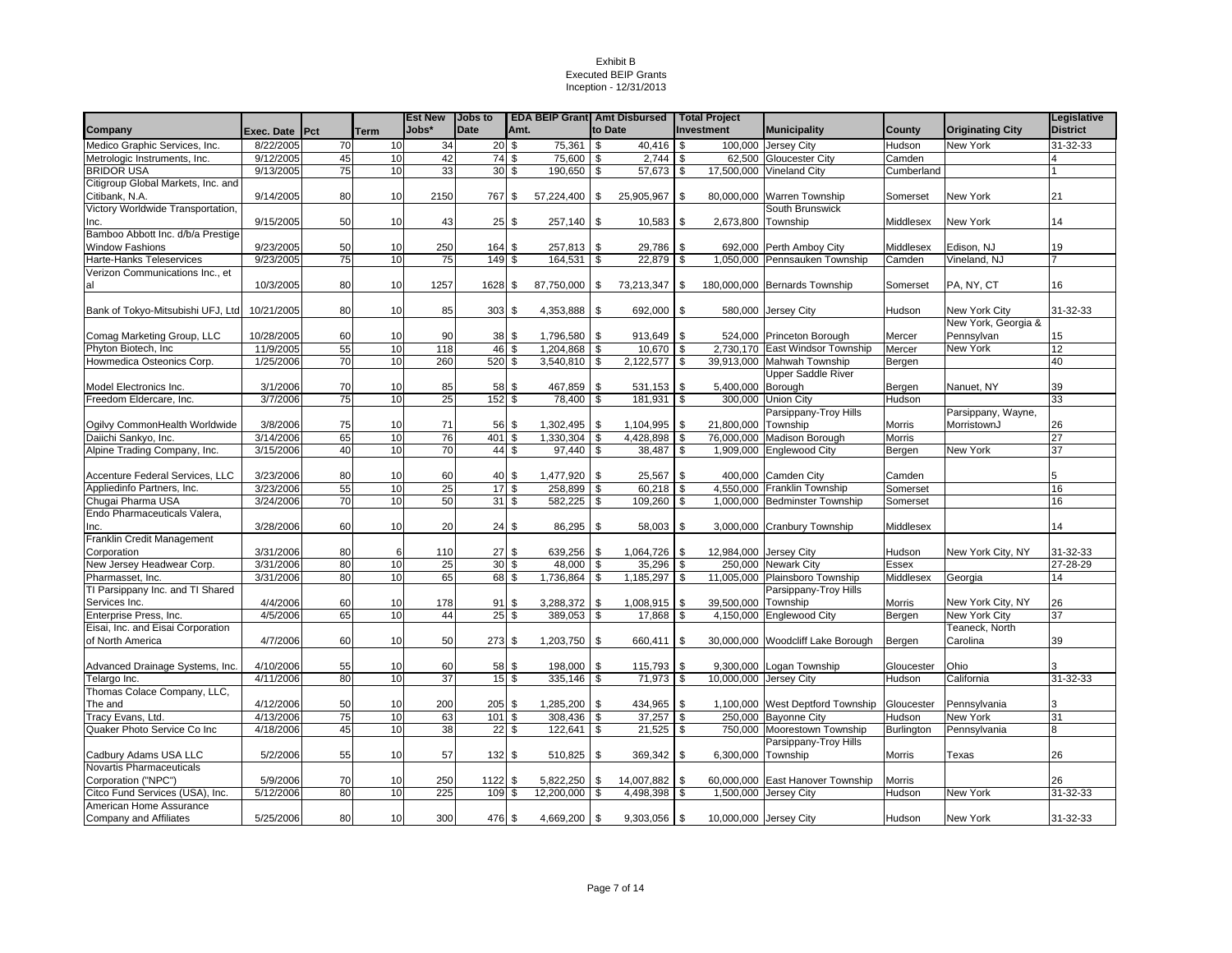|                                     |                |    |             | <b>Est New</b> | Jobs to     |                         | <b>EDA BEIP Grant</b> Amt Disbursed |                         |                      | Total Project |                    |                                                 |                   |                         | Legislative     |
|-------------------------------------|----------------|----|-------------|----------------|-------------|-------------------------|-------------------------------------|-------------------------|----------------------|---------------|--------------------|-------------------------------------------------|-------------------|-------------------------|-----------------|
| Company                             | Exec. Date Pct |    | <b>Term</b> | Jobs*          | <b>Date</b> | Amt.                    |                                     | to Date                 |                      | Investment    |                    | <b>Municipality</b>                             | County            | <b>Originating City</b> | <b>District</b> |
|                                     |                |    |             |                |             |                         |                                     |                         |                      |               |                    |                                                 |                   |                         |                 |
| Independence Press Inc.             | 5/25/2006      | 45 | 10          | 53             | 37          | \$                      | 263,319                             | \$                      | 73,895               | \$            |                    | 2,080,000 West Deptford Township                | Gloucester        | Pennsylvania            |                 |
| King Pharmaceuticals, Inc.          | 5/25/2006      | 75 | 10          | 91             | 41          | \$                      | 8,253,750                           | \$                      | 1,152,059            | \$            |                    | 5.900.000 Bridgewater Township                  | Somerset          |                         | 16              |
| Northern Trust Company, The         | 5/26/2006      | 80 | 10          | 79             | 43          | \$                      | 1,003,275                           | \$                      | 590,931              | $\sqrt{3}$    |                    | 3,500,000 Jersey City                           | Hudson            | New York                | $31 - 32 - 33$  |
| Vonage Holdings Corporation         | 6/20/2006      | 55 | 10          | 1657           | 553         | \$                      | 9,864,033                           | \$                      | 2,861,963            | <b>S</b>      |                    | 8,700,000 Holmdel Township                      | Monmouth          |                         | 12              |
| ExxonMobil Research and             |                |    |             |                |             |                         |                                     |                         |                      |               |                    |                                                 |                   |                         |                 |
| <b>Engineering Company</b>          | 6/26/2006      | 80 | 10          | 65             | 38          | \$                      | 5,139,428                           | \$                      | 172,505              | <b>S</b>      |                    | 36,000,000 Clinton Township                     | Hunterdon         | Baton Rouge, LA         | 23              |
| Perceptive Services, Inc.           | 7/10/2006      | 55 | 10          | 71             |             | 72S                     | 685,125                             | \$                      | 288,291              | l \$          |                    | 1,405,000 East Windsor Township                 | Mercer            | Princeton, NJ           | 14              |
| DuBell Lumber Company               | 7/18/2006      | 80 | 10          | 25             | 48 \$       |                         | 504,320                             | \$                      | 47,650               | <b>S</b>      |                    | 4,415,800 Millville City                        | Cumberland        |                         |                 |
| IXIS North America                  | 7/19/2006      | 30 | 10          | 150            | 77S         |                         | 2,868,600                           | \$                      | 98,029               | <b>S</b>      |                    | 15,350,000 Jersey City                          | Hudson            | New York                | 31-32-33        |
| Sanofi-Aventis U.S. LLC and         |                |    |             |                |             |                         |                                     |                         |                      |               |                    |                                                 |                   |                         |                 |
| Sanofi-Aventis U.S.                 | 7/21/2006      | 80 | 10          | 433            | 27          | \$                      | 8,369,000                           | \$                      | 6,149,919            | l \$          |                    | 201,000,000 Single County - Multi City Somerset |                   | New York                |                 |
| iBiquity Digital Corporation        | 7/31/2006      | 55 | 10          | 22             | 19          | \$                      | 360,649                             | \$                      | 137,187              | \$            |                    | 350,000 Bernards Township                       | Somerset          |                         | 21              |
| Dendreon Corporation                | 8/18/2006      | 60 | 10          | 150            | 353         | \$                      | 579,990                             | \$                      | 108,264              | $\sqrt{3}$    |                    | 22,000,000 Hanover Township                     | Morris            | Washington              | 25              |
| Gain Capital Group, LLC             | 8/24/2006      | 50 | 10          | 26             | 116         | \$                      | 164,200                             | \$                      | 412,066 \$           |               |                    | 900,000 Bedminster Township                     | Somerset          | <b>NJ</b>               | 16              |
| Butterfly Press, LLC.               | 9/11/2006      | 50 | 10          | 56             | 25          | \$                      | 196,059                             | \$                      | 27,322               | <b>S</b>      |                    | 6,050,000 Moonachie Borough                     | Bergen            | New York                | 38              |
| Rose Brand Wipers, Inc.             | 9/13/2006      | 80 | 10          | 139            | 149         | \$                      | 900,589                             | \$                      | 776,699              | <b>S</b>      |                    | 1,025,000 Secaucus Town                         | Hudson            | New York City, NY       | $\overline{32}$ |
| Marketing Technology Solutions,     |                |    |             |                |             |                         |                                     |                         |                      |               |                    |                                                 |                   | Edison & New York       |                 |
| Inc.                                | 9/18/2006      | 80 | 10          | 28             | 47          | \$                      | 1,113,120                           | \$                      | 176,234              | <b>S</b>      |                    | 75,000 Jersey City                              | Hudson            | City                    | 31-32-33        |
| Star Soap/Star Candle/Prayer        |                |    |             |                |             |                         |                                     |                         |                      |               |                    |                                                 |                   |                         |                 |
| Candle Co., LLC                     | 9/20/2006      | 70 | 10          | 225            | 179         | \$                      | 499,500                             | \$                      | 117,368              | \$            |                    | 499,500 Ridgefield Park Village                 | Bergen            | Brooklyn, NY            | 37              |
|                                     |                |    |             |                |             |                         |                                     |                         |                      |               |                    | South Brunswick                                 |                   |                         |                 |
| Product Safety Labs, Inc.           | 9/27/2006      | 65 | 10          | 25             | 39          | \$                      | 154,375                             | \$                      | 29,955               | -\$           | 2,750,000 Township |                                                 | Middlesex         |                         | 14              |
| Citigroup Global Markets, Inc. and  |                |    |             |                |             |                         |                                     |                         |                      |               |                    |                                                 |                   |                         |                 |
| Citibank, N.A.                      | 9/29/2006      | 80 | 10          | 1200           | 794         | \$                      | 37,104,000                          | <b>S</b>                | 12,632,877           | \$            |                    | 79,000,000 Jersey City                          | Hudson            | New York City, NY       | 31-32-33        |
| Corelab Partners. Inc. f/k/a        |                |    |             |                |             |                         |                                     |                         |                      |               |                    |                                                 |                   |                         |                 |
| RadPharm, Inc.                      | 9/29/2006      | 60 | 10          | 62             | 77          | \$                      | 566,060                             | \$                      | 302,239              | <b>S</b>      |                    | 500,000 West Windsor Township                   | Mercer            |                         | 15              |
| <b>Bayer HealthCare</b>             |                |    |             |                |             |                         |                                     |                         |                      |               |                    |                                                 |                   |                         |                 |
| Pharmaceuticals, Inc.               | 10/6/2006      | 65 | 10          | 250            | 155         | \$                      | 8,941,563                           | \$                      | 1,125,497            | \$            |                    | 3,130,000 Wayne Township                        | Passaic           | Montville               | 34              |
| <b>Black Bear Distribution, LLC</b> | 10/18/2006     | 80 | 10          | 85             | 67          | $\overline{\mathbf{s}}$ | 175,500                             | \$                      | 136,900              | $\sqrt{3}$    | 20,000,000 Various |                                                 | Burlington        | Pennsylvania            |                 |
| <b>KPMG LLP</b>                     | 10/26/2006     | 60 | 10          | 107            | 83          | \$                      | 3,747,250                           | \$                      | 709,291              | \$            |                    | 46,200,000 Montvale Borough                     | Bergen            |                         | 39              |
| Medlink Imaging, LLC.               | 10/26/2006     | 60 | 10          | 27             | 21          | \$                      | 160,848                             | \$                      | 48,261               | \$            |                    | 200,000 Teterboro Borough                       | Bergen            | Elmsford, NY            | 38              |
| Chem Fleur, Inc.                    | 11/6/2006      | 80 | 10          | 90             | 100         | $\mathfrak s$           | 705,870                             | \$                      |                      | \$            |                    | 63,000,000 Newark City                          | <b>Essex</b>      | CA, MN, FL              | 27-28-29        |
| Conopco, Inc. and Unilever United   |                |    |             |                |             |                         |                                     |                         |                      |               |                    |                                                 |                   |                         |                 |
| States, Inc.                        | 11/6/2006      | 65 | 10          | 247            | 325         | \$                      | 11,305,125                          | \$                      | 1,894,932            | <b>S</b>      |                    | 59,000,000 Englewood Cliffs Borough Bergen      |                   | Greenwich, CT           | 37              |
| <b>Oracle Financial Services</b>    |                |    |             |                |             |                         |                                     |                         |                      |               |                    |                                                 |                   |                         |                 |
| Software, Inc.                      | 11/6/2006      | 70 | 10          | 70             | 280         | \$                      | 3,284,531                           | \$                      | 84,612 \$            |               |                    | 480,000 Edison Township                         | Middlesex         | New York                | 18              |
| MetLife Group Inc. and MetLife      |                |    |             |                |             |                         |                                     |                         |                      |               |                    |                                                 |                   |                         |                 |
| Bank, NA                            | 11/8/2006      | 65 | 10          | 400            | 2085        | \$                      | 4,270,365                           | \$                      | 3,481,081            | \$            |                    | 36,000,000 Franklin Township                    | Somerset          |                         | 16              |
| Vanguard Direct, Inc.               | 11/8/2006      | 80 | 10          | 103            | 49          | $\mathbf{s}$            | 284,280                             | $\overline{\mathbf{s}}$ | 82,759               | <b>S</b>      |                    | 9,350,000 Irvington Township                    | Essex             | Brooklyn, NY            | 28              |
| MedAssets Services, LLC             | 11/14/2006     | 60 | 10          | 150            | 196         | \$                      | 567,000                             | \$                      | 381,259 \$           |               |                    | 2,250,000 Mahwah Township                       | Bergen            |                         | 39              |
|                                     |                | 80 | 10          | 162            |             |                         |                                     |                         |                      |               |                    |                                                 |                   |                         | 30              |
| Christmas Tree Shops, Inc.          | 12/4/2006      | 75 | 10          | 160            | 89<br>313   | \$<br>\$                | 235,577                             | \$<br>\$                | 107,896 \$<br>67,367 | <b>S</b>      |                    | 90,000,000 Florence Township                    | Burlington        |                         | 19              |
| Bed Bath and Beyond Inc.            | 12/8/2006      |    |             |                |             |                         | 166,614                             |                         |                      |               |                    | 46,000,000 Woodbridge Township                  | Middlesex         | Totowa, NJ              |                 |
|                                     |                |    |             |                |             |                         |                                     |                         |                      |               |                    | <b>Berkeley Heights</b>                         |                   |                         |                 |
| AuthentiDate Holding Corp.          | 12/18/2006     | 70 | 10          | 46             | 36          | \$                      | 1,271,524                           | \$                      | 551,975              | <b>S</b>      |                    | 600,000 Township                                | Union             | New York                | 22              |
| PAETEC Communications, Inc.         | 1/4/2007       | 55 | 10          | 24             | 111         | \$                      | 474,200                             | \$                      | 68,562               | \$            |                    | 12,000,000 Mount Laurel Township                | <b>Burlington</b> | Voorhees                |                 |
| CSG Systems, Inc                    | 1/12/2007      | 55 | 10          | 76             | 18          | \$                      | 940,842                             | \$                      | 12,755               | <b>S</b>      |                    | 1,000,000 Fairfield Borough                     | Essex             |                         | 26              |
| New York Produce, Inc.              | 1/19/2007      | 75 | 10          | 55             | 94          | \$                      | 656,906                             | \$                      | 153,069 \$           |               |                    | 800,000 Secaucus Town                           | Hudson            | New York, NY            | 32              |
| <b>Bayer HealthCare</b>             |                |    |             |                |             |                         |                                     |                         |                      |               |                    |                                                 |                   |                         |                 |
| Pharmaceuticals, Inc.               | 1/22/2007      | 60 | 10          | 89             | 133         | \$                      | 12,518,188                          | \$                      | 1,754,981            | -\$           |                    | 1 Montville Township                            | Morris            | Connecticut             | 26              |
| Scivantage, Inc.                    | 1/26/2007      | 80 |             | 67             | 107         | \$                      | 1,879,819                           | \$                      | 762,711              | \$            |                    | 50,000 Jersey City                              | Hudson            | New York, NY            | 31-32-33        |
| McLean Packaging Corporation        |                |    |             |                |             |                         |                                     |                         |                      |               |                    |                                                 |                   |                         |                 |
| and MJF Realty Group,               | 2/1/2007       | 50 | 10          | 44             | 50          | \$                      | 689,830                             | \$                      | 175,130              | \$            |                    | 13,300,000 Moorestown Township                  | Burlington        | Philadelphia, PA        | 8               |
| Jersey Precast Corp                 | 2/5/2007       | 70 | 10          | 50             | 114S        |                         | 157,375                             | \$                      | 10,388 \$            |               |                    | 9,750,000 Hamilton Township                     | Mercer            | <b>New Brunswick</b>    | 14              |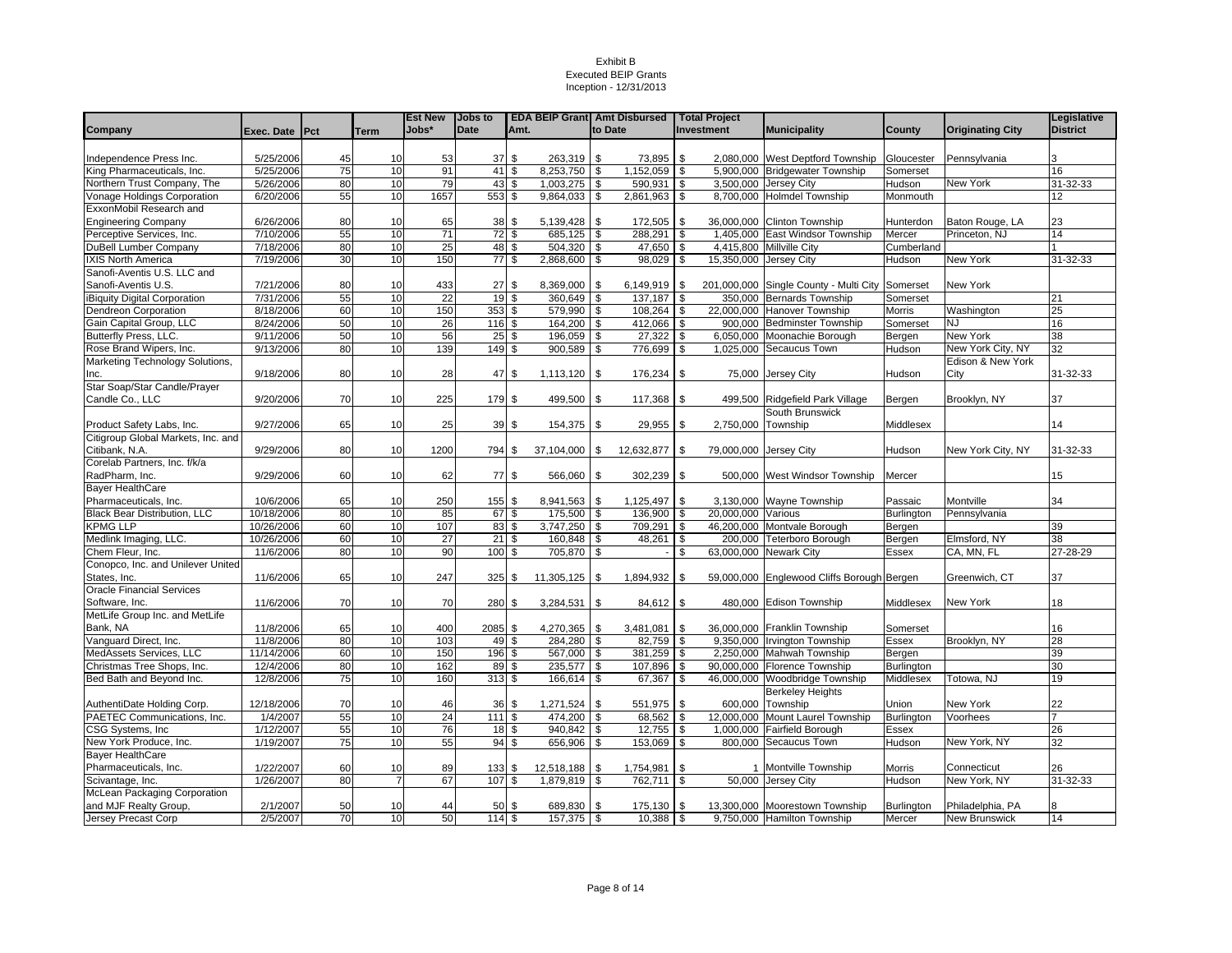|                                        |                        |    |          | <b>Est New</b> | <b>Jobs to</b> |                         | <b>EDA BEIP Grant Amt Disbursed</b> |          |              |                          | <b>Total Project</b>    |                                 |            |                         | Legislative     |
|----------------------------------------|------------------------|----|----------|----------------|----------------|-------------------------|-------------------------------------|----------|--------------|--------------------------|-------------------------|---------------------------------|------------|-------------------------|-----------------|
| Company                                | Exec. Date <b>IPct</b> |    | Term     | Jobs*          | <b>Date</b>    | Amt.                    |                                     |          | to Date      |                          | <b>Investment</b>       | <b>Municipality</b>             | County     | <b>Originating City</b> | <b>District</b> |
| <b>Broadridge Financial Solutions,</b> |                        |    |          |                |                |                         |                                     |          |              |                          |                         |                                 |            |                         |                 |
| Inc. and                               | 2/20/2007              | 80 | 10       | 175            | 344            | \$                      | 2,845,500 \$                        |          | 1,172,648    | \$                       |                         | 1,700,000 Jersey City           | Hudson     | New York City, NY       | 31-33           |
| Paribas North America, Inc.and         |                        |    |          |                |                |                         |                                     |          |              |                          |                         |                                 |            |                         |                 |
| <b>BNP Paribas RCC.</b>                | 2/21/2007              | 80 | 10       | 600            | 898            | \$                      | 22,704,910 \$                       |          | 2,835,831    | $\overline{\phantom{a}}$ | 22,000,000 Jersey City  |                                 | Hudson     | New York, NY            | $31 - 33$       |
|                                        |                        |    |          |                |                |                         |                                     |          |              |                          |                         |                                 |            |                         |                 |
| Super Stud Building Products, Inc.     | 2/21/2007              | 55 | 10       | 193            | 117            | \$                      | $1,039,421$ \$                      |          | 139,419 \$   |                          |                         | 20,170,000 Edison Township      | Middlesex  | New York                | 18              |
| Viewpointe Archive Services,           |                        |    |          |                |                |                         |                                     |          |              |                          |                         | Parsippany-Troy Hills           |            |                         |                 |
| L.L.C.                                 | 3/1/2007               | 70 | 10       | 27             | 20             | \$                      | 1,349,460 \$                        |          | 840,996      | \$                       |                         | 725,000 Township                | Morris     | Houston, TX             | 26              |
| Atlantic City Linen Supply, Inc and    |                        |    |          |                |                |                         |                                     |          |              |                          |                         |                                 |            |                         |                 |
| <b>ACLS</b>                            | 3/2/2007               | 80 | 10       | 121            | 97             | \$                      | 266,573                             | <b>S</b> | 40,533       | \$                       |                         | 5,950,000 Pleasantville City    | Atlantic   |                         |                 |
| Homeland Vinyl Products, Inc.          | 3/5/2007               | 80 | 10       | 125            | 61             | $\overline{\mathbf{s}}$ | 326,250                             | - \$     | $57,814$ \$  |                          | 11.787.500              | <b>Millville City</b>           | Cumberland |                         |                 |
| AJM Packaging Corporation              | 3/14/2007              | 80 | 10       | 263            | 279            | \$                      | 1,052,000 \$                        |          |              | \$                       |                         | 21,650,000 Vineland City        | Cumberland |                         |                 |
|                                        |                        |    |          |                |                |                         |                                     |          |              |                          |                         |                                 |            | New York City; New      |                 |
| Beau Label Manufacturing, Inc.         | 3/16/2007              | 60 | 10       | 55             | 30             | \$                      | 60,839                              | l \$     |              | \$                       |                         | 2,500,000 Hillside Township     | Union      | Jersey                  | 20              |
| <b>BAE SYSTEMS Information and</b>     |                        |    |          |                |                |                         |                                     |          |              |                          |                         |                                 |            |                         |                 |
| <b>Electronic Systems</b>              | 3/29/2007              | 80 | 10       | 130            | 135            | \$                      | $5,041,400$ \$                      |          | 131,078      | \$                       |                         | 1 Totowa Borough                | Passaic    | Yonkers, NY             | 34              |
|                                        |                        |    |          |                |                |                         |                                     |          |              |                          |                         | Parsippany-Troy Hills           |            |                         |                 |
| Ferring Pharmaceuticals, Inc.          | 4/30/2007              | 75 | 10       | 92             | 135            | \$                      | 3,927,466                           | \$       | 1,726,278    | \$                       | 1,790,000               | Township                        | Morris     | New York                | 26              |
| City Theatrical, Inc.                  | 5/2/2007               | 45 | 10       | 47             | 3 <sup>1</sup> | \$                      | 47,000                              | - \$     | 35,883       | l \$                     | 1,050,000               | Carlstadt Borough               | Bergen     | Bronx, NY               | 36              |
| Franklin Electric Company              | 5/15/2007              | 50 | 10       | 32             | 31             | \$                      | 424,508                             | -\$      | $70,929$ \$  |                          |                         | Moorestown Township             | Burlington | Philadelphia, PA        |                 |
| Opera Solutions, LLC.                  | 5/31/2007              | 80 | 10       | 235            | 171            | \$                      | 11,750,000                          | \$       | 1,883,022 \$ |                          | 2,800,000               | Jersey City                     | Hudson     | New York                | 31-33           |
| alcon International Distributors,      |                        |    |          |                |                |                         |                                     |          |              |                          |                         |                                 |            |                         |                 |
| LLC                                    | 6/4/2007               | 80 | 10       | 41             | 71             | \$                      | 456,000 \$                          |          | 14,556       | -\$                      | 2,000,000               | Jersey City                     | Hudson     | New York                | 31-32-33        |
| CommVault Americas, Inc.               | 6/7/2007               | 70 | 10       | 180            |                | \$                      | 3,755,745                           | <b>S</b> | 794,370      | $\mathfrak{s}$           |                         | 4,000,000 Oceanport Borough     | Monmouth   | Oceanport, NJ           | 13              |
|                                        |                        |    |          |                |                |                         |                                     |          |              |                          |                         |                                 |            |                         |                 |
| <b>QUALCOMM Flarion</b>                |                        |    |          |                |                |                         |                                     |          |              |                          |                         |                                 |            |                         |                 |
| Technologies, Inc., Qualcomm Inc.      | 7/18/2007              | 80 | 10       | 95             | 135            | \$                      | 1,932,300 \$                        |          | 926,896      | \$                       |                         | 20.117.000 Bridgewater Township | Somerset   |                         | 23              |
| Louis Berger Group, Inc., The          | 7/25/2007              | 30 | 10       | 33             | 98             | \$                      | 114.098                             | \$       |              | \$                       | 1.500.000               | Morristown Town                 | Morris     |                         | 25              |
| High Point Safety and Insurance        |                        |    |          |                |                |                         |                                     |          |              |                          |                         |                                 |            |                         |                 |
| Management Corp.                       | 7/27/2007              | 50 | 10       | 74             | 39             | \$                      | 215,199                             | l \$     | 46,427       | \$                       |                         | 2,250,780 Red Bank Borough      | Monmouth   |                         | 11              |
| E*Trade Financial Corporation          |                        |    |          |                |                |                         |                                     |          |              |                          |                         |                                 |            |                         |                 |
| and Subsidiaries                       | 8/7/2007               | 80 | 10       | 325            | 259            | \$                      | $2,710,500$ \$                      |          | 434,251      | \$.                      | 8,500,000               | Jersey City                     | Hudson     |                         | 31-32-33        |
| Dietz and Watson, Inc.                 | 8/28/2007              | 70 | 10       | 125            | 43             | \$                      | 821,384                             | \$       | 30,814       | \$                       |                         | Delanco Township                | Burlington | Philadelphia, PA        |                 |
| Damascus Bakery, Inc.                  | 9/20/2007              | 80 | 10       | 180            |                | \$                      | 414,000 \$                          |          |              | $\mathfrak{s}$           | 8,000,000               | <b>Newark City</b>              | Essex      | Brooklyn, NY            | 28-29           |
| Acquiescent Holdings,                  |                        |    |          |                |                |                         |                                     |          |              |                          |                         |                                 |            |                         |                 |
| Inc./ITelagen, Inc./Zeus               | 10/2/2007              | 75 | 10       | 25             | 35             | \$                      | 550,699                             | l \$     | 3,668        | \$                       |                         | 105,000 Jersey City             | Hudson     |                         | $31 - 33$       |
| Citco Fund Services (USA), Inc.        | 10/4/2007              | 80 | 10       | 203            | 297            | \$                      | $10,150,000$ \$                     |          | 1,944,557    | \$                       |                         | 4,000,000 Jersey City           | Hudson     | New York                | $31 - 33$       |
| AFL Quality NY, LLC                    | 10/29/2007             | 60 | 10       | 181            | 109            | \$                      | 1,203,234                           | - \$     | 47,685       | \$                       | 34,200,000              | Secaucus Town                   | Hudson     |                         | 32              |
| ExlService Holdings, Inc. and its      |                        |    |          |                |                |                         |                                     |          |              |                          |                         |                                 |            | New York, New           |                 |
| subsidiaries                           | 10/31/2007             | 80 | 10       | 83             | 64             | \$                      | 4,150,000                           | <b>S</b> | 1,030,215    | \$                       | 150,000                 | Jersey City                     | Hudson     | Jersey                  | $31 - 33$       |
| Novo Nordisk, Inc.                     | 12/4/2007              | 80 | 10       | 211            | 312            | \$                      | 5,405,932                           | \$       | 2,428,943    | -\$                      | 120,000                 | Plainsboro Township             | Middlesex  | Princeton               | 14              |
|                                        | 12/6/2007              | 70 | 10       | 61             | 140            | \$                      |                                     | \$       | 83,335 \$    |                          |                         |                                 |            |                         | 38              |
| odi CML Cooperative LLC                |                        |    |          |                |                |                         | 149,561                             |          |              |                          |                         | Lodi Borough                    | Bergen     |                         |                 |
| IPC Systems, Inc. & IPC Networks       |                        |    |          |                |                |                         |                                     |          |              |                          |                         |                                 |            |                         |                 |
| Services, Inc.                         | 12/18/2007             | 80 | 10<br>10 | 100            | 109            | \$                      | 6,464,118                           | <b>S</b> | 2,292,822    | \$                       | 500,000                 | Jersey City                     | Hudson     | New York                | $31 - 33$       |
| DB Services New Jersey, Inc.           | 12/27/2007             | 80 |          | 1059           | 756            | \$                      | 39,520,000                          | -\$      | 15,797,802   | \$                       | 198,620,000 Jersey City |                                 | Hudson     | Manhattan, NY           | $31 - 32 - 33$  |
|                                        |                        |    |          |                |                |                         |                                     |          |              |                          |                         |                                 |            |                         |                 |
| Mindich Enterprises, Inc.              | 12/27/2007             | 45 | 10       | 61             | 41             | \$                      | 216,306                             | l \$     | 141,706      | \$                       | 4,500,000               | Mahwah Township                 | Bergen     | Haverstraw, New York 40 |                 |
| <b>BlackRock Institutional Trust</b>   |                        |    |          |                |                |                         |                                     |          |              |                          |                         |                                 |            |                         |                 |
| Company NA                             | 1/16/2008              | 80 | 10       | 60             | 25             | \$                      | 811,650 \$                          |          | 838,794      | \$                       | 4,600,000               | Jersey City                     | Hudson     |                         | 31-33           |
| New York Sample Card Co.               | 1/23/2008              | 75 | 10       | 35             | 22             | \$                      | 201,534                             | \$       | 52,855       | \$                       | 100,000                 | Jersey City                     | Hudson     | New York                | 31-33           |
|                                        |                        |    |          |                |                |                         |                                     |          |              |                          |                         | Parsippany-Troy Hills           |            |                         |                 |
| Deloitte LLP and Subsidiaries          | 3/5/2008               | 70 | 10       | 1050           | 378            | \$                      | 4,494,000                           | \$       | 1,736,326    | \$                       | 89,100,000              | Township                        | Morris     |                         | 26              |
| Emisphere Technologies, Inc.           | 3/20/2008              | 55 | 10       | 10             | 14             | \$                      | 624,750                             | \$       | 171,963      | \$                       | 1,000,000               | Hanover Township                | Morris     | Tarrytown, NY           | $\overline{27}$ |
| Capitol Records, LLC. dba EMI          |                        |    |          |                |                |                         |                                     |          |              |                          |                         |                                 |            |                         |                 |
| Music North America                    | 4/7/2008               | 80 | 10       | 45             | 44             | \$                      | 1,911,000 \$                        |          | 187,739 \$   |                          |                         | 883,894 Jersey City             | Hudson     | New York, NY            | 31-32-33        |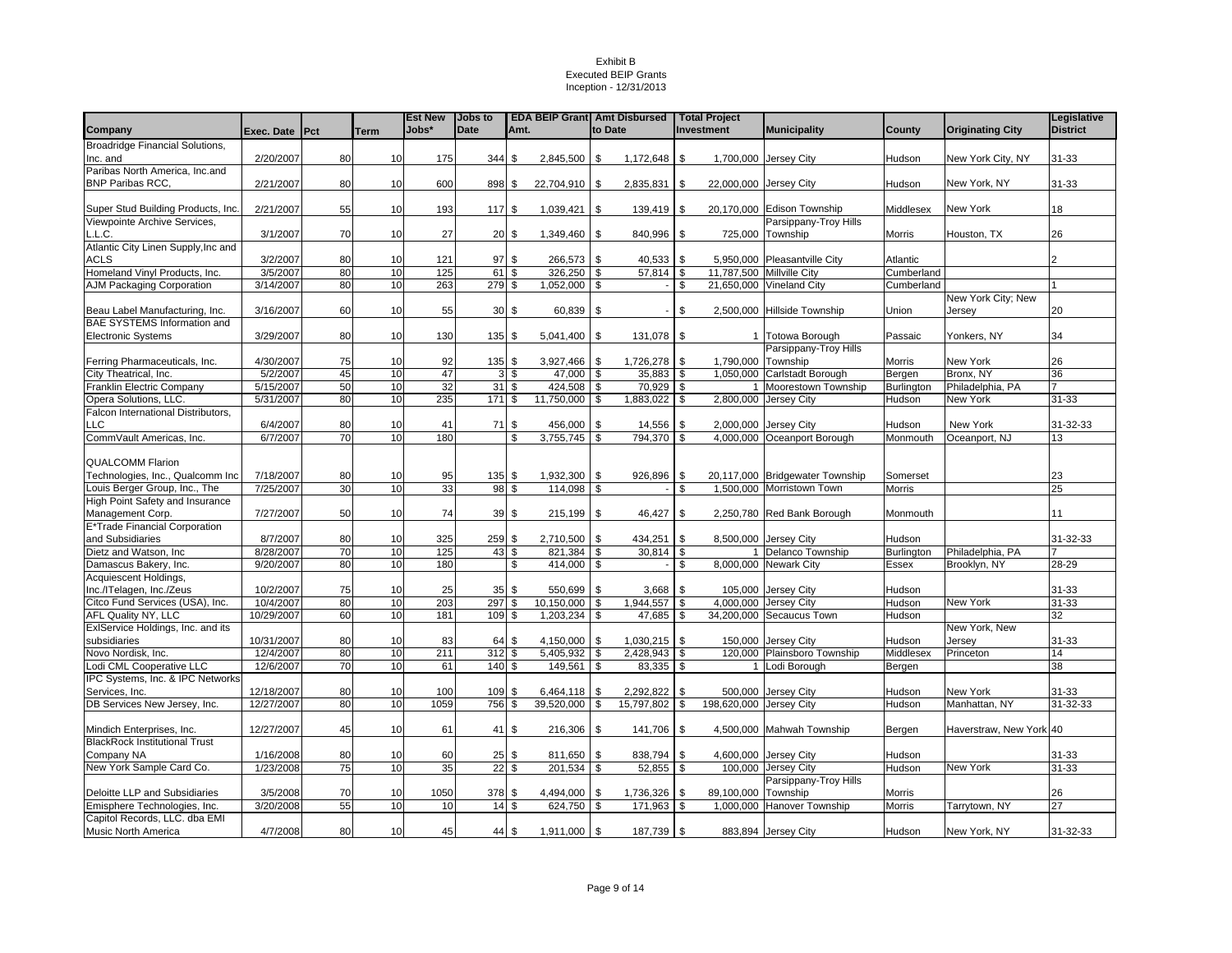|                                                            |                       |    |                | <b>Est New</b> | <b>Jobs to</b> |                | <b>EDA BEIP Grant Amt Disbursed</b> |               |                |            | <b>Total Project</b>   |                                             |                     |                         | Legislative     |
|------------------------------------------------------------|-----------------------|----|----------------|----------------|----------------|----------------|-------------------------------------|---------------|----------------|------------|------------------------|---------------------------------------------|---------------------|-------------------------|-----------------|
| Company                                                    | Exec. Date Pct        |    | <b>Term</b>    | Jobs*          | <b>Date</b>    | Amt.           |                                     | to Date       |                |            | Investment             | <b>Municipality</b>                         | County              | <b>Originating City</b> | <b>District</b> |
| AXA Equitable Life Insurance                               |                       |    |                |                |                |                |                                     |               |                |            |                        |                                             |                     |                         |                 |
| Company                                                    | 4/9/2008              | 80 | 10             | 950            | 777 \$         |                | 21,907,000                          | \$            | 6,316,011      | <b>S</b>   | 27,050,000 Jersey City |                                             | Hudson              | New York NY             | 31-33           |
| AvePoint, Inc.                                             | 4/21/2008             | 80 | 10             | 43             | 150            | - \$           | 547,820                             | \$            | 313,015        | <b>S</b>   |                        | 400.000 Jersey City                         | Hudson              |                         | 31-32-33        |
| DeltaPaper Corporation                                     | 5/9/2008              | 65 | 10             | 43             | 41S            |                | 350,717                             | \$            |                | \$         |                        | 266,000 Pennsauken Township                 | Camden              | Pennsylvania            | 6               |
| L'Oreal USA Products, Inc. &                               |                       |    |                |                |                |                |                                     |               |                |            |                        | <b>Berkeley Heights</b>                     |                     |                         |                 |
| .'Oreal USA S/D, Inc.                                      | 5/13/2008             | 60 | 10             | 80             |                | \$             | 1,477,920                           | \$            | 229,657        | l \$       | 14,020,000             | Township                                    | Union               | See Attached NJ         | 21              |
| L'Oreal USA Products, Inc. &                               |                       |    |                |                |                |                |                                     |               |                |            |                        | North Brunswick                             |                     |                         |                 |
| 'Oreal USA S/D, Inc.                                       | 5/13/2008             | 70 | 10             | 40             | 55 \$          |                | 639,100                             | \$            |                | \$         | 120,200,000            | Township                                    | Middlesex           | Clark, NJ               | 17              |
| Voxware, Inc.                                              | 5/23/2008             | 80 | $\overline{4}$ | 14             |                | \$             | 141,754                             | \$            |                | \$         |                        | 443,000 Hamilton Township                   | Mercer              | Lawrenceville, NJ       | 14              |
| Interstate Waste Services, Inc.,                           |                       |    |                |                |                |                |                                     |               |                |            |                        |                                             |                     |                         |                 |
| Interstate Waste                                           | 5/30/2008             | 50 | 10             | 70             | 37S            |                | 695,975                             | \$            | 38,272         | <b>S</b>   |                        | 685,000 Ramsey Borough                      | Bergen              | Sloatsburg, New York 39 |                 |
| Mimeo.com, Inc.                                            | 5/30/2008             | 80 | 10             | 31             | $90\sqrt{3}$   |                | 840,937                             | \$            | 49,997         | l \$       |                        | 5,400,000 Newark City                       | Essex               |                         | $28 - 29$       |
| Designer Greetings, Inc.                                   | 6/4/2008              | 50 | $10$           | 134            | 75 \$          |                | 524,700                             | \$            | 146,025        | $\sqrt{3}$ | 11,000,000             | <b>Edison Township</b>                      | Middlesex           | Staten Island, NY       | 18              |
| NB Ventures, Inc.                                          | 7/7/2008              | 55 | $\overline{7}$ | 25             | 28S            |                | 195,628                             | \$            | 34,541         | $\sqrt{3}$ |                        | 100,000 Clark Township                      | Union               |                         | 22              |
|                                                            |                       |    |                |                |                |                |                                     |               |                |            |                        |                                             |                     |                         |                 |
| <b>IBM Corporation</b>                                     | 7/10/2008             | 60 | 10             | 100            | 242            | \$             | 3,498,000                           | \$            | 429,905        | l \$       |                        | 1,500,000 Englewood Cliffs Borough Bergen   |                     |                         | 37              |
| Novel Laboratories, Inc                                    | 7/23/2008             | 65 | 10             | 100            | 217S           |                | 601,785                             | \$            | 17,208         | <b>S</b>   |                        | 17,100,000 Franklin Township                | Somerset            |                         | 17              |
| Advanced Health Media, LLC                                 | 9/19/2008             | 55 | 10             | 25             | 45 \$          |                | 100.844                             | \$            | 58,879 \$      |            | 990.000                | <b>Bridgewater Township</b>                 | Somerset            |                         | 23              |
| L.V. Adhesive, Inc.                                        | 9/19/2008             | 55 | 10             | 77             |                | 28S            | 369,889                             | \$            | $25,334$ \$    |            |                        | 4,320,000 Carlstadt Borough                 | Bergen              | New York                | 36              |
| <b>Standard Chartered Bank</b>                             | 9/24/2008             | 80 | 10             | 300            | 287S           |                | 4,212,086                           | S,            | $1,009,421$ \$ |            | 13,200,000 Newark City |                                             | Essex               | New York NY             | $28 - 29$       |
| Abbott Point of Care Inc. and                              |                       |    |                |                |                |                |                                     |               |                |            |                        |                                             |                     |                         |                 |
| Abbott Diabetes Care                                       | 10/14/2008            | 80 | -7             | 87             | 81             | -\$            | 1,218,244                           | \$            | 620,732        | l \$       |                        | 3,310,000 Plainsboro Township               | Middlesex           | East Windsor, NJ        | 14              |
| Harbour Mechanical Corporation                             | 10/27/2008            | 80 | 10             | 27             | 25S            |                | 1,259,280                           | \$            | 237,055        | $\sqrt{3}$ |                        | 3,869,000 Hoboken City                      | Hudson              | <b>NYC</b>              | 33              |
| Scharff Weisberg, Inc.                                     | 11/6/2008             | 45 | 10             | 112            | 70S            |                | 1,400,027                           | s,            | 134,386        | \$         |                        | 2,310,000 Secaucus Town                     | Hudson              | Long Island City NY     | 32              |
|                                                            |                       |    |                |                |                |                |                                     |               |                |            |                        |                                             |                     |                         |                 |
| Vahl, Inc.                                                 | 11/21/2008            | 55 | 10             | 50             | 36             | \$             | 702,625                             | \$            | 44,615         | <b>S</b>   |                        | 5,450,000 East Brunswick Township Middlesex |                     | Brooklyn, NY            | 18              |
| CLIC International Inc. and                                |                       |    |                |                |                |                |                                     |               |                |            |                        |                                             |                     |                         |                 |
| Affiliates                                                 | 12/8/2008             | 50 | 10             | 28             | $25$ \$        |                | 62,790                              | \$            |                | \$         |                        | 575,000 Edison Township                     | Middlesex           |                         | 18              |
| Tullett Prebon (Americas) Holding                          |                       |    |                |                |                |                |                                     |               |                |            |                        |                                             |                     |                         |                 |
| Inc.                                                       | 12/16/2008            | 80 | 10             | 330            | 161 \$         |                | 16,500,000                          | \$            | 2,771,136      | $\sqrt{3}$ | 11,510,801             | <b>Jersey City</b>                          | <b>Hudson</b>       | New York, NY            | 31-33           |
| Jaguar Land Rover North                                    |                       |    |                |                |                |                |                                     |               |                |            |                        |                                             |                     |                         |                 |
| America, LLC                                               | 1/6/2009              | 55 | 10             | 65             | 96             | \$             | 1,732,981                           | \$            | 532,332        | l \$       |                        | 1,650,000 Mahwah Township                   | Bergen              | Irvine, Calif           | 39              |
| Arch Insurance Group Inc.                                  | 1/23/2009             | 80 | 10             | 280            | 335            | \$             | 9,596,755                           | \$            | 2,866,208      | <b>S</b>   | 12,800,000 Jersey City |                                             | Hudson              | New York NY             | $31 - 33$       |
| Linde LLC. Linde North America.                            |                       |    |                |                |                |                |                                     |               |                |            |                        |                                             |                     |                         |                 |
| Inc., Linde                                                | 3/23/2009             | 50 | 10             | 166            | 255            | \$             | 1,139,175                           | \$            | 308,066        | l \$       |                        | 3,000,000 Greenwich Township                | Warren              | Bethlehem, PA           | 23              |
| Eight O'Clock Coffee Company                               | 3/27/2009             | 55 | 10             | 32             | 29             | \$             | 680,240                             | \$            | 38,430         | l \$       |                        | 1,530,000 Montvale Borough                  | Bergen              | AK                      | 39              |
| Sun Pharmaceutical Industries,                             |                       |    |                |                |                |                |                                     |               |                |            |                        |                                             |                     |                         |                 |
| Inc.                                                       | 3/27/2009             | 65 | 10             | 318            | 153            | \$             | 2,382,217                           | \$            | 56,978         | l \$       |                        | 4,093,400 Cranbury Township                 | Middlesex           |                         | 14              |
| MLB Network, LLC, The                                      | 3/30/2009             | 80 | 10             | 201            | 309            | \$             | 8,048,929                           | \$            | 1,452,462      | \$         |                        | 54,100,000 Secaucus Town                    | Hudson              | New York City           | $\overline{32}$ |
|                                                            |                       |    |                |                |                |                |                                     |               |                |            |                        |                                             |                     |                         |                 |
| Princeton Power Systems, Inc.                              | 3/31/2009             | 70 | 10             | 40             | 39             | \$             | 435,000                             | \$            | 5,146          | <b>S</b>   |                        | 3,800,000 West Windsor Township             | Mercer              | Plainsboro, NJ          | 15              |
|                                                            |                       |    |                |                |                |                |                                     |               |                |            |                        |                                             |                     | Rochester, NY &         |                 |
| Bausch & Lomb Incorporated                                 | 5/1/2009              | 55 | 10             | 70             | 112S           |                | 3,500,000                           | \$            | 127,873        | $\sqrt{3}$ |                        | 1,000,000 Madison Borough                   | Morris              | Tampa, Fla              | 27              |
| Charter Atlantic Corp.<br>IPC Systems, Inc. & IPC Networks | 5/5/2009              | 80 | 10             | 30             |                | \$             | 424,440                             | \$            |                | \$         | 1,360,000              | Jersey City                                 | Hudson              | New York, NY            | $31 - 33$       |
| Services, Inc.                                             | 5/12/2009             | 60 | 10             | 55             | 56             | \$             | 1,275,450                           | \$            | 119,687        | \$         |                        | <b>Berkeley Heights</b><br>612,000 Township | Union               |                         | 21              |
|                                                            |                       |    |                |                |                |                |                                     |               |                |            |                        |                                             |                     |                         |                 |
| Regeneron Pharmaceuticals, Inc.                            |                       | 55 |                |                |                |                |                                     |               |                |            |                        | 291,000 Bridgewater Township                |                     |                         |                 |
|                                                            | 5/18/2009             |    | 10             | 20             | $22 \sqrt{3}$  |                | 471,219                             | \$            | 78,770         | l \$       |                        |                                             | Somerset            | Tarrytown, NY           | 23              |
|                                                            |                       | 70 | 10             | 201            | 204            | \$             |                                     | \$            |                | $\sqrt{3}$ |                        | 4,655,000 Plainsboro Township               |                     |                         | 14              |
| Integra LifeSciences Corporation<br>AAF-McQuay Inc.        | 5/22/2009<br>6/1/2009 | 80 | 10             | 40             |                | 5 <sup>5</sup> | 5,161,579<br>1,945,500              | \$            | 21,335         | <b>S</b>   | 5,500,000              | <b>Jersey City</b>                          | Middlesex<br>Hudson | Louisville, Ky          | 31-33           |
| inVentiv Health, Inc. and                                  |                       |    |                |                |                |                |                                     |               |                |            |                        |                                             |                     |                         |                 |
| Subsidiaries                                               | 6/1/2009              | 80 | 10             | 150            | 93             | - \$           | 3,478,650                           | \$            | 4,706          | \$         |                        | 9,450,000 Franklin Township                 | Somerset            | Franklin Township NJ    | 17              |
| Aptalis Pharma US, Inc. & Aptalis                          |                       |    |                |                |                |                |                                     |               |                |            |                        |                                             |                     |                         |                 |
| Pharmatech, Inc.                                           | 6/11/2009             | 60 | 10             | 26             |                | $95$ \$        | 579,072                             | $\mathfrak s$ |                | \$         |                        | 1,323,000 Bridgewater Township              | Somerset            |                         | 23              |
|                                                            |                       |    |                |                |                |                |                                     |               |                |            |                        |                                             |                     |                         |                 |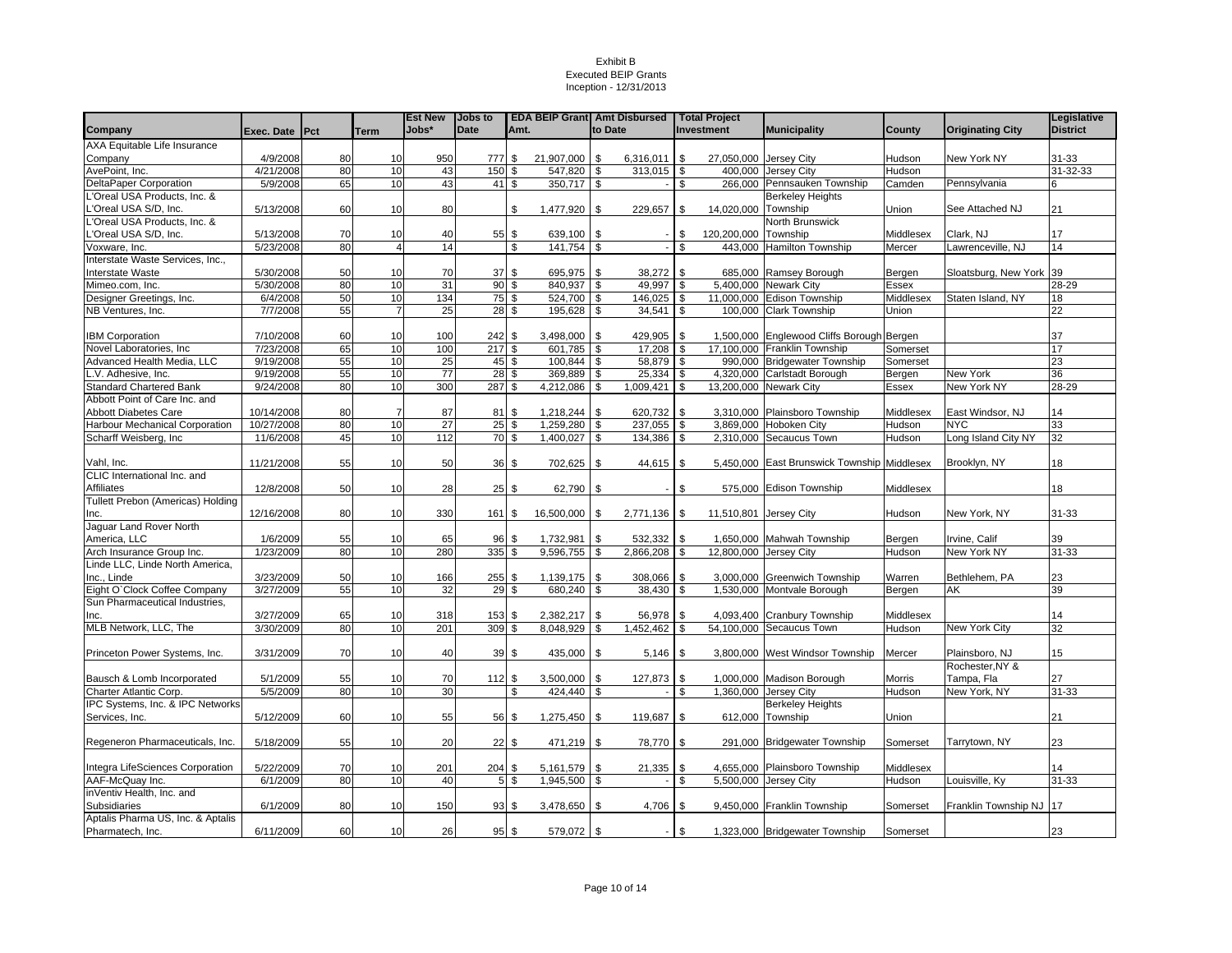|                                   |            |          |                 | <b>Est New</b> | <b>Jobs to</b> |       | <b>EDA BEIP Grant Amt Disbursed</b> |          |                | <b>Total Project</b> |                     |                                  |            |                         | Legislative     |
|-----------------------------------|------------|----------|-----------------|----------------|----------------|-------|-------------------------------------|----------|----------------|----------------------|---------------------|----------------------------------|------------|-------------------------|-----------------|
| Company                           | Exec. Date | Pct      | Term            | Jobs*          | <b>Date</b>    | Amt.  |                                     |          | to Date        | <b>Investment</b>    |                     | <b>Municipality</b>              | County     | <b>Originating City</b> | <b>District</b> |
| ImClone Systems Corporation       | 7/6/2009   | 80       | 10              | 907            | 646            | \$    | 32,363,676                          | l \$     | 2,959,782      | \$                   |                     | 191,571,469 Branchburg Township  | Somerset   | New York                | 16              |
|                                   |            |          |                 |                |                |       |                                     |          |                |                      |                     |                                  |            | Europe & San Jose,      |                 |
| Maquet Cardiovascular LLC         | 7/9/2009   | 70       | 10              | 350            | 158            | \$    | 3,901,625                           | <b>S</b> | 320,990        | \$.                  |                     | 45.075.000 Wayne Township        | Passaic    | California              | 40              |
| Eva Tees Inc.                     | 7/15/2009  | 45       | 10              | 57             | 60             | \$    | 153,900                             | <b>S</b> | 27.918 \$      |                      | 17.973.000          | Piscataway                       | Middlesex  | Long Island City, NY    | 17              |
| Semprae Laboratories, Inc.        | 7/24/2009  | 60       | 10              | 10             |                | 10S   | 220,100 \$                          |          |                | \$.                  |                     | 9,500,000 Saddle Brook Township  | Bergen     | Charleston SC           | 38              |
| Dey Pharma, L.P., Mylan Inc. and  |            |          |                 |                |                |       |                                     |          |                |                      |                     |                                  |            |                         |                 |
| Affiliates                        | 9/18/2009  | 55       | 4               | 83             | 100            | \$    | 1,088,479 \$                        |          | 299,606        | \$                   |                     | 600,000 Bernards Township        | Hunterdon  | Napa, California        | 21              |
| Princeton Fulfillment Solutions,  |            |          |                 |                |                |       |                                     |          |                |                      |                     |                                  |            |                         |                 |
| <b>LLC</b>                        | 11/9/2009  | 65       | 10              | 550            | 67             | \$    | 1,078,000 \$                        |          |                | .S                   |                     | 2,200,000 Ewing Township         | Mercer     | Hamilton                | 15              |
| TD Bank, National Association     | 12/2/2009  | 65       | 10              | 250            | 66             | \$    | 2,587,812                           | <b>S</b> |                | \$                   |                     | 15,000,000 Mount Laurel Township | Burlington | NH, MA, ME, PA          |                 |
| Mayab Happy Tacos, Inc.           | 12/15/2009 | 70       | 10              | 45             | 32             | \$    | 189,000                             | \$       | 8,386          | \$                   | 2,925,000           | Perth Amboy City                 | Middlesex  | Brooklyn, NY            | 19              |
| Depository Trust & Clearing Corp. |            |          |                 |                |                |       |                                     |          |                |                      |                     |                                  |            |                         |                 |
| & affiliates                      | 12/16/2009 | 80       | 10              | 1600           |                | \$    | 74,624,000 \$                       |          |                | \$.                  | 45,000,000          | Jersey City                      | Hudson     | New York                | 31-33           |
| <b>ACE American Insurance</b>     |            |          |                 |                |                |       |                                     |          |                |                      |                     |                                  |            |                         |                 |
| Company and affiliates            | 12/21/2009 | 80       | 10              | 336            | 212            | \$    | 9,706,284                           | \$       | 391,795        | \$                   | 15,000,000          | Jersey City                      | Hudson     | NΥ                      | 31-33           |
| <b>SME Consolidated LTD</b>       | 1/7/2010   | 80       | 10              | 135            | 103            | \$    | 823,162                             | \$       |                | \$                   | 150,000             | <b>Newark City</b>               | Essex      | New York NY             | $28 - 29$       |
|                                   |            |          |                 |                |                |       |                                     |          |                |                      |                     | South Brunswick                  |            |                         |                 |
| <b>Telamon Corporation</b>        | 1/8/2010   | 50       | 10              | 31             | 34             | \$    | 102,079                             | -\$      |                | .ፍ                   | 1,413,000           | Township                         | Middlesex  | Levittown PA            | 16              |
| Roka Bioscience, Inc.             | 1/15/2010  | 50       | 10              | 20             | 28             | \$    | 583.000                             | -S       |                | . ፍ                  | 80.000              | Warren Township                  | Somerset   |                         | 21              |
|                                   |            |          |                 |                |                |       |                                     |          |                |                      |                     |                                  |            |                         |                 |
| Atlantic Coast Media Group, LLC   | 2/22/2010  | 80       | 10              | 304            | 25             | \$    | 3,696,397                           | -\$      | 51,213         | \$                   | 1,183,049           | Jersey City                      | Hudson     | Hoboken                 | $31 - 33$       |
| Unimac Graphics, LLC              | 3/9/2010   | 55       | 10              | 135            | 231            | \$    | 1,694,756                           | - \$     | $221.415$ \$   |                      | 3,405,000           | Carlstadt Borough                | Bergen     | New York City           | 36              |
| Catapult Holdings, Inc.           | 3/23/2010  | 80       | 10              | 80             | 64             | \$    | 1,160,000                           | l \$     | 80,683 \$      |                      | 550.000             | <b>Camden City</b>               | Camden     | Philadelphia, PA        | 5               |
| Princeton Information Ltd.        | 4/5/2010   | 80       | 10              | 30             | 71             | \$    | 656,166                             | - \$     | $160,642$ \ \$ |                      |                     | 500,000 Jersey City              | Hudson     | New York, NY            | $31 - 33$       |
| Proximo Spirits, Inc.             | 4/14/2010  | 80       | 10              | 46             | 41             | \$    | 2,300,000                           | <b>S</b> | 197,162        | \$                   | 426,893             | Jersey City                      | Hudson     | NΥ                      | 31-33           |
| Innopharma Inc.                   | 4/19/2010  | 65       | 10              | 15             | 50             | \$    | 119,831                             | \$       |                | $\mathfrak{s}$       | 425,000             | Piscataway                       | Middlesex  |                         | 17              |
|                                   |            |          |                 |                |                |       |                                     |          |                |                      |                     | South Brunswick                  |            |                         |                 |
| Williams-Sonoma Direct, Inc.      | 4/22/2010  | 55       | 10              | 175            | 152            | \$    | 587,722                             | \$       | 7,514          | \$                   | 1,500,000           | Township                         | Middlesex  | Cranbury/Jamesburg      | 16              |
| Pinnacle Foods Group LLC          | 5/7/2010   | 60       | 10              | 90             | 264            | \$    | 919,800                             | -\$      | 81,803         | -\$                  | 4,670,000           | Cherry Hill Township             | Camden     | New York                | 6               |
| Solidia Technologies              | 5/18/2010  | 80       | 10              | 12             | 31             | \$    | 158,535                             | <b>S</b> | 15,232         | \$                   |                     | 2,340,000 Piscataway             | Middlesex  |                         | 17              |
| Oxford Instruments Inc            | 5/24/2010  | 80       | 10              | 75             | 104            | \$    | 642,900                             | \$       |                | \$                   | 6,100,000           | Carteret Borough                 | Middlesex  |                         | 19              |
| Watson Pharmaceuticals, Inc. and  |            |          |                 |                |                |       |                                     |          |                |                      |                     | Parsippany-Troy Hills            |            |                         |                 |
| Affiliates                        | 5/27/2010  | 70       | 10              | 175            | 241            | \$    | 3,038,000 \$                        |          |                | \$                   | 12,200,000 Township |                                  | Morris     | Morristown              | 26              |
|                                   |            |          |                 |                |                |       |                                     |          |                |                      |                     |                                  |            |                         |                 |
| Global Compliance Services, Inc.  | 6/3/2010   | 70       | 10              | 40             |                | \$    | 541,000 \$                          |          |                | \$.                  |                     | 1,062,500 Red Bank Borough       | Monmouth   | North Carolina          | 11              |
| Otsuka America Pharmaceutical,    |            |          |                 |                |                |       |                                     |          |                |                      |                     |                                  |            |                         |                 |
| Inc. & Otsuka                     | 6/10/2010  | 75       | 10              | 50             | 175            | \$    | $1,449,375$ \$                      |          | 198.202        | \$                   |                     | 2,500,000 West Windsor Township  | Mercer     | Rockville, Md           | 15              |
| D. Systems, Inc.                  | 6/14/2010  | 60       | 10              | 25             |                | \$    | 619.050                             | l \$     |                | \$.                  |                     | 400,000 Woodcliff Lake Borough   | Bergen     | Hackensack, NJ          | 39              |
| Pitney Bowes Inc.                 | 6/21/2010  | 80       | 10              | 25             | 46             | \$    | 30,900                              | l \$     |                | \$                   | 5,000,000           | <b>Newark City</b>               | Essex      | Clifton, NJ             | 28-29           |
| Exel Inc.                         | 7/6/2010   | 80       | 10              | 60             |                | 58 \$ | 72,000                              | l \$     |                | \$                   | 850.000             | <b>Elizabeth City</b>            | Union      |                         | 20              |
|                                   |            |          |                 |                |                |       |                                     |          |                |                      |                     | Parsippany-Troy Hills            |            |                         |                 |
| PNY Technologies, Inc.            | 7/6/2010   | 70       | 10              | 100            |                | \$    | 579,950                             | l \$     |                | \$                   | 28,580,000 Township |                                  | Morris     | Parsippany, NJ          | 26              |
| Broadway Kleer Guard              |            |          |                 |                |                |       |                                     |          |                |                      |                     |                                  |            |                         |                 |
| Corporation                       | 7/7/2010   | 45       | 10              | 25             | 8              | \$    | 37,500                              | l \$     |                | \$                   | 1,000,000           | Jamesburg Borough                | Middlesex  | Edison, New Jersey      | 14              |
| SCS Commodities Corp. and SCS     |            |          |                 |                |                |       |                                     |          |                |                      |                     |                                  |            |                         |                 |
| OTC Corp.                         | 7/29/2010  | 80       | 10              | 110            | 49             | \$    | 2,723,710 \$                        |          |                | \$                   | 500,000             | Jersey City                      | Hudson     | New York, NY            | 31-33           |
| Hotel Connections, Ltd.           | 9/21/2010  | 60       | 5               | 40             | 34             | \$    | 330,150                             | - \$     |                |                      | 270,000             | <b>Jersey City</b>               | Hudson     | New York, New York      | 31-33           |
| Metrovision Production Group,     |            |          |                 |                |                |       |                                     |          |                |                      |                     |                                  |            |                         |                 |
| LLC and METRO                     | 9/27/2010  |          | 10              | 31             | 9              | \$    | 91,023                              | \$       |                | \$                   |                     |                                  |            |                         |                 |
|                                   |            | 45<br>80 | 10              | 200            | 57             |       | 3,092,000                           | <b>S</b> | 74,469         | \$                   | 557,875             | Carlstadt Borough                | Bergen     | Manhattan               | 36<br>31-33     |
| <b>Torus US Services</b>          | 10/14/2010 | 75       |                 | 75             | 87             | \$    |                                     |          |                | £.                   | 1,495,000           | Jersey City                      | Hudson     |                         | 22              |
| JFC International Inc.            | 10/21/2010 |          | 10              |                |                | \$    | 425,845                             | \$       |                |                      | 9.000.000           | inden Citv                       | Union      | New York                |                 |
| <b>Standard Chartered Bank</b>    | 11/8/2010  | 80       | 10              | 125            | 34             | \$    | 2,555,000                           | <b>S</b> |                | \$                   | 1.864.000           | Newark Citv                      | Essex      |                         | 28-29           |
| Dr. Reddy's Laboratories          | 11/16/2010 | 60       | 10              | 52             | 65             | \$    | 1,364,220 \$                        |          |                | \$                   |                     | 10,650,000 Bridgewater Township  | Somerset   |                         | 23              |
| Shionogi Inc.                     | 12/20/2010 | 55       | 10              | 90             | 118            | -\$   | 1,836,450                           | - \$     |                | \$                   | $\mathbf{1}$        | Florham Park Borough             | Morris     | Atlanta, Georgia        | 27              |
| Alice & Olivia, LLC               | 12/27/2010 | 65       | 10 <sup>1</sup> | 70             |                | 53 \$ | 156,975 \$                          |          |                | \$                   |                     | 750,000 Secaucus Town            | Hudson     | NY                      | 32              |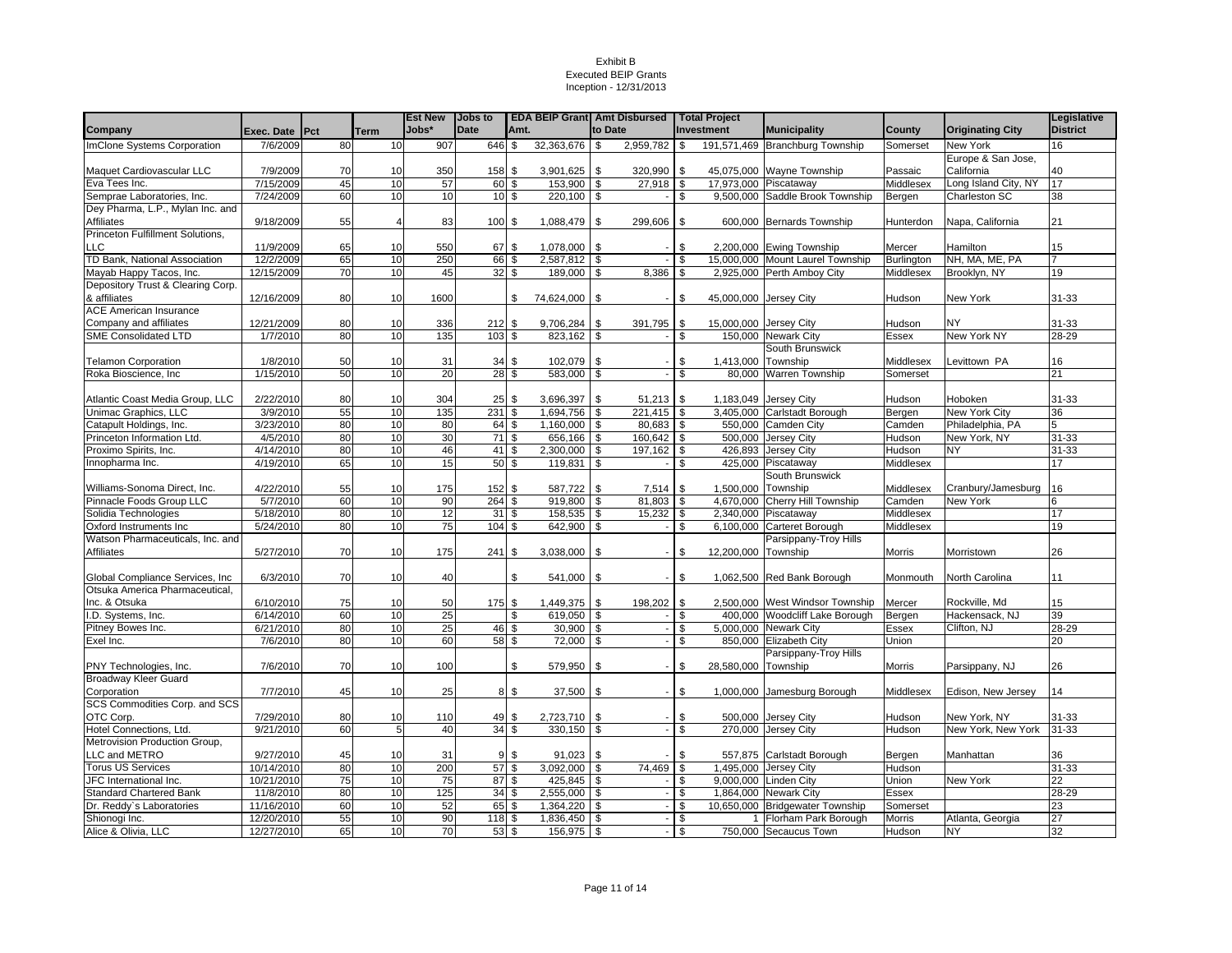|                                                              |                |          |                | <b>Est New</b> | <b>Jobs to</b>           |                                      |                    | <b>EDA BEIP Grant Amt Disbursed   Total Project</b> |              |                        |                                                      |                     |                         | Legislative     |
|--------------------------------------------------------------|----------------|----------|----------------|----------------|--------------------------|--------------------------------------|--------------------|-----------------------------------------------------|--------------|------------------------|------------------------------------------------------|---------------------|-------------------------|-----------------|
| Company                                                      | Exec. Date Pct |          | <b>Term</b>    | Jobs*          | <b>Date</b>              | Amt.                                 |                    | to Date                                             |              | Investment             | <b>Municipality</b>                                  | County              | <b>Originating City</b> | <b>District</b> |
| Futurewei Technologies, Inc.                                 | 1/7/2011       | 80       | 10             | 90             | 30S                      |                                      | $1,300,050$ \$     |                                                     | \$           |                        | 850,000 Bridgewater Township                         | Somerset            |                         | 23              |
| Hilliard Farber & Company, Inc.                              | 1/24/2011      | 80       | $\overline{4}$ | 120            | 76 \$                    | 5,429,760                            | \$                 |                                                     | \$           |                        | 3,585,000 Jersey City                                | Hudson              | New York, NY            | $31 - 33$       |
| Mednet Healthcare Technologies,                              |                |          |                |                |                          |                                      |                    |                                                     |              |                        |                                                      |                     |                         |                 |
| Inc. and affiliate                                           | 1/25/2011      | 50       | 10             | 60             | 136 \$                   | 106,844                              | \$                 |                                                     | \$           |                        | 710,000 Ewing Township                               | Mercer              | Ewing, NJ               | 15              |
| Procura Management Inc.                                      | 2/24/2011      | 45       | 5              | 41             | 44                       | 150,561<br>\$                        | \$                 |                                                     | \$           |                        | 120,000 Cranford Township                            | Union               |                         | 21              |
|                                                              |                |          |                |                |                          |                                      |                    |                                                     |              |                        |                                                      |                     |                         |                 |
| National Financial Services, LLC                             | 2/28/2011      | 80       | 10             | 240            | 268 \$                   | 5,534,400                            | \$                 |                                                     | \$           | 26,000,000             | <b>Jersey City</b>                                   | Hudson              | <b>NY</b>               | 31-33           |
| Direct Success Inc.                                          | 3/1/2011       | 60       | 10             | 125            |                          | 1,834,500<br>\$.                     |                    |                                                     | \$           |                        | 1,950,150 Wall Township                              | Monmouth            |                         | 30              |
| Amneal Pharmaceuticals LLC and                               |                |          |                |                |                          |                                      |                    |                                                     |              |                        |                                                      |                     |                         |                 |
| Kashiv Pharma, LLC                                           | 4/4/2011       | 80       | 10             | 150            | 120S                     | 4,638,000                            | \$                 |                                                     | \$           | 25,000,000 Piscataway  |                                                      | Middlesex           |                         | 17              |
| A&P Coat, Apron and Linen                                    |                |          |                |                |                          |                                      |                    |                                                     |              |                        |                                                      |                     |                         |                 |
| Supply Inc.                                                  | 4/18/2011      | 80       | 10             | 150            | 211S                     | 480,000                              | \$                 |                                                     | \$           |                        | 18,770,976 New Brunswick City                        | Middlesex           |                         | 17              |
|                                                              | 5/18/2011      |          |                |                |                          |                                      | 345.900            |                                                     |              |                        |                                                      |                     |                         | 21              |
| Regeneron Pharmaceuticals, Inc.<br>Jefferies & Company, Inc. | 5/23/2011      | 60<br>80 | 10<br>10       | 30<br>66       | 13S                      | \$                                   | \$<br>2,040,720 \$ |                                                     | \$<br>\$     |                        | 2,018,200 Bernards Township<br>2,939,815 Jersey City | Hunterdon<br>Hudson | <b>NYC</b>              | 31-33           |
| TriZetto Group, Inc., The                                    | 5/26/2011      | 60       | 10             | 45             | 30 <sup>5</sup>          |                                      | 793,307            | \$                                                  | \$           |                        | 600,000 Union Township                               | Union               | New York, NY            | 20              |
| Precise Corporate Printing, Inc.                             | 6/6/2011       | 80       | 10             | 39             | 39 \$                    | 104,471                              | \$                 |                                                     | \$           |                        | 375,000 Harrison Town                                | Hudson              | New York                | 32              |
| Teachers Insurance and Annuity                               |                |          |                |                |                          |                                      |                    |                                                     |              |                        |                                                      |                     |                         |                 |
| Association of                                               | 6/9/2011       | 80       | 10             | 200            | 136 \$                   | 9,328,000                            | \$                 |                                                     | \$           |                        | 9,157,200 Woodbridge Township                        | Middlesex           | NC, NY & CO             | 19              |
| Pfizer Inc.                                                  | 6/20/2011      | 70       | 10             | 225            | 199                      | \$                                   | $9,182,250$ \$     |                                                     | \$           |                        | 9,803,000 Madison Borough                            | <b>Morris</b>       | New York, New York      | 27              |
| Photocure, Inc.                                              | 7/7/2011       | 50       | 10             | 30             |                          | \$                                   | 347,850            | \$                                                  | \$           |                        | 350,010 Princeton Borough                            | Mercer              |                         | 16              |
| Bed Bath & Beyond Inc. and                                   |                |          |                |                |                          |                                      |                    |                                                     |              |                        |                                                      |                     |                         |                 |
| Subsidiaries                                                 | 7/25/2011      | 65       | 10             | 340            | 540 \$                   | 8,541,650                            | \$                 |                                                     | \$           |                        | 25,000,000 Union Township                            | Union               | New York                | 20              |
| Data Centrum Communications,                                 |                |          |                |                |                          |                                      |                    |                                                     |              |                        |                                                      |                     |                         |                 |
| Inc.                                                         | 8/2/2011       | 55       | 10             | 80             |                          | \$<br>1,124,000                      | \$                 |                                                     | \$           |                        | 1,360,000 Montvale Borough                           | Bergen              | Paramus, NJ             | 39              |
|                                                              |                |          |                |                |                          |                                      |                    |                                                     |              |                        | North Brunswick                                      |                     |                         |                 |
| <b>Focus Camera LLC</b>                                      | 8/2/2011       | 80       | 10             | 50             | 53 \$                    | 240,000                              | \$                 |                                                     | \$           | 3,415,000              | Township                                             | Middlesex           |                         | 17              |
| Mission Solutions Engineering,                               |                |          |                |                |                          |                                      |                    |                                                     |              |                        |                                                      |                     |                         |                 |
| <b>LLC</b>                                                   | 8/3/2011       | 65       | 10             | 90             |                          | \$<br>2,011,961                      | \$                 |                                                     | \$           |                        | 11,635,300 Moorestown Township                       | <b>Burlington</b>   | Moorestown, NJ          |                 |
| Bounderby, LLC                                               | 8/31/2011      | 65       | 10             | 35             | 27S                      | 113.750                              |                    | \$                                                  | \$           |                        | 2,000,000 Cherry Hill Township                       | Camden              | Pennsylvania            | 6               |
| DGL Group Ltd. or its nominee                                | 8/31/2011      | 60       | 10             | 250            |                          | 1,121,250<br>\$                      | \$                 |                                                     | \$           |                        | 10,460,000 Edison Township                           | Middlesex           | New York                | 18              |
| Solar Nation Inc., Solar Nation                              |                |          |                |                |                          |                                      |                    |                                                     |              |                        |                                                      |                     |                         |                 |
| Development and                                              | 9/8/2011       | 55       | 10             | 60             |                          | \$<br>1,059,240                      | \$                 |                                                     | \$           |                        | 320,000 Edison Township                              | Middlesex           |                         | 18              |
| Anchor Glass Container                                       |                |          |                |                |                          |                                      |                    |                                                     |              |                        |                                                      |                     |                         |                 |
| Corporation                                                  | 9/14/2011      | 80       | 10             | 52             |                          | \$<br>453,561                        | \$                 |                                                     | \$           | 30,879,000 Salem City  |                                                      | Salem               |                         |                 |
| Church & Dwight Co., Inc.                                    | 10/19/2011     | 80       | 10             | 28             |                          | \$                                   | 719,040 \$         |                                                     | \$           |                        | 17,600,000 Lakewood Township                         | Ocean               |                         | 30              |
| Church & Dwight Co., Inc.                                    | 10/19/2011     | 80       | 10             | 105            |                          | 2,696,400<br>\$                      |                    | \$                                                  | \$           |                        | 2,480,000 Ewing Township                             | Mercer              |                         | 15              |
| Vertellus Specialties Inc                                    | 10/19/2011     | 30       | 10             | 13             |                          | \$                                   | 125,190 \$         |                                                     | \$           |                        | 240,000 Roxbury Township                             | Morris              |                         | 25              |
| Crane Group International, LLC                               | 10/21/2011     | 80       | 10             | 183            |                          | $\overline{\mathbf{s}}$<br>1,007,964 | \$                 |                                                     | $\mathbf{s}$ |                        | 4,250,000 Hillside Township                          | Union               |                         | $\overline{20}$ |
| ThromboGenics, Inc. and                                      |                |          |                |                |                          |                                      |                    |                                                     |              |                        |                                                      |                     |                         |                 |
| Affiliates                                                   | 11/14/2011     | 55       | 10             | 60             | 20S                      | 1,556,445                            | \$                 |                                                     | \$           |                        | 300,000 Woodbridge Township                          | Middlesex           | New York, NY            | 19              |
|                                                              |                |          |                |                |                          |                                      |                    |                                                     |              |                        | Parsippany-Troy Hills                                |                     |                         |                 |
| PBF Holding Company, LLC                                     | 11/28/2011     | 55       | 10             | 50             | 96S                      |                                      | $1,423,125$ \$     |                                                     | \$           |                        | 900,000 Township                                     | Morris              |                         | 26              |
| Revolution Foods, Inc.                                       | 11/28/2011     | 80       | 10             | 75             | $\overline{27}$          | \$.                                  | 222,000<br>- \$    |                                                     | \$           |                        | 2.830.004 Elizabeth City                             | Union               |                         | $\overline{20}$ |
| <b>Celsion Corporation</b>                                   | 12/6/2011      | 55       | 10             | 35             | 19S                      | 1,122,275                            | - \$               |                                                     | \$           |                        | 200,000 Lawrence Township                            | Mercer              | Maryland                | 15              |
| Bracco Diagnostics Inc.                                      | 12/7/2011      | 70       | 10             | 75             | $12\overline{\smash{5}}$ | 1,652,138                            | -\$                | $\overline{\phantom{a}}$                            | \$           |                        | 9,276,170 Monroe Township                            | Middlesex           | Princeton               | 14              |
| Citibank, N.A. Inc. Citicorp North                           |                |          |                |                |                          |                                      |                    |                                                     |              |                        |                                                      |                     |                         |                 |
| America, Inc.                                                | 12/7/2011      | 80       | 10             | 400            | 115S                     | 12,368,000 \$                        |                    |                                                     | \$           | 14,440,800 Jersey City |                                                      | Hudson              | New York, NY            | $31 - 33$       |
| Vitech Systems Group, Inc.                                   | 12/15/2011     | 80       | 10             | 100            | 75S                      |                                      | $1,352,750$ \$     |                                                     | \$           |                        | 770,000 Woodbridge Township                          | Middlesex           | <b>New York</b>         | 19              |
|                                                              |                |          |                |                |                          |                                      |                    |                                                     |              |                        |                                                      |                     |                         |                 |
| <b>SYNNEX Corporation</b>                                    | 12/16/2011     | 50       | 10             | 50             |                          | \$<br>142,500                        | \$                 |                                                     | \$           | 1,700,000              | Jamesburg Borough                                    | Middlesex           | Woodbridge Township 14  |                 |
| Rosetta Marketing Group, LLC                                 | 12/20/2011     | 80       | 10             | 64             |                          | \$                                   | 909,776<br>-\$     |                                                     | \$           | 1,396,000              | <b>Hamilton Township</b>                             | Mercer              | Hamilton                | 14              |
| Maplewood Beverage Packers,                                  |                |          |                |                |                          |                                      |                    |                                                     |              |                        |                                                      |                     |                         |                 |
| LLC                                                          | 12/22/2011     | 55       | 10             | 60             |                          | \$                                   | 258,316<br>-\$     |                                                     | \$           |                        | 66,790,000 Edison Township                           | Middlesex           | Maplewood NJ            | 18              |
| Merisel Americas, Inc.                                       | 12/27/2011     | 55       | 10             | 120            | 80S                      |                                      | 836,154 \$         | $\sim$                                              | \$           |                        | 2,700,000 Carlstadt Borough                          | Bergen              | New York, NY            | $\overline{36}$ |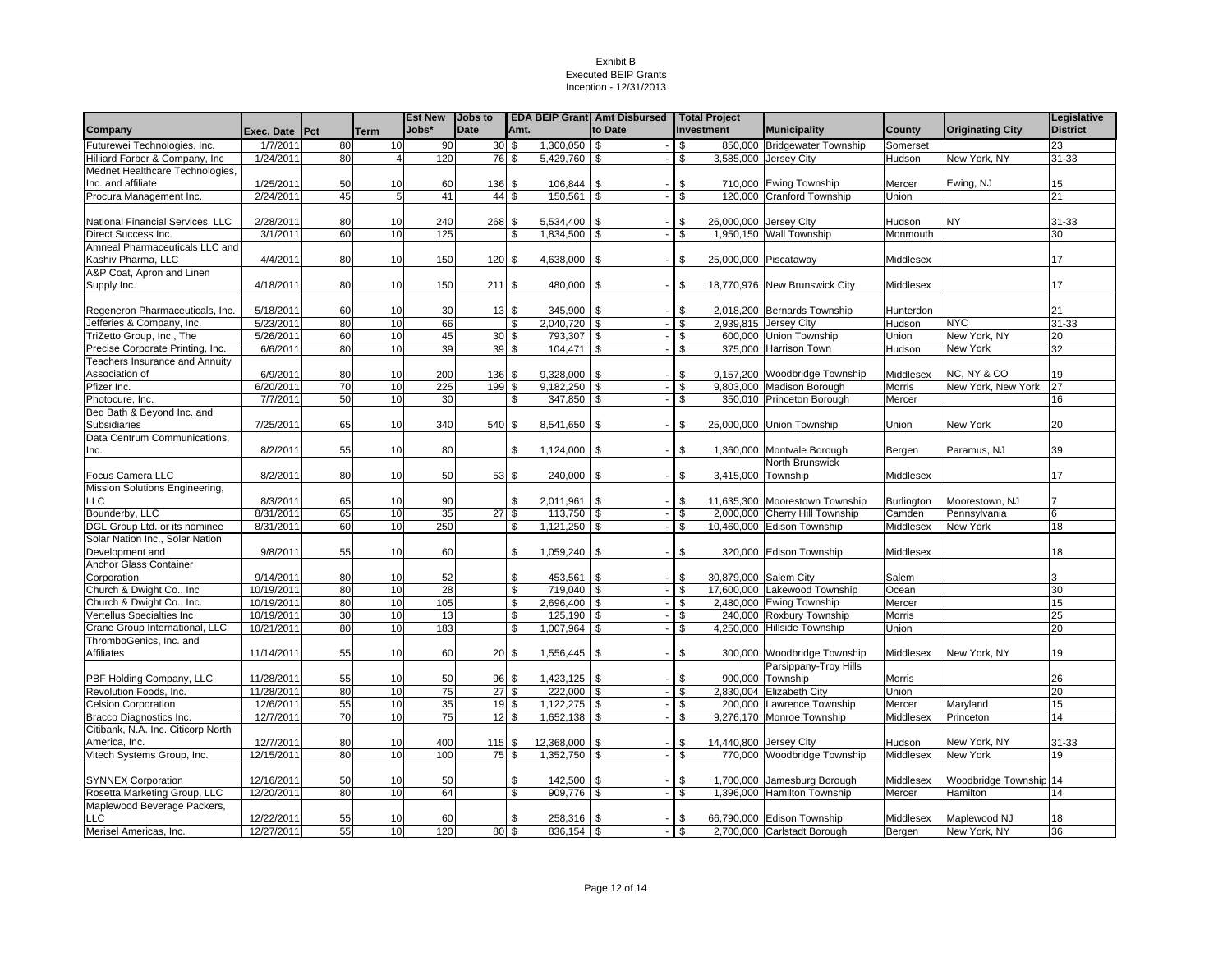|                                                 |                |    |      | <b>Est New   Jobs to</b> |             | <b>EDA BEIP Grant Amt Disbursed   Total Project</b> |                 |                                |                      |                                        |                      |                         | Legislative     |
|-------------------------------------------------|----------------|----|------|--------------------------|-------------|-----------------------------------------------------|-----------------|--------------------------------|----------------------|----------------------------------------|----------------------|-------------------------|-----------------|
| Company                                         | Exec. Date Pct |    | Term | Jobs*                    | <b>Date</b> | Amt.                                                |                 | to Date                        | Investment           | <b>Municipality</b>                    | County               | <b>Originating City</b> | <b>District</b> |
| Aeropostale, Inc.                               | 12/28/2011     | 60 | 10   | 75                       |             | \$                                                  | 766,500         | l \$                           | $-1$ \$              | 6,000,000 Lyndhurst Township           | Bergen               | Wayne Township          | 36              |
| Ferraro Foods Inc.                              | 12/28/2011     | 60 | 10   | 50                       | 429         | \$                                                  | 345,750         | <b>S</b>                       | \$                   | 4,726,366 Piscataway                   | Middlesex            |                         | 17              |
|                                                 |                |    |      |                          |             |                                                     |                 |                                |                      | North Brunswick                        |                      |                         |                 |
| Vish LLC                                        | 1/3/2012       | 50 | 10   | 35                       |             | \$                                                  | 121,012         | l \$                           | 4,250,000<br>\$      | Township                               | Middlesex            | Mahwah, Newark          | 17              |
| Tercica, Inc.                                   | 1/4/2012       | 60 | 10   | 91                       | 84          | \$                                                  | 4,471,740 \$    |                                | \$                   | 1,578,000 Bernards Township            | Somerset             | Brisbane, California    | 21              |
|                                                 |                |    |      |                          |             |                                                     |                 |                                |                      |                                        |                      |                         |                 |
| Mars Retail Group                               | 1/10/2012      | 50 | 10   | 36                       | 28S         |                                                     | 459,900 \$      |                                | \$                   | 743,000 Mount Arlington Borough Morris |                      | Henderson, NV           | 25              |
|                                                 |                |    |      |                          |             |                                                     |                 |                                |                      | Parsippany-Troy Hills                  |                      |                         |                 |
| <b>EMX LP and Subsidiaries</b>                  | 1/23/2012      | 65 | 10   | 200                      |             | $43 \text{ }$ \$                                    | 3,576,950       | \$                             | \$                   | 1,300,000 Township                     | Morris               | Livingston, NJ          | 26              |
| Dun & Bradstreet Corporation,                   |                |    |      |                          |             |                                                     |                 |                                |                      | Parsippany-Troy Hills                  |                      |                         |                 |
| The                                             | 1/26/2012      | 65 | 10   | 30                       |             | \$                                                  | 1,009,125       | \$                             | \$<br>4,980,000      | Township                               | Morris               |                         | 26              |
| <b>Fluitec Wind LLC</b>                         | 2/10/2012      | 80 | 10   | 30                       | 22          | \$                                                  | 927,600         | $\sqrt{3}$                     | 5,600,000<br>- 8     | Jersey City                            | Hudson               | Antwerp, Belgium        | 31-33           |
| All Things Media, LLC                           | 2/14/2012      | 55 | 10   | 50                       |             | \$                                                  | 747,656         | <b>S</b>                       | l s<br>130,000       | Mahwah Township<br>North Brunswick     | Bergen               | Ramsey, NJ              | 39              |
| Watson Pharmaceuticals, Inc.                    | 2/20/2012      | 80 |      | 50                       |             | \$                                                  | 569,910         | \$                             | 11,890,000<br>\$     | Township                               |                      |                         | 17              |
| SupplyOne New York, Inc.                        | 3/30/2012      | 70 | 10   | 55                       | 39          | \$                                                  | 477,593         | l \$                           | 175,000<br>- \$      | <b>Paterson City</b>                   | Middlesex<br>Passaic | Maspeth, New York       | 35              |
| Prestige Industries, LLC and                    |                |    |      |                          |             |                                                     |                 |                                |                      |                                        |                      |                         |                 |
| Prestige Industries                             | 4/16/2012      | 80 | 10   | 176                      | 156         | \$                                                  | 844,800         | \$                             | \$                   | 7,312,500 North Bergen Township        | Hudson               | Bronx, NY               | 32              |
|                                                 |                |    |      |                          |             |                                                     |                 |                                |                      |                                        |                      |                         |                 |
| Global Equipment Company Inc.                   | 4/19/2012      | 60 | 10   | 110                      | 74 \$       |                                                     | 653,730         | $\mathbf{s}$<br>$\blacksquare$ | \$                   | 6,590,000 Robbinsville Township        | Mercer               |                         | 14              |
|                                                 |                |    |      |                          |             |                                                     |                 |                                |                      |                                        |                      |                         |                 |
| QualCare Alliance Networks, Inc.                | 6/5/2012       | 50 | 10   | 40                       |             | \$                                                  | 230,500         | <b>S</b>                       | \$                   | 1,503,450 Egg Harbor City              | Atlantic             | <b>Somers Point</b>     |                 |
| Allergan Sales, LLC                             | 6/11/2012      | 70 | 10   | 387                      | 50          | $\overline{\mathbf{s}}$                             | $14,906,273$ \$ |                                | \$                   | 11,600,000 Bridgewater Township        | Somerset             |                         | 23              |
| Durand Glass Manufacturing                      |                |    |      |                          |             |                                                     |                 |                                |                      |                                        |                      |                         |                 |
| Company                                         | 6/20/2012      | 80 | 10   | 35                       |             | \$                                                  | 179,564         | $\sqrt{3}$<br>$\sim$           | \$                   | 65,800,000 Millville City              | Cumberland           |                         |                 |
| Amneal Pharmaceuticals LLC                      | 7/6/2012       | 60 | 10   | 200                      |             | \$                                                  | 600,000         | <b>S</b>                       | $-1$ \$              | 4,000,000 East Hanover Township        | Morris               |                         | 27              |
| Achieve 3000, Inc.                              | 7/19/2012      | 80 | 10   | 25                       |             | \$                                                  | 511,000 \$      |                                | $-1$ \$<br>850.000   | Lakewood Township                      | Ocean                | Lakewood                | 30              |
|                                                 |                |    |      |                          |             |                                                     |                 |                                |                      |                                        |                      |                         |                 |
| IPAK, Inc.                                      | 7/19/2012      | 50 | 10   | 25                       |             | \$                                                  | 42,500          | <b>S</b>                       | -S                   | 3,425,000 West Deptford Township       | Gloucester           | Pennsauken, NJ          | 3               |
| Dendreon Distribution, LLC,                     |                |    |      |                          |             |                                                     |                 |                                |                      |                                        |                      |                         |                 |
| <b>Dendreon Corporation</b>                     | 8/1/2012       | 80 | 10   | 85                       |             | \$                                                  | 4,250,000       | l \$                           | \$                   | 4,381,353 Bridgewater Township         | Somerset             | Seattle, Washington     | 23              |
| Raritan Americas, Inc.                          | 8/3/2012       | 80 | 10   | 10                       |             | \$                                                  | $216,188$ \$    |                                | $-1$ \$              | 100.000 Franklin Township              | Somerset             |                         | 17              |
| Glenmore Industries, LLC                        | 8/13/2012      | 55 | 10   | 35                       |             | $\overline{\mathcal{E}}$                            | 693,577 \$      |                                | $-1$ \$              | 500,000 Edison Township                | Middlesex            | Brooklyn, NY            | 18              |
| Sparta Systems, Inc.                            | 9/11/2012      | 75 | 10   | 60                       |             | \$                                                  | 2,129,675       | <b>S</b>                       | 1,384,000<br>$-1$ \$ | <b>Hamilton Township</b>               | Mercer               | Holmdel                 | 14              |
| Bayer HealthCare LLC and                        |                |    |      |                          |             |                                                     |                 |                                |                      |                                        |                      |                         |                 |
| <b>Affiliates</b><br>Tower Insurance Company of | 9/14/2012      | 80 | 10   | 500                      |             | \$                                                  | 25,000,000      | <b>S</b>                       | \$                   | 99,000,000 East Hanover Township       | Morris               | New York & Indiana      | 27              |
| New York                                        | 9/24/2012      | 80 | 10   | 174                      | 274 \$      |                                                     | 3,738,912       | l \$                           | \$                   | 7,500,000 Jersey City                  | Hudson               | New York                | 31-33           |
| Waste Management of New                         |                |    |      |                          |             |                                                     |                 |                                |                      |                                        |                      | Langhorne,              |                 |
| Jersey Incorporated                             | 10/1/2012      | 70 | 10   | 60                       |             | 99S                                                 | 399,000         | l \$                           | \$                   | 484,120 Ewing Township                 | Mercer               | Pennsylvania            | 15              |
|                                                 |                |    |      |                          |             |                                                     |                 |                                |                      |                                        |                      |                         |                 |
| International Vitamin Corporation               | 10/19/2012     | 65 | 10   | 140                      | 66          | \$                                                  | 319,200         | l \$                           | \$                   | 7,250,000 Freehold Township            | Monmouth             |                         | 11              |
| <b>ProSight Specialty Management</b>            |                |    |      |                          |             |                                                     |                 |                                |                      |                                        |                      |                         |                 |
| Company, Inc.                                   | 10/23/2012     | 60 | 10   | 90                       | 29          | \$                                                  | 1,450,440       | \$                             | \$                   | 1,549,466 Morristown Town              | Morris               |                         | 25              |
| Accupac, Inc.                                   | 10/24/2012     | 75 | 10   | 250                      |             | \$                                                  | 1,401,563       | \$                             | \$                   | 2,000,000 Lakewood Township            | Ocean                |                         | 30              |
| Everite Machine Products Co.                    | 11/7/2012      | 80 | 10   | 100                      | 35          | \$                                                  | 1,154,320       | \$                             | \$                   | 1,115,000 Pennsauken Township          | Camden               | Philadelphia, PA        |                 |
|                                                 |                |    |      |                          |             |                                                     |                 |                                |                      |                                        |                      |                         |                 |
| Torrent Pharma, Inc.                            | 12/14/2012     | 55 | 10   | 30                       |             | \$                                                  | 239,662         | <b>S</b>                       | \$                   | 637,000 Bernards Township              | Somerset             | Kalamazoo, Michigan 21  |                 |
|                                                 |                |    |      |                          |             |                                                     |                 |                                |                      |                                        |                      |                         |                 |
| Intervet Inc.                                   | 1/4/2013       | 45 | 10   | 80                       |             | \$                                                  | 3,981,600 \$    |                                | \$                   | 10,900,000 Summit City                 | Union                | Boxmeer, Netherlands 21 |                 |
| <b>Great Dames Limited Liability</b>            |                |    |      |                          |             |                                                     |                 |                                |                      |                                        |                      |                         |                 |
| Company                                         | 1/25/2013      | 55 | 10   | 56                       |             | \$                                                  | 330,022         | <b>S</b>                       | \$                   | 3,000,000 Logan Township               | Gloucester           | Philadelphia            |                 |
| Lonza America, Inc., Lonza Inc.,                |                |    |      |                          |             |                                                     |                 |                                |                      |                                        |                      |                         |                 |
| Arch Chemicals,                                 | 1/30/2013      | 60 | 10   | 40                       | 11          | \$                                                  | 691,800         | $\sqrt{3}$                     | \$                   | 755,000 Allendale Borough              | Bergen               |                         | 40              |
| Royal Group LLC, The                            | 2/26/2013      | 75 | 10   | 30                       |             | \$                                                  | 213,750 \$      |                                | l \$                 | 305,000 Kearny Town                    | Hudson               | <b>NYC</b>              | 32              |